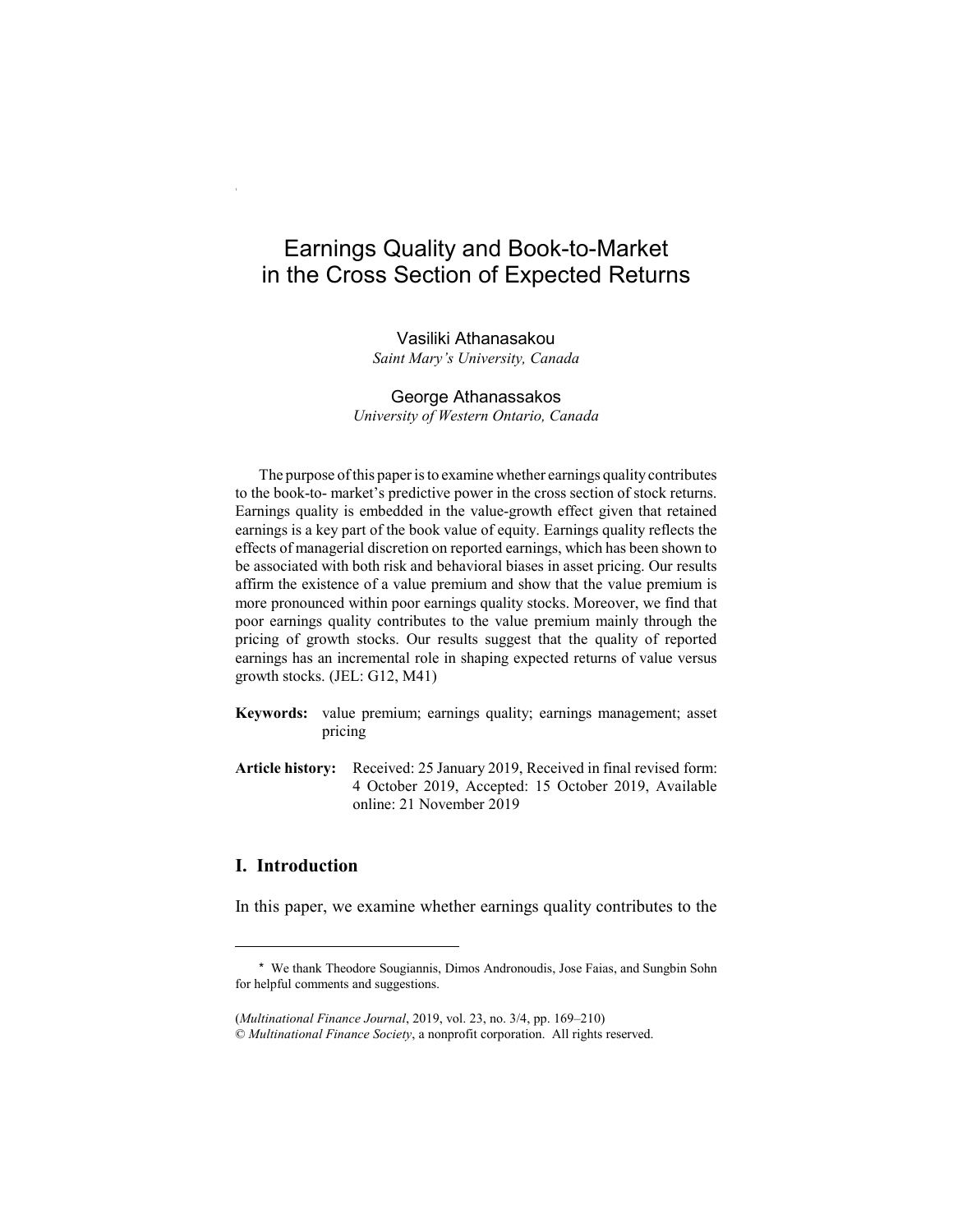book-to-market's predictive power in the cross section of stock returns. Book-to-market's predictive power of stock returns is inextricably linked to earnings. Ball, Gerakos, Linnainmaa and Nikolaev (2019) make this link evident by highlighting retained earnings and contributed capital as the two main parts of the book value of equity, and showing that the earnings yield subsumes the book to market's predictive power. Fama and French (2015) also highlight the role of profitability in shaping asset prices, by showing that profitability is a priced risk factor that subsumes the value factor. Retained earnings cumulate a firm's profitability, but also the effects of previous accounting choices that managers make (Barton and Simko 2002) that ultimately determine the quality of reported profits. Reflecting the properties rather than the mere level of profitability, earnings quality is a powerful surrogate of managerial bias in accounting choices (Dechow, Ge and Strand 2010, Fields Lys and Vincent 2001), and as such may contribute incremental predictive power to the book-to-market for stock returns. We, therefore, set out to explore the role of earnings quality in shaping asset prices focusing on the value-growth phenomenon.

While earnings quality has no agreed upon definition, being a highly context specific notion (Francis, Olsson and Schipper 2006, Dehow, Ge and Schrand 2010), poor earnings quality is often associated with earnings management and measured using properties of reported earnings affected by managerial discretion, e.g. earnings smoothness, earnings persistence, matching of revenues to expenses, mapping of accruals into cash flows. As a construct, earnings quality moves beyond one-off accrual estimates and adjustments to income, that may largely average out over time. Instead, earnings quality acts as a surrogate of managerial discretion/mentality in financial reporting, that is likely to be manifested in retained earnings. For example, if managers make generous assumptions about revenue recognition, these shall cumulate over time to net assets. Note, however, that while there are earnings management incentives behind accounting bias, e.g. bonus plans, debt arrangements, it is their earnings quality effects that end up cumulated in net assets and therefore may contribute to the value-growth phenomenon. In other words earnings quality becomes the surrogate of managerial accounting bias and essentially the channel through which these incentives may impact asset prices. Consistent with this notion, prior research shows that earnings quality constructs exhibit the predicted associations with earnings management incentives (Athanasakou and Olsson 2019). As a result, prior research examining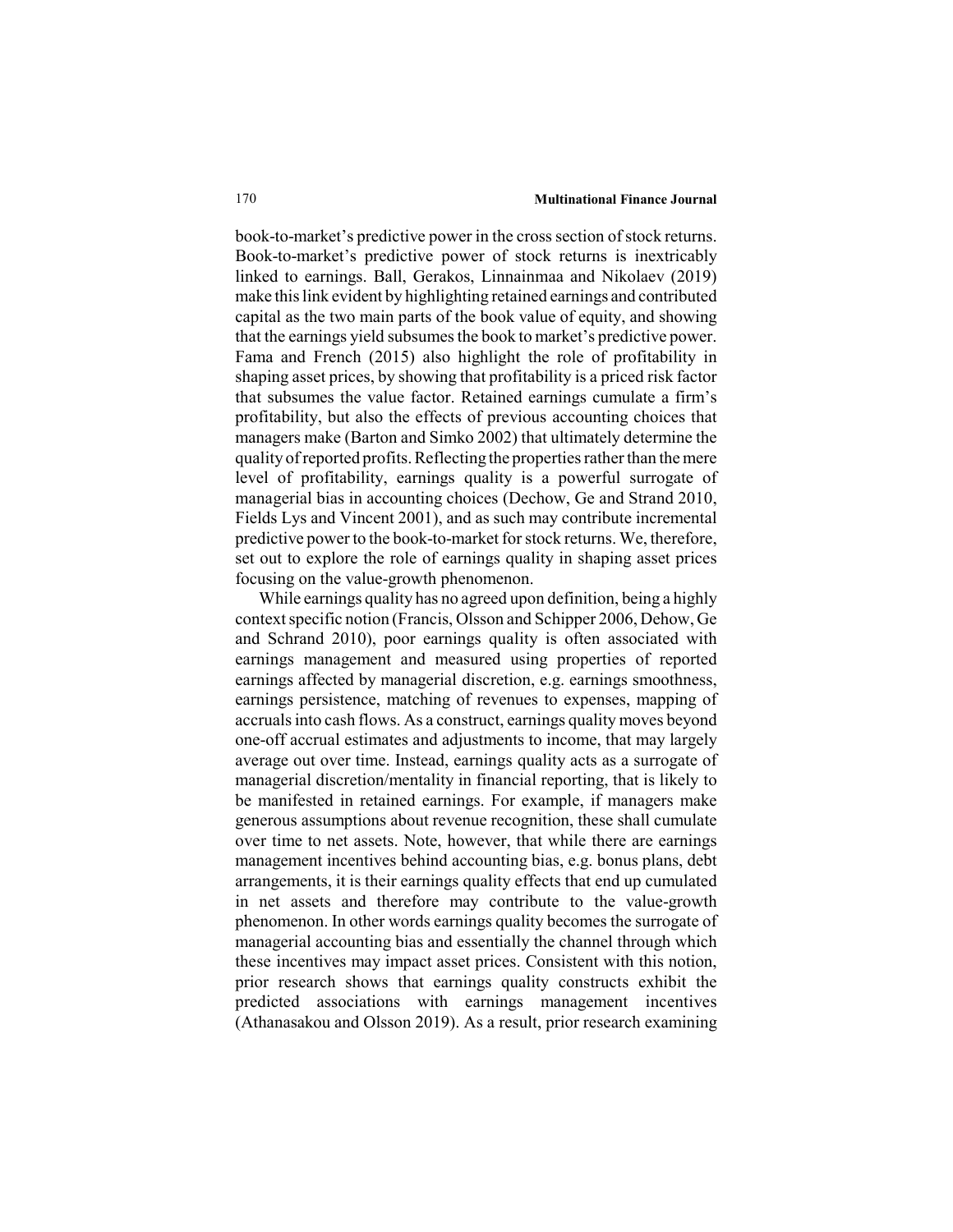the asset pricing implications of accounting bias focuses on measures of earnings quality. This type of research associates poor earnings quality with behavioral biases and incomplete market responses to reported profitability (e.g. Callen, Khan and Lu 2013, Hirshleifer, Lim and Teoh, 2011, Nam, Brochet and Ronen 2012, Xie 2001), as well as higher levels of systematic and idiosyncratic risk (Francis, Lafond, Olsson and Schipper 2004, 2005, Rajgopal and Venkatachalam 2011, Zhang 2010, Chen, Huang and Jha 2012). Poor earnings quality is particularly an issue of growth stocks, due to the stronger managerial incentives of growth firms to keep market expectations high and rising (Jensen 2005, Skinner and Sloan 2002). Overvalued equity, often associated with bloated balance sheets is a key trigger of further managerial discretion to maintain market expectations (Hirshleifer, Hou, Teoh and Zhang 2004, Houmes and Skantz 2010). As such, poor earnings quality, especially of growth stocks, is likely to contribute to the value-growth phenomenon.

To date, the risk or behavioral bias inducing effect of poor earnings quality has been largely examined independently of the value-growth phenomenon. The reason earnings quality has been often associated with idiosyncratic risk, behavioral biases and incomplete market responses to reported earnings, is the opaque nature of managerial discretion, which may affect the speed with which market prices respond to firm fundamentals (Callen, Khan and Lu 2013, Zhang 2006). For example, poor earnings quality may affect investors' tendency to extrapolate performance, especially of growth relevant to value stocks, yielding forward returns as the market begins to fully assess firm fundamentals (see detailed discussion in Section II). Alternatively, poor earnings quality may cause investors to disagree more about firm value exacerbating the potential dominance of optimistic investors in price setting, and leading to lower future returns. The implications of managerial discretion on asset pricing is even more important in the presence of more subtle instances of earnings management. Over recent years real earnings management, i.e., real operating and investment decisions targeted at inflating firm profitability, has gained space to the more conventional approaches of earnings management using accruals (Cohen and Zarowin 2010), raising the need to explore the implications of broader constructs of managerial discretion moving beyond accruals.

To explore the role of earnings quality in the book-to-market's predictive power of expected returns, or the value premium, we use a common factor score of three common and broad measures of earnings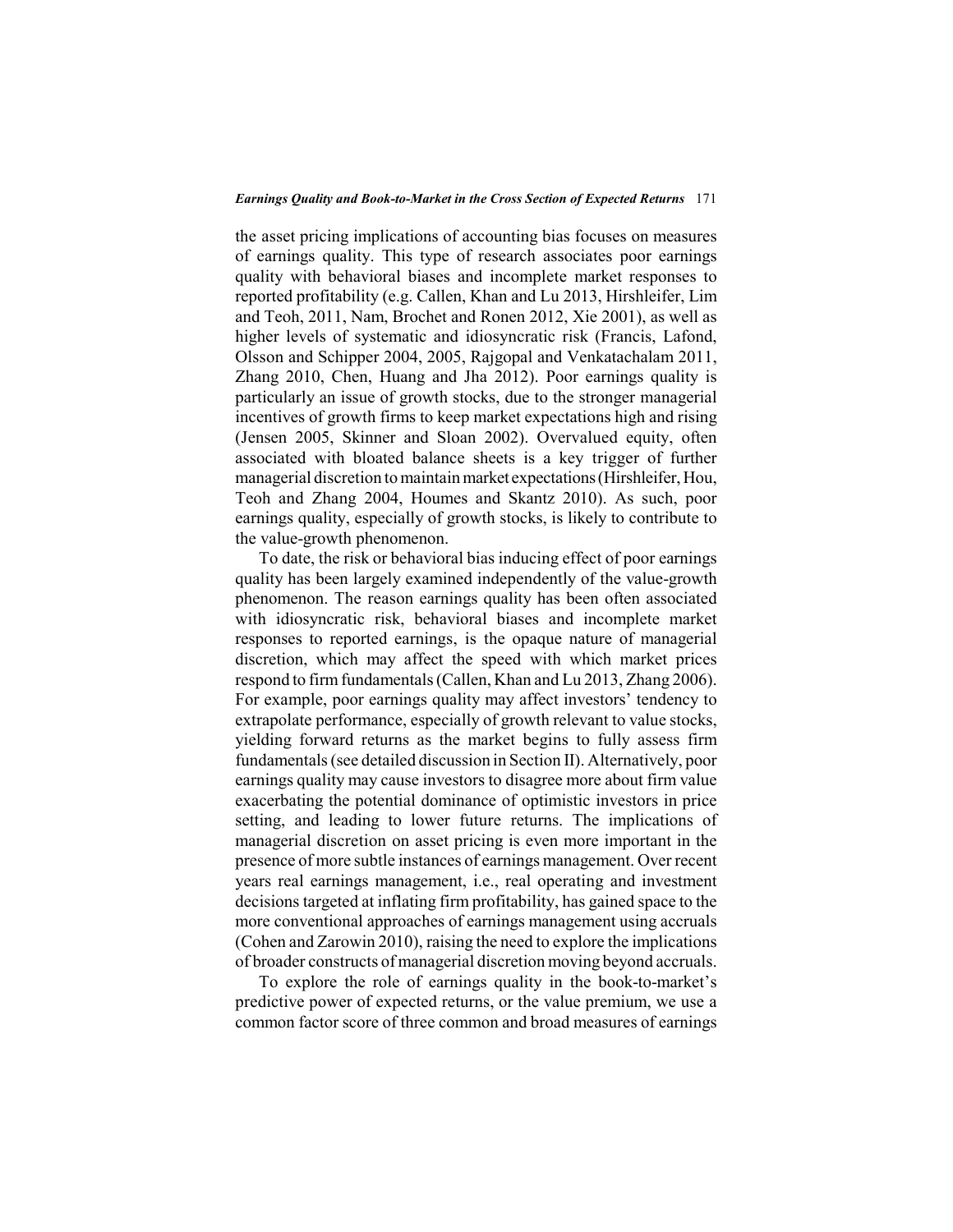quality, i.e., earnings volatility, accruals quality and absolute abnormal accruals. Earnings volatility has been shown to be associated with several earnings properties, like earnings smoothness, earnings predictability, and poor matching of revenue to expenses. We use a common factor of all three measures as we are interested in a comprehensive measure of managerial discretion, i.e., a measure that captures multiple forms of earnings management (e.g., smoothing, income inflation, income deflation) and multiple tools (accruals based earnings management and real earnings management). Prior research affirms the comprehensive nature of such common factor by showing that it exhibits associations with earnings management incentives as predicted by the theories of accounting choice, i.e., positive association contractual incentives (e.g., executive compensation and debt arrangements), asset pricing motivations (e.g., meeting market expectations) and negative association with public visibility (Athanasakou and Olsson 2019).

We find evidence of a value premium over our sample period, primarily within stocks with poor earnings quality. We then run Fama and MacBeth (FM, 1973) regressions of one- year ahead returns against earnings quality and find evidence that value premium rises with poor earnings quality after controlling for firm size. We then proceed by examining one-year ahead returns across the value-growth and poor-good earnings quality space. One-year-ahead buy-and-hold returns, decline sharply for growth stocks but do not change significantly for value stocks as we go from the highest to the poorest earnings quality stocks, even after controlling for size. This result suggests that deteriorating earnings quality contributes to the value-growth phenomenon mainly through the pricing of poor quality growth stocks. Examining stock returns for value and growth stocks separately for three years before to three years after the portfolio formation lends further support to this conclusion. Growth (value) stocks earn high (low) returns in the three years leading up to the portfolio formation date and low (high) returns for the following four years, and this pattern is more pronounced for the poorest earnings quality stocks.

For completeness, we also carry out asset pricing tests. Using augmented Fama and French three and five-factor models, and testing 25 Book-to-Market/Earnings Quality portfolios, we find that an earnings quality factor added to the three and five-factor models is incrementally predictive. The five-factor model augmented with an earnings quality factor is the best relative representation of asset prices in our sample.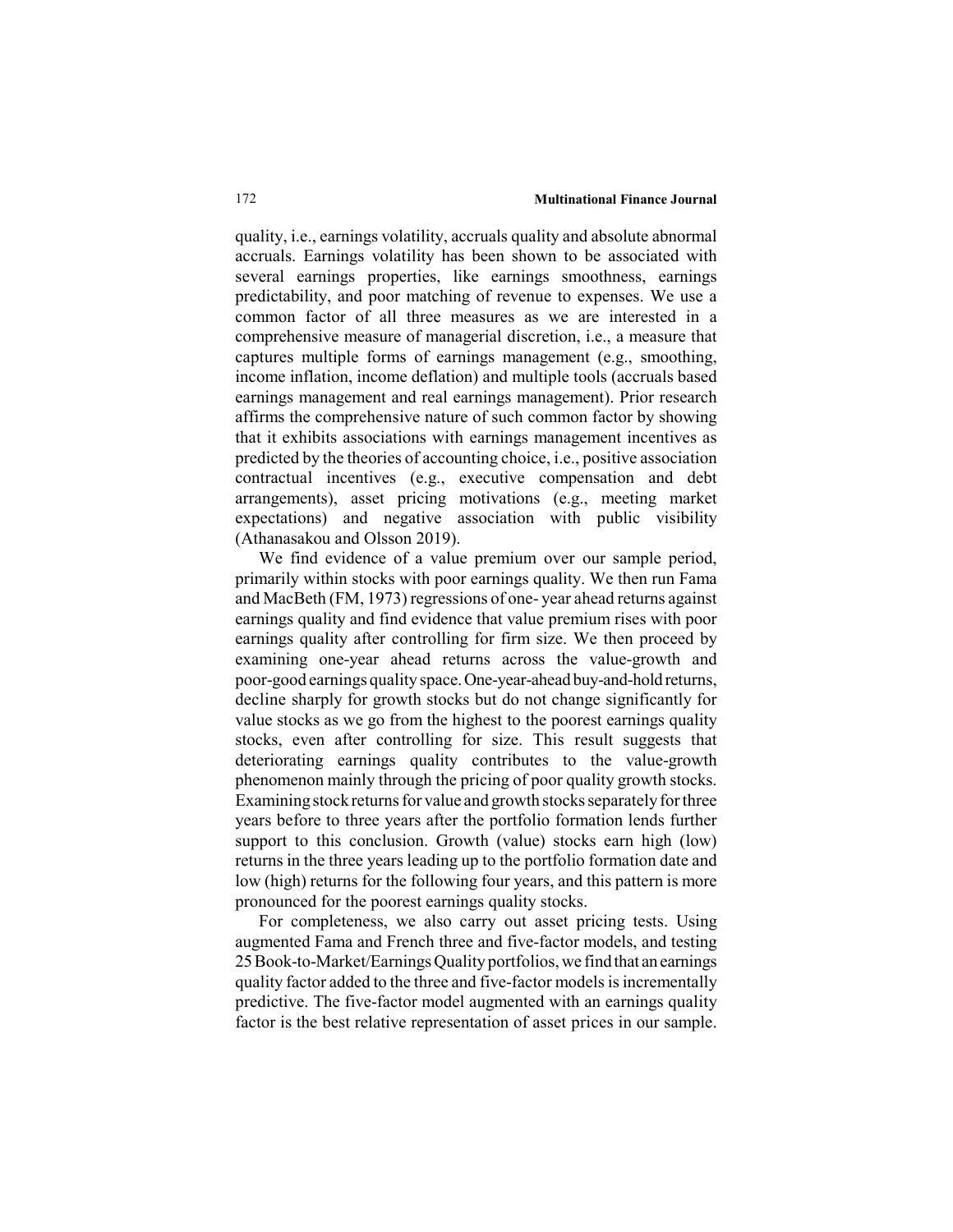These results suggest that the earnings quality factor predicts returns incrementally to profitability and investment factors.

Collectively, our results suggest that earnings quality contributes to the value-growth phenomenon, mainly through the pricing of poor earnings quality growth stocks. Our analysis affirms prior evidence associating the value-growth effect with factors related to risk (e.g., idiosyncratic stock volatility, absolute forecast error) and factors related to behavioral biases (e.g., poor stock visibility, low price) and shows that poor earnings quality contributes to the relevant pricing of growth stocks primarily through behavioral biases.

Our analysis contributes to three streams of literature. First, our results add to recent research highlighting the role of earnings in shaping asset prices and the value factor (Ball et al. 2019, Fama and French 2015, Novy-Marx 2013, Ball, Gerakos, Linnainmaa and Nikolaev 2016) by highlighting the role of the broader construct of earnings quality. By focusing on the properties rather than the mere level of reported earnings, the earnings quality construct is a powerful surrogate of managerial bias in accounting choices and therefore a potential channel through which behavioral biases may contribute to the value premium. As such, we use a comprehensive measure of earnings quality to capture earnings properties associated with multiple forms and tools of earnings management. Our analysis highlights the need to examine broad properties rather than the mere level of reported profits when examining how earnings shape asset prices and the value premium, and to focus on earnings related behavioral biases alongside risk related factors. Second, our results advance research examining earnings quality of value versus growth firms (Lee, Li, and Yue 2006, Desai, Rajgopal and Venkatachalan 2004) by showing the implications for the value premium. As such, our results also expand research on the asset pricing effects of earnings quality issues of growth firms (Jensen 1995, Skinner 2000) by drawing a link to the broader book-to-market factor. Finally, our results contribute to the literature that studies the drivers of the value premium (Asness Frazzini and Moskowitz 2015, Athanassakos 2011), by reaffirming both risk and behavioural biases as sources of the value premium and highlighting earnings quality as a source of behavioral biases.

Our findings have important implications for investors and financial analysts. Properties of reported earnings, ranging from the volatility of earnings to the extent that accruals are correlated with operating cash flows and the absolute value of abnormal levels of accruals, seem to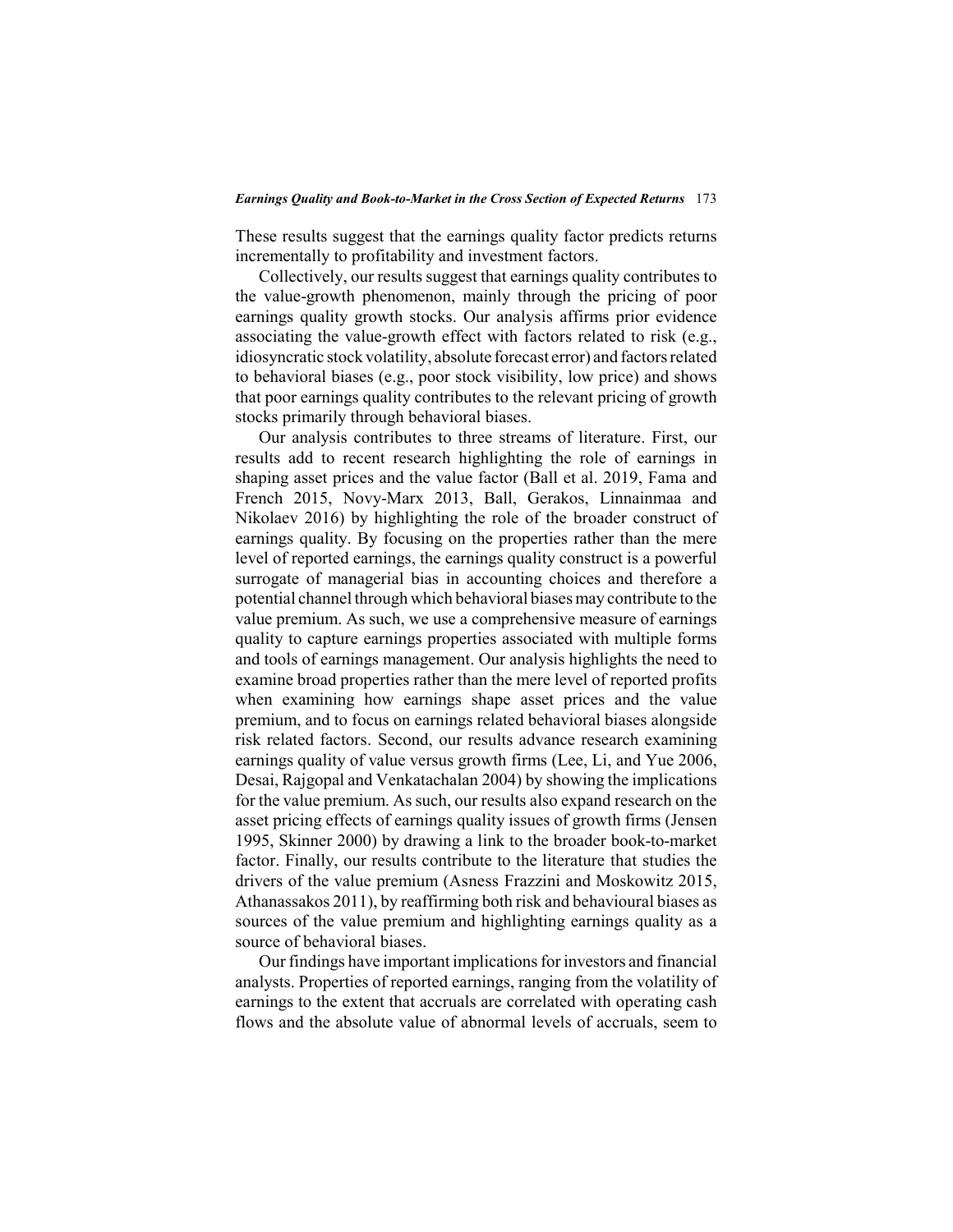underlie the book to market's predictive power in the cross section of stock returns. This insight is useful for any investment strategies that follow a systematic approach in determining the intrinsic value of the underlying securities, affirming the important role of identifying the effects of earnings quality (Fairfield and Whisenant 2001), alongside all remaining factors associated with risk and performance. Insofar as earnings quality effects are integral to corporate governance structures, our findings also have implications for policy makers and corporations, as governance structures may be a tool to moderate the earnings quality effects on asset prices and the value factor.

The rest of the paper is structured as follows: Section II develops the research questions and forms expectations. Section III discusses the methods, measures and data. Section IV presents the empirical results of (a) univariate and bivariate tests of the relationship of the value premium and earnings quality to risk and behavioral proxies (b) Fama and MacBeth (1973) tests and analysis, and (c) additional tests, including asset pricing tests. Finally, section V concludes the paper.

## **II. Related literature and formation of expectations**

Literature on the value-growth phenomenon has shed light to two key explanations, risk and behavioral biases. A bulk of studies have associated the value premium with measures of risk, such as the standard deviation of returns, or of analyst forecasts and idiosyncratic volatility (Athanassakos 2009, Ang and Chen 2007, Vassalou and Xing 2004, Adrian and Franzoni 2005, Lewellen and Nagel 2006, Petkova and Zhang 2005, Doukas, Kim and Pantzalis 2004, Athanassakos 2011, Ackert and Athanassakos 1997, Li, Brooks and Miffre 2009, Fan, Opsal and Yu 2015, Guo, Savickas, Wang and Yang 2009, Cao 2015, Hou and Loh 2016). A parallel stream of literature associates the value premium with errors in expectations, as investors may be too optimistic for growth relative to value stocks (seminal paper, Lakonishok, et al. 1994). This stream of research offers evidence associating the value premium with poor analyst following and small firm size, and other factors associated with behavioral biases that could affect the pricing of growth versus value stocks (Phalippou 2008, Athanassakos 2011, Piotroski and So 2012, Chaves et al. 2013, Chen at al. 2015, Fisher et al. 2016 and Walkshausl 2016).

More recent reaearch explores further the role of earnings and the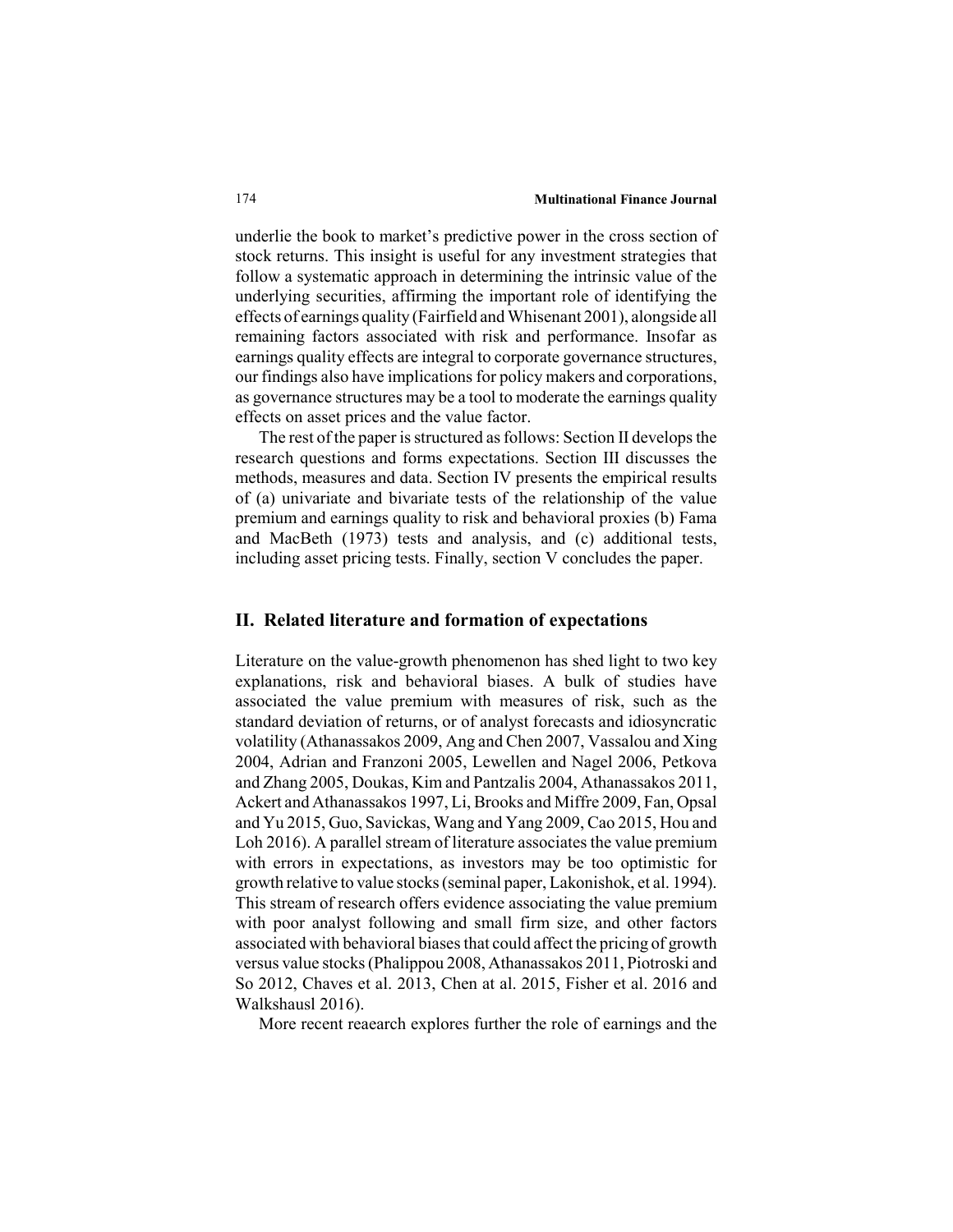#### *Earnings Quality and Book-to-Market in the Cross Section of Expected Returns* 175

value premium. Ball et al. (2018) focus on the role of retained earnings within the book value of equity and show that it subsumes the book to market's predictive power in the cross section of stock returns. Retained earnings reflect a firm's earnings yield, but also cumulate over the years the effects of managerial discretion impounded on reported profits (Barton and Simko, 2002) and therefore earnings quality. Earnings quality, reflected in the properties of reported profits rather than the mere level of reported earnings, is a powerful surrogate of managerial bias in accounting choices as it further reflects the effects of discretionary accounting choices on firm risk (Dechow et al. 2010). As such earnings quality should be a leading priority for accounting and market regulators who seek to protect unsophisticated investors from opportunistic managerial behavior and ensure the release of optimal accounting information (Kothari Ramanna and Skinner 2010). Earnings quality issues are also at the forefront for market participants in the presence of accounting related anomalies that evolve over time with earnings management tools (Richardson, Tuna and Wysocki, 2010).

Earnings quality has predictive power for future returns both as a risk factor and as a source of behavioral biases. On one hand, while evidence on the pricing of earnings quality may be driven largely by earnings quality's association with fundamental risk (Core, Guay and Verdi, 2008, Chen, Dhaliwal, and Trombley 2008), recent research also alludes to an association between earnings quality and idiosyncratic risk, by showing that much of the variation in stock return volatilities is driven by earnings volatility (Rajgopal and Venkatachalam 2011), especially insofar as they are associated with managerial discretion (Chen, Huang, and Jha 2012). Earnings quality issues may be a source of information risk particularly for value stocks, as prior evidence suggests such stocks are facing financial distress and poor operating performance both of which introduce noise to reported earnings (Ashbaugh et al. 2006, Bharath et al. 2008, Graham, Li and Qiu 2008, Beneish 1997). For earnings quality issues to contribute the value premium as a source of risk, they need to induce more information risk for value than growth stocks. As such, earnings quality issues of value stocks, proxying for information risk, may contribute to a risk based explanation of the value premium. In this case, we would expect the value premium to increase with deteriorating earnings quality. To the extent that deteriorating earnings quality induces higher risk for value than for growth stocks it could contribute to a risk based explanation for the value premium.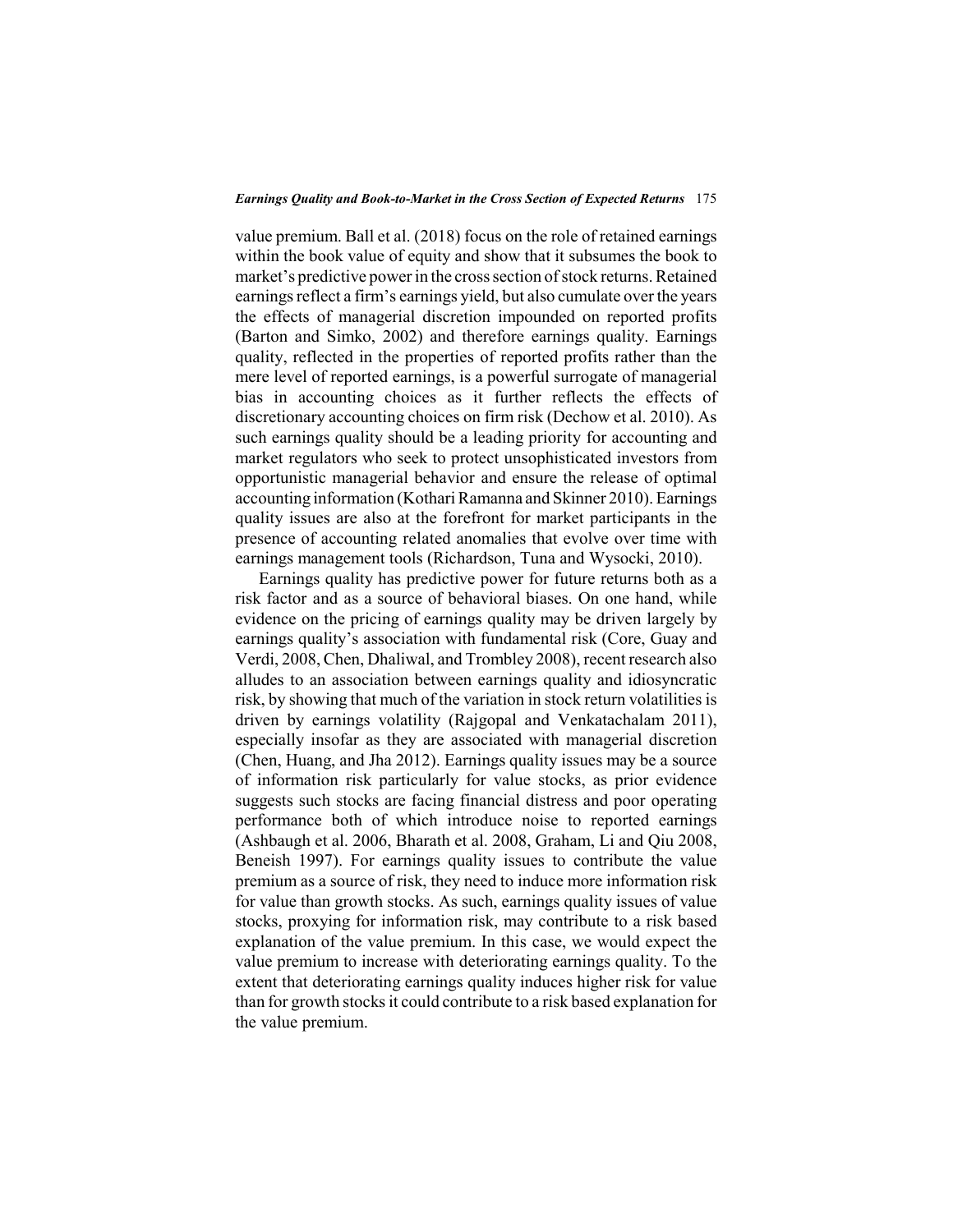On the other hand, earnings quality issues have also been associated with behavioral biases. Poor earnings quality, driven by earnings management, may impair the market's ability to fully assess the implications of earnings due to the unobservable and subtle nature of managerial discretion. Relevant guidance, especially with respect to accruals based earnings management, is provided indirectly by the accruals anomaly literature (Nam, Brochet and Ronen 2012, Xie 2001, Sloan 1996). This strand of research focuses on the pricing implications of highly positive (negative) accruals, which seem to be associated with predictably lower (higher) abnormal returns in the subsequent period (Sloan 1996). The accruals anomaly literature has examined the potential overlap of the value versus growth anomaly and the accruals anomaly, as both anomalies are associated with the reversal of prior period stock returns (Desai et al. 2004). The basic reason for the overlap is that growth stocks experience high growth in sales that may give rise to high positive accruals. As a result, investors' pricing of growth stocks may be due to the pricing of their positive accruals and could be the reason that growth stocks underperform value stocks in subsequent periods.1 In a similar vein, value stocks may experience negative accruals (a common characteristic of firms facing bankruptcy, financial distress, overcapacity, or decline in profitability), which may lead to positive abnormal returns in subsequent periods. This line of argument provides a potential explanation for the value premium based on the relative valuation of accruals of growth versus value stocks. Deteriorating earnings quality, either in the form excessively high (low) accruals for growth (value) stocks, may underlie the value premium.

Additionally, moving beyond the accruals anomaly, poor earnings quality issues may exacerbate behavioral biases in so far as they compound investors' tendency to extrapolate past performance into the future. For example, high earnings volatility may fuel investor optimism (pessimism) with respect to growth (value) stocks. Alternatively, high earnings volatility may cause investors to disagree about firm value, exacerbating the potential dominance of optimistic investors in price setting which leads to lower future returns (Diether, Malloy and Scherbina 2002, Ang, Hodrick, Xing and Zhang 2006, Miller 1977). This reinforces our expectation that deteriorating earnings quality, triggering behavioral biases, should be positively related to the

<sup>1.</sup> Growth stocks' susceptibility to such pricing protected by limits to arbitrage is supported by its residual variability posing limits to arbitrage (Brav, Heaton and Li 2010).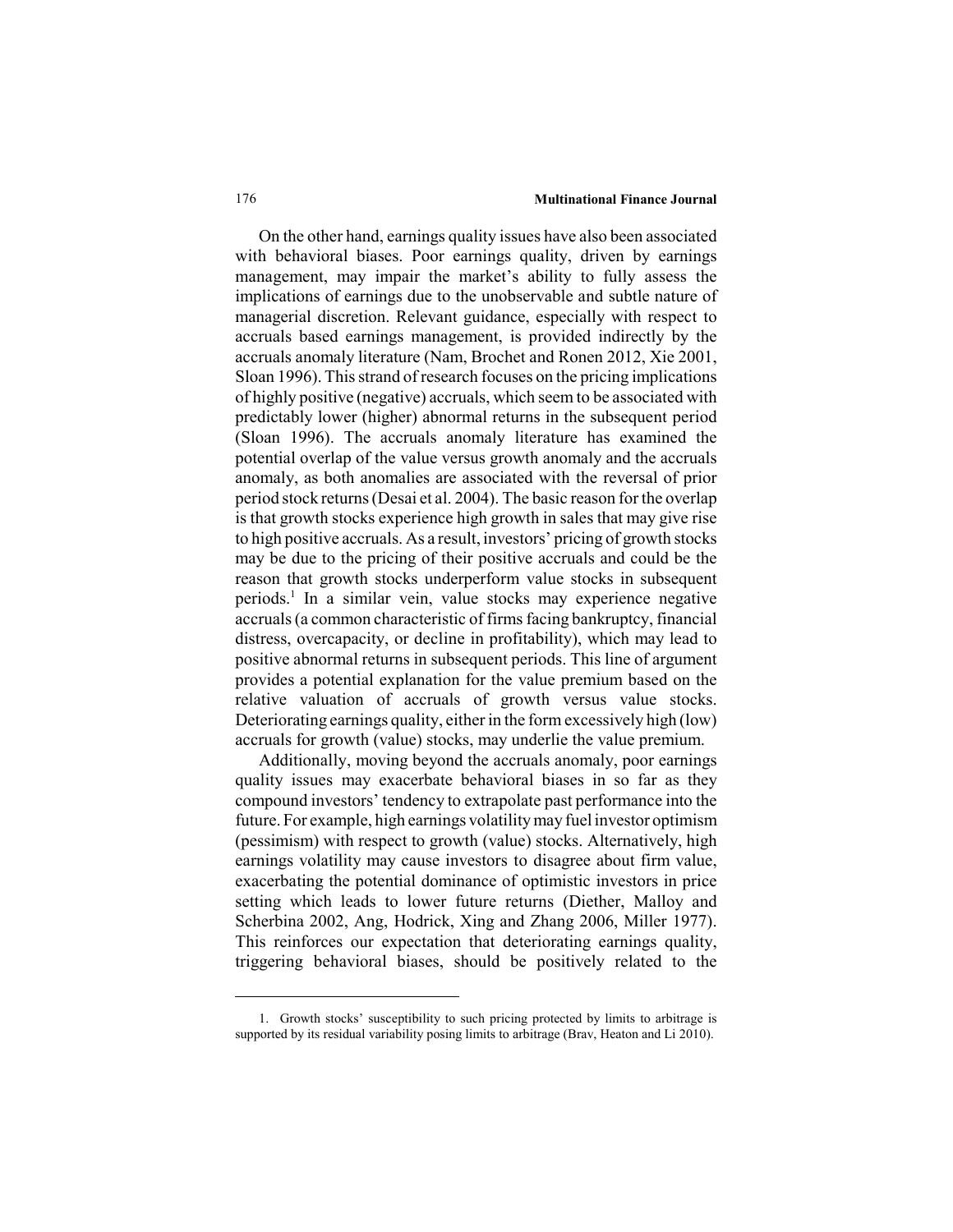value-growth phenomenon, especially through the pricing of growth relative to value stocks. As a result, to the extent that deteriorating earnings quality induces higher mispricing for growth than value stocks, we would expect that it could contribute to a mispricing explanation of the value premium.

## **III. Methods, measures and data**

## *A. Value-growth proxies*

Similar to Ball et al. (2019) and other studies focusing on the association between profitability and the value-growth effect, we use the book-to-market (*B*/*M*) ratio to divide stocks into value and growth. We provide detailed definitions for all key variables in the appendix. Comparing to alternative proxies, such as operating cash flows to price (OCF/P) and earnings to price (E/P), *B*/*M* is the least affected by earnings properties that are embedded in earnings quality, the key focus of our investigation. We compute the book-to-market ratio (*B*/*M*) as the ratio of the fiscal year-end book value of equity to the market value of equity. We measure the market value of equity at the end of the fourth month following the end of the calendar year and book values of equity from all year-ends falling within this calendar year to ensure all the accounting variables for the previous year-end are available at the portfolio formation date. At the end of April every year firms are ranked based on *B*/*M* ratios from low to high and the ranked firms are divided into five groups of equal size. Quintile-1 (*Q*1) is the low *B*/*M* ratio quintile or the growth stocks, while Quintile-5 (*Q*5) is the high *B*/*M* ratio quintile or the value stocks.<sup>2</sup>

## *B. Returns*

We calculate annual buy-and-hold total returns for each firm for the year after the portfolio is formed, i.e., the twelve months starting on the fifth month after the calendar year- end (*Ret*1) (Fama and French 1992, Lakonishok, Shleifer and Vishny 1994, and La Porta, Lakonishok, Shleifer and Vishny 1997). All firms in our sample have reported

<sup>2.</sup> We obtain similar results when using deciles in our analysis instead of quintiles. Results available upon request.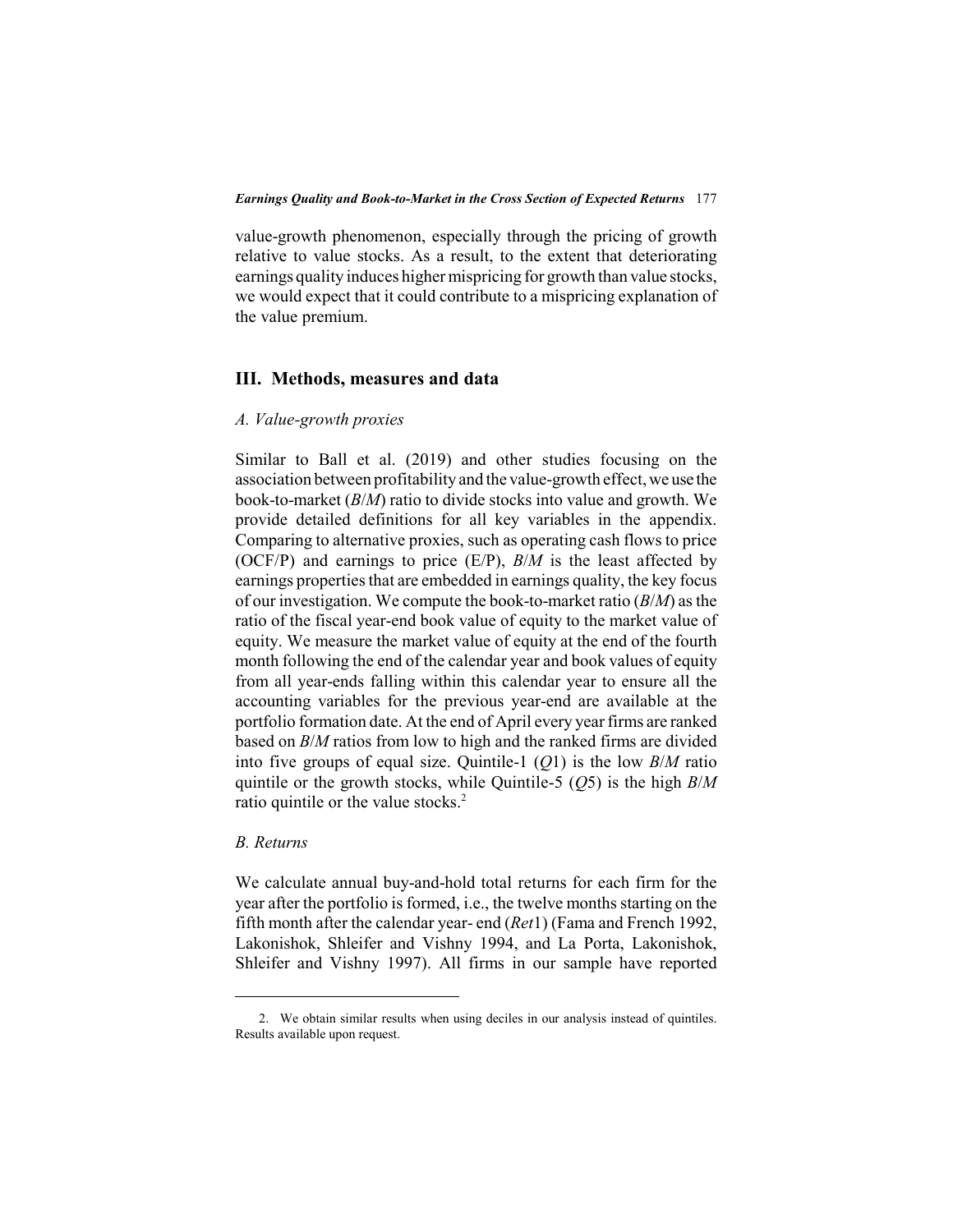financials for fiscal year (*t*–1) by April of year (*t*), so the starting period of the return accumulation period ensures complete dissemination of accounting information in the financial statements of the previous year. For the main part of the analysis we use individual stock return data. For asset pricing tests, we use value weighted portfolio returns.

### *C. Earnings quality measure*

For our main analysis, similar to Francis, Nanda and Olsson (2008), we use a combined measure of earnings quality based on the common factor, *EQ*, identified by factor analysis performed on three common measures of earnings quality: a) earnings variability (*EarnVar*); b) accruals quality (*AQ*); and c) absolute abnormal accruals (*AbsAA*).3 The standard deviation of earnings, (i.e., earnings variability) *EarnVar*, has been shown to work as an instrument for various earnings quality measures, such as earnings smoothness, earnings predictability, accruals quality, poor matching of revenue and expenses, etc. (Francis et al. 2004, Dichev and Tang 2008, 2009), and is broad enough to reflect the risk of the firm's business model and the effect of managerial discretion. We calculate *EarnVar* as the standard deviation of firm *j*' earnings before extraordinary items, scaled by total assets, calculated over years *t*–4 through *t*. Higher values of *EarnVar* indicate higher earnings volatility. The Dechow and Dichev (2002) measure of accruals quality, *AQ*, captures the standard deviation of accrual estimation errors, working capital accruals that do not map into cash flows in the current, prior, and future periods or changes in revenues and property, plant and

$$
T\frac{T A_{j,t}}{Assets_{j,t}} = \beta_{1,j} \frac{1}{Assets_{j,t}} + \beta_{2,j} \frac{\Delta Rev_{j,t}}{Assets_{j,t}} + \beta_{3,j} \frac{PPE_{j,t}}{Assets_{j,t}} + u_{j,t}
$$
(1)

where *TA* is total accruals. The industry- and year-specific parameter estimates from equation (1) are used to estimate firm-specific normal accruals:

$$
NA_{j,t} = \hat{\beta}_1 \frac{1}{A \, \text{sset}_{j,t}} + \hat{\beta}_2 \frac{\Delta \, \text{Rev}_{j,t} - \Delta \, \text{AR}_{j,t}}{A \, \text{sset}_{s,t}} + \hat{\beta}_{s,j} \frac{\text{PPE}_{j,t}}{A \, \text{sset}_{j,t}},\tag{2}
$$

where Δ*AR* is change in accounts receivable and abnormal accruals (*AA*) in year *t*, *AAj*,*<sup>t</sup>* = *TAj*,*<sup>t</sup>*  $\lambda$ *Assets*<sub> $j,t-1$ </sub> –  $NA_{j,t}$ .

<sup>3.</sup> For the absolute value of abnormal accruals, *AbsAA*, we use the modified Jones (1991) as follows: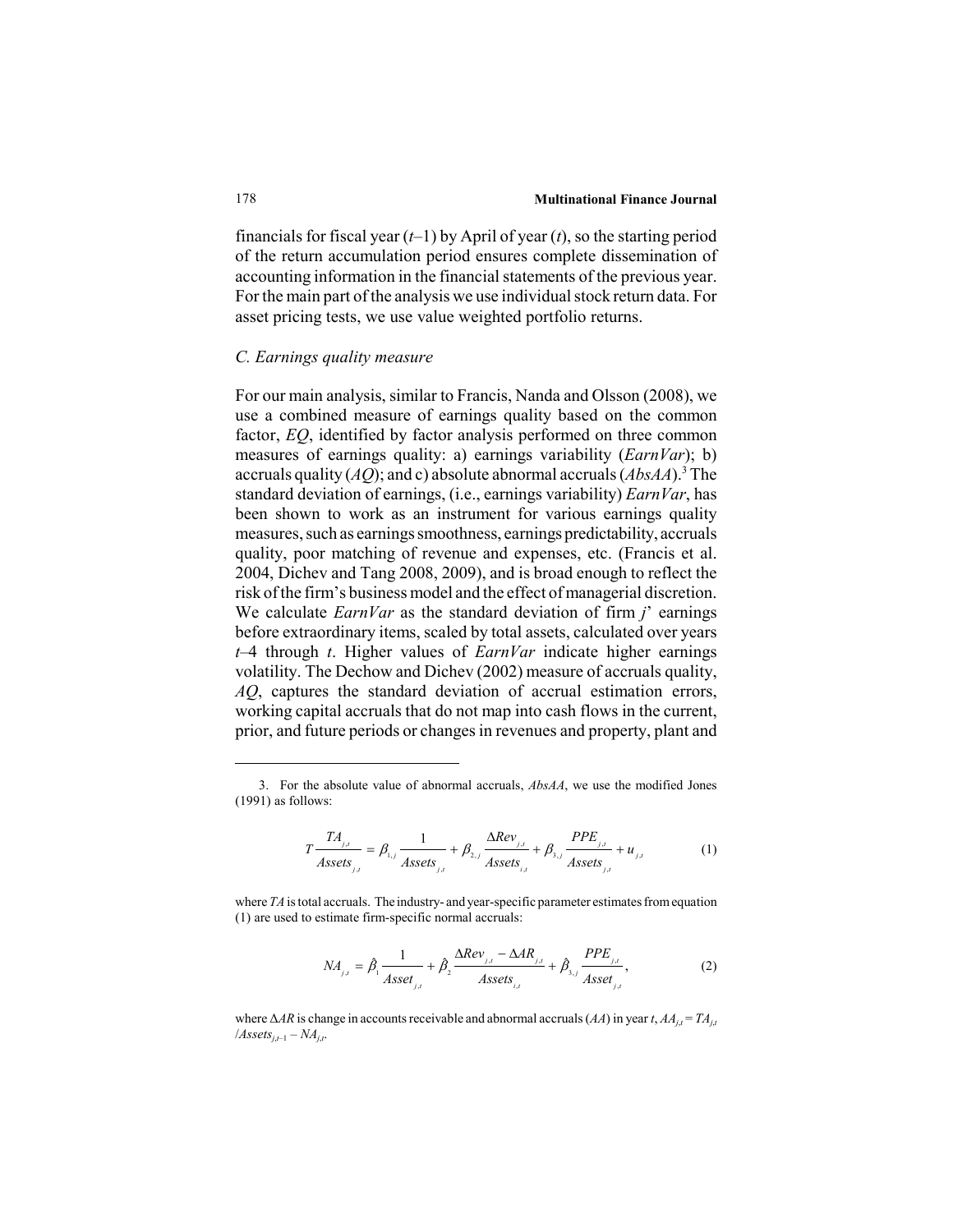equipment.4 Similar to earnings volatility, *AQ* has been shown to work as an instrument for several earnings quality measures like earnings persistence, poor matching of revenues to expenses, and the total magnitude of accruals. *AQ* has also been explicitly portrayed as including both unintentional estimation errors due to business volatility, and intended to also capture intentional errors driven by managerial discretion.

The resulting common factor, *EQ*, has the same ordering as the underlying variables, so larger values of *EQ* indicate higher earnings volatility and higher volatility and latitude of accrual estimation errors, therefore higher accounting discretion and poorer earnings quality.

The use of a common factor of earnings quality is in line with our objective to use a comprehensive measure of managerial discretion. The factor score has two distinct benefits over individual measures. First, the common factor captures multiple aspects of managerial discretion, and therefore forms of earnings management, that a single measure may be unable to incorporate. For example, earnings volatility is likely to capture income smoothing attempts across periods, whereas absolute abnormal accruals may offer a more accurate measure of income inflation attempts. Second, the common factor embraces different tools of managerial discretion.

$$
\frac{TCA_{j,t}}{Assets_{j,t}} = a_{0,j} + a_{1,j} \frac{CFO_{j,t-1}}{Assets_{j,t}} + a_{2,j} \frac{CFO_{j,t}}{Assets_{i,t}} + a_{3,j} \frac{CFO_{j,t+1}}{Assets_{i,t}}
$$
  
+  $a_{4,j} \frac{\Delta Rev_{j,t}}{Assets_{j,t}} + a_{5,j} \frac{PPE_{j,t}}{Assets_{j,t}} + v_{j,t}$  (3)

where *TCA* is total current accruals, *Assets* is average total assets in year *t* and *t*–1, *CFO* is cash flows from operations, *NIBE* is net income before extraordinary items, Δ*REV* is change in revenues, and *PPE* is the gross value of property, plant and equipment. Exact definitions for all variables are listed in the appendix. We estimate equation (3) for each of Fama and French's (1997) 48 industry groups with at least 20 firms in each industry-year combination. Annual cross-sectional estimations of (3) yield firm- and year-specific residuals, which form the basis for the accruals quality metrics:  $AQ_{i,t} = \sigma(v_i)$ , is the standard deviation of firm *j*'s residuals, *vj*,*<sup>t</sup>* , calculated over years *t*–4 through *t*. Larger values of *AQ* indicate higher volatility of accrual estimation errors. Because of the lead term in equation (3) we lag the measure one year to ensure we are not conditioning on future information.

<sup>4.</sup> The Dechow and Dichev (2002) model, as extended by McNichols (2002), measures the extent to which working capital accruals map into cash flows in the current, prior, and future periods and changes in revenues and property, plant and equipment as follows: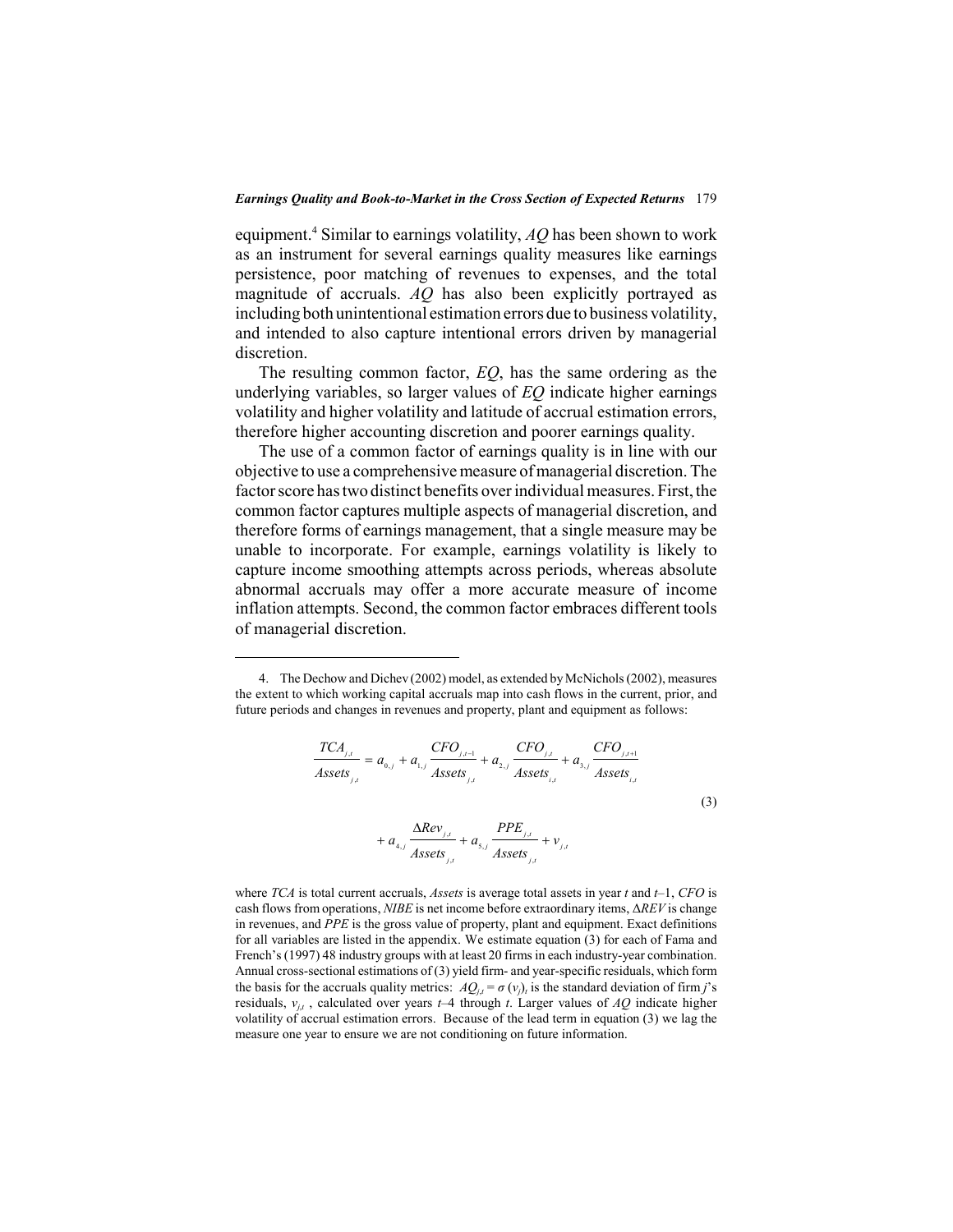For example, accruals quality and abnormal accruals measure accruals based earnings management, whereas earnings volatility is able to also reflect the effects of real earnings management attempts. These two benefits are important for our research perspective, i.e., our viewing earnings quality as a surrogate of managerial discretion. Initial analysis (not tabulated) shows that *EQ* is highly correlated with all three measures of earnings quality (50% or higher) as in Francis et al. (2008), indicating that these measures contribute non-trivially to the common factor. Correlations are also high (ranging from 26% to 54%) among the three measures of earnings quality, *EarnVar*, *AQ*, and *AbsAA*, which is consistent with our measures capturing common features of earnings quality in non-overlapping dimensions, in line with our objective. As a robustness test we repeat our analysis using *EarnVar*, as it has been shown to be the most comprehensive measure (associated with earnings smoothness, earnings predictability, accruals quality, poor matching of revenue and expenses). Though the results are somewhat weaker, in line with our argument, we retain our key inferences.<sup>5</sup>

For some tests we also use quintiles of the variable *EQ*, pretty much like the quintiles based on *B*/*M*. At the end of April every year firms are

<sup>5.</sup> While prior literature offers ways to detect firms that are likely manipulating operating activities (real earnings management, *REM*) (e.g. Roychowdhury 2006, Gunny 2010), the earnings quality literature has yet to explicitly assess the earnings quality effects of *REM*. Roychowdhury (2006) examines *REM* using abnormal levels of operating cash flows (*ACFO*), production costs (*APROD*) and abnormal levels of selling general and administrative expense (*ASG&A*). Abnormally low operating cash flows are associated with attempts to accelerate revenues using price discounts or more lenient credit terms. Abnormally high production costs are associated with attempts to overproduce, so that fixed production costs remain lodged in inventory and profits increase. Abnormally low *SG&A* expenses are associated with attempts to inflate profitability by cutting discretionary spending. Collectively, *REM* impacts the properties of reported earnings by lowering the mapping of earnings to contemporaneous and future cash flows, i.e., firms report lower levels of cash for the same level of profits. This deterioration of matching between reported revenue and expenses is captured by both earnings volatility (*EarnVar*) and *AQ* (Dichev and Tang 2008, 2009, Dechow and Dichev 2002). As a result, our main analysis is based on *EQ* to remain close to our objective and be able to incrementally contribute to prior asset pricing studies on earnings quality. However, in additional analysis, we do calculate the *REM* measures proposed by Roychowdhury (2006). We estimate identifiers for firms with low operating cash flows (*LCFO*), in the bottom quintile of *ACFO*, with high production costs (*HPROD*), in the top quintile of *APROD*, with low S&A (*LSG&A*), in the bottom quintile of *ASG&A* and then we derive an *REM* composite score for the sum of these identifiers in the firm-year level. Initial analysis shows that *EQ* is 25% correlated with *REM* affirming that *EQ* reflects substantial variation in *REM* activity. We also repeat our core tests using *EQ\_REM* instead of *EQ* i.e., an earnings quality common factor that includes *REM*, and our core inferences remain. Results are available by the authors upon request.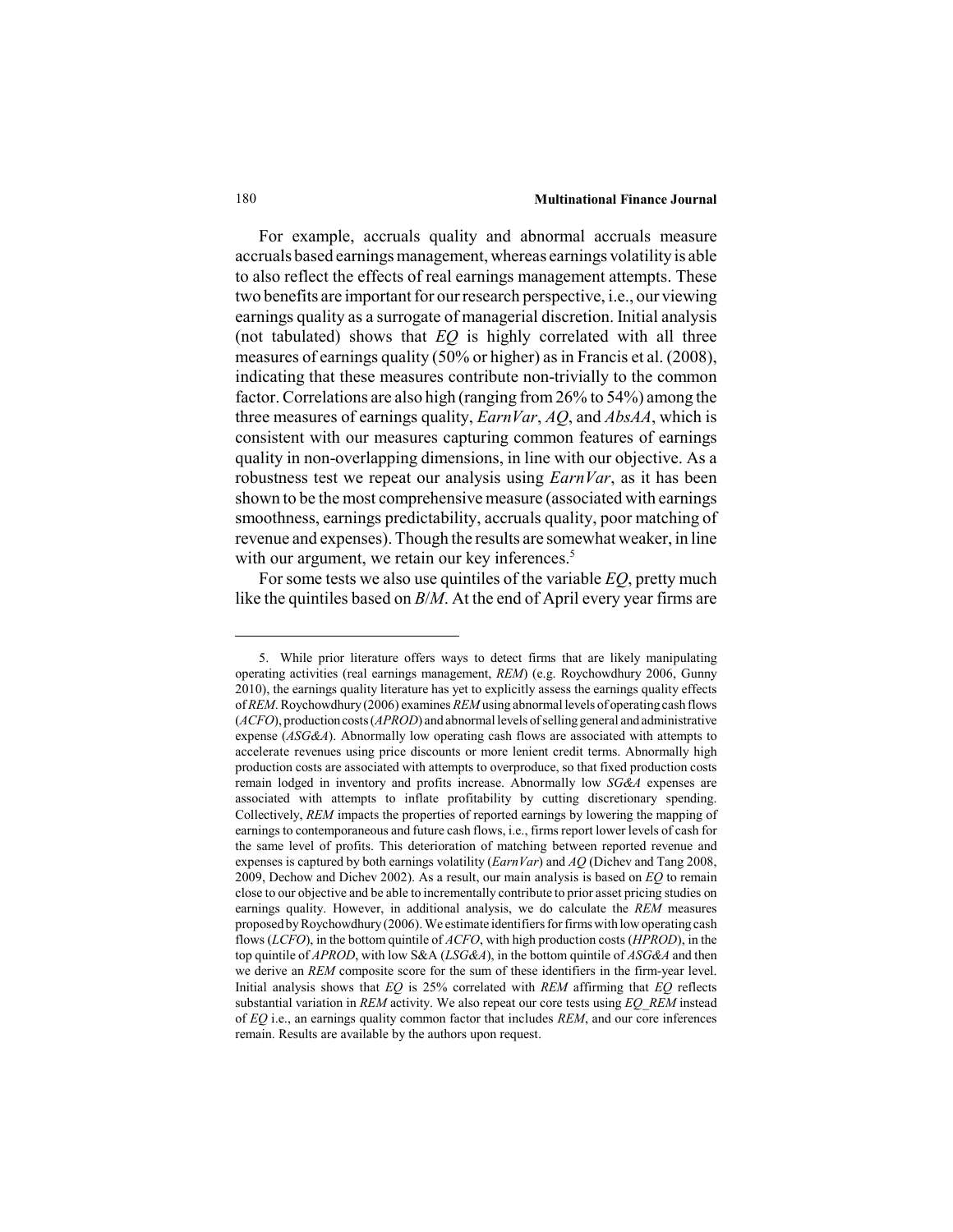ranked based on *EQ* from low to high and the ranked firms are divided into five groups of equal size. Quintile-1 (*Q*1) is the low *EQ* quintile or the good quality stocks, while Quintile-5 (*Q*5) is the high *EQ* quintile or the poor quality stocks.

## *D. Risk and behavioral factors*

To probe the channel through which earnings quality contributes to the value premium, we measure factors associated with risk and behavioral factors drawing from prior research.

With respect to risk factors, we consider two measures associated with analyst uncertainty, as well as a measure of idiosyncratic volatility (*IVol*). Prior research offers evidence of a positive association between the value premium and these risk measures. The first measure of analyst uncertainty employed is analyst forecast dispersion, *ADispersion*, calculated as the standard deviation of individual analyst earnings forecasts issued during the fiscal year, divided by end of previous year stock price.<sup>6</sup> The dispersion of analysts' forecasts represents an indication of the heterogeneity of beliefs among analysts due to the uncertainty surrounding a company's future, as discussed in Ackert and Athanassakos (1997).<sup>7</sup> The second measure of analyst uncertainty used is the absolute value of the forecast error, |*Forecast error*|, calculated as the absolute value of the difference between actual EPS and the first analyst consensus forecast for the period divided by end of previous year stock price. |*Forecast error*| also proxies for the level of uncertainty associated with the information and environment in which

<sup>6.</sup> The standardization renders our dispersion measure scale free across firms for the cross sectional analysis conducted in each month. We opt for dividing by price rather than earnings per share as the latter may produce many outliers (Ackert and Athanassakos 1997, Cheong and Thomas 2011). Our approach is not subject to some of Cheong and Thomas' (2011) criticisms of scaling by price as in our empirical part of the study we employ *LogBM*, there are small correlations between *LogBM* and the scaled by price variables, and finally, we do not run regressions of *LogBM* against the scaled variables. We obtain similar results when considering the standard deviation of one-year-ahead analyst forecasts as in Doukas, et al. (2004), or the standard deviation of analyst forecasts outstanding at the beginning of the fiscal year.

<sup>7.</sup> The standard deviation of analysts' forecasts may be a better measure of risk than the standard deviation of stock returns, as it is forward looking whereas the standard deviation of stock returns is based on historical data. Other researchers, such as Doukas et al. (2004), Malkiel (1982), Williams (1977), have also shown that the dispersion in analysts' earnings forecasts represents a better measure of risk.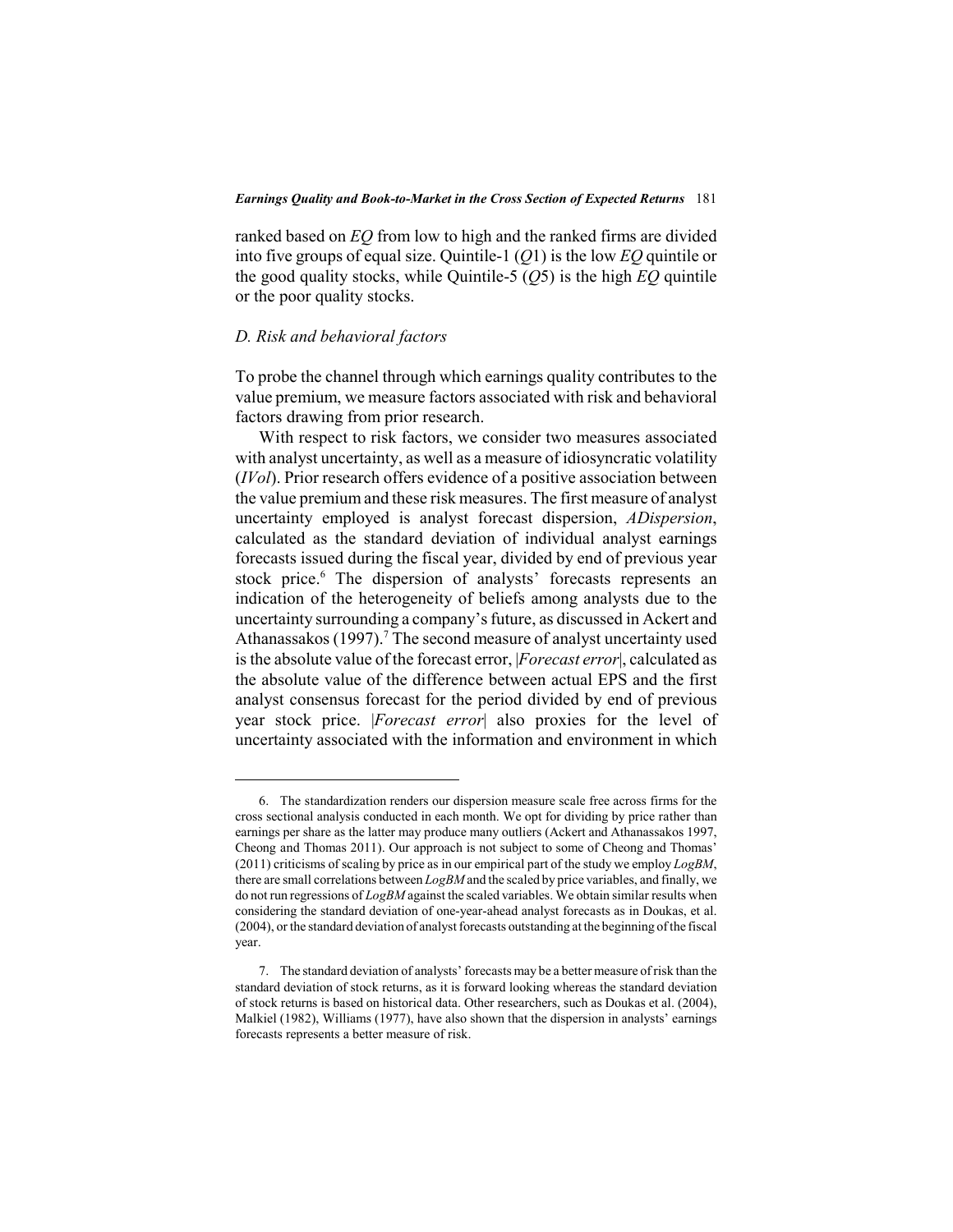a company operates. Analyst uncertainty, reflected either in higher dispersion of analyst forecasts or higher absolute forecast errors, is likely to increase the perception of investment risk and consequently the required rate of return.<sup>8</sup> Consistent with prior research (i.e., Fan, Opsal and Yu 2015, Guo, Savickas, Wang and Yang 2009, Lewellen and Nagel 2006), we measure idiosyncratic volatility (*IVol*) using the standard deviation of daily abnormal stock returns during the fiscal year. We obtain abnormal returns as the residuals from regressing the company's daily stock returns adjusted for the risk free rate on the market premium.

In terms of behavioral biases, prior research offers evidence of a positive association between the value premium and measures associated with the obscure nature of stocks. Institutional investors tend to avoid stocks that are obscure and not followed by analysts. Moreover, institutional managers have higher accountability for their portfolio choices when few analysts follow the stock; there are many risks to which institutional managers are exposed to by investing in obscure stocks or stocks that no (or only few) analysts cover. Institutional disinvestment from or avoidance of such stocks is likely to affect the speed with which stock prices respond to the stocks' fundamentals yielding higher forward returns. A common measure of obscurity is low levels of analyst coverage by financial analysts. We measure Analyst Coverage using the number of analysts following the firm each year.

Kothari, Shanken and Sloan (1995) and Loughran (1997) show that the value premium is stronger for small cap stocks. Many institutional investors constrained either by their mandate or by the fact that they have too much money to manage and small cap stocks cannot absorb enough flow, tend to avoid such stocks (Greenwald et al. 2001). As smaller companies evolve to bigger companies through growth, they may become eligible for purchase by more mutual/pension fund companies and their shares are bid up. Moreover, smaller cap companies tend to be followed by fewer analysts and owned by a smaller number of institutions, and therefore tend to be more obscure and less in the public eye than larger companies (Ackert and

<sup>8.</sup> We note that analyst forecast dispersion, as a proxy for the heterogeneous beliefs among analysts, has also been associated with behavioral factors (Diether, Malloy and Scherbina 2002, Ang, Hodrick, Xing and Zhang 2006, Miller 1977). As such, we conduct additional analysis free from the need to classify variables as proxying risk or behavioral biases.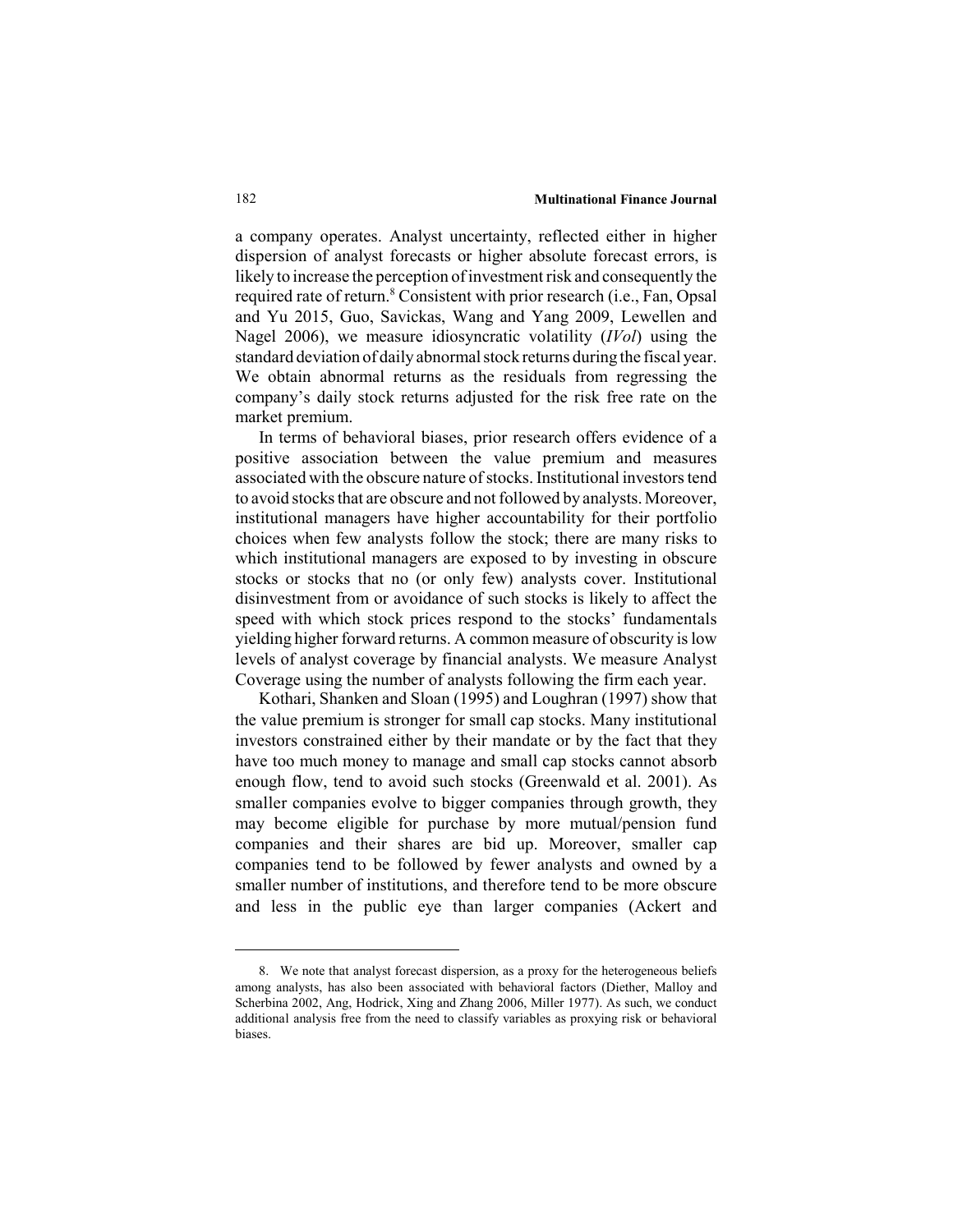Athanassakos 2003). Poor stock visibility has been shown to be associated low stock returns (Hu, Dong, Liu and Yao 2013). As a result as a second measure of obscurity in stocks we consider a firm's market capitalization, Log(MarketCap). We calculate market capitalization by multiplying shares outstanding by price per share at the end of the fourth month following the firm's calendar year-end. We also use stock price as a way of focusing on poor visibility stocks. Institutional investors tend to avoid low priced stocks (Falkenstein, 1996, Gompers and Metrick, 2001, Kumar and Lee, 2006). Moreover, low priced stocks are difficult to arbitrage, making stock price a good proxy for a slower speed of price discovery.<sup>9</sup> The stock price used is as at the end of the fourth month following the calendar year-end.

## *E. Data and sample selection*

We use U.S. stock market return data for non-financial firms from CRSP (monthly and daily stock prices, returns, and shares outstanding for AMEX, NASDAQ, and NYSE stocks). We calculate market capitalization data from this database. We use accounting data from COMPUSTAT and analyst data from Institutional Brokers Estimate System (I/B/E/S). Our sample period covers 1982-2015.

The firms included in the final sample passed through several filters. First, the share price exceeds \$1. Second, the *B*/*M* ratio is positive. Third, companies have matching stock return data on CRSP available for the current and subsequent accounting period (i.e., the year following the determination of value-growth classification), and fourth, there are available data for our earnings quality common factor score. The first criterion ensures that the sample is not dominated by penny stocks as severe liquidity problems exist in this group of stocks, and extremely high stock returns are not unusual for such stocks biasing value and growth stock returns. Moreover, since the stock price is used as a scalar, excluding penny stocks prevents ratios to stock price from reaching extreme values. The second criterion prevents problems resulting from the inclusion of companies with negative *B*/*M* ratios which will distort our value and growth proxies (Desai et al. 2004,

<sup>9.</sup> As Barberis and Thaler (2002), D'Avolio (2003) explain, it is possible that arbitrage may only partially adjust prices down to their appropriate level because of several impediments in arbitrage, in light of the severity of the behavioral/institutional factors.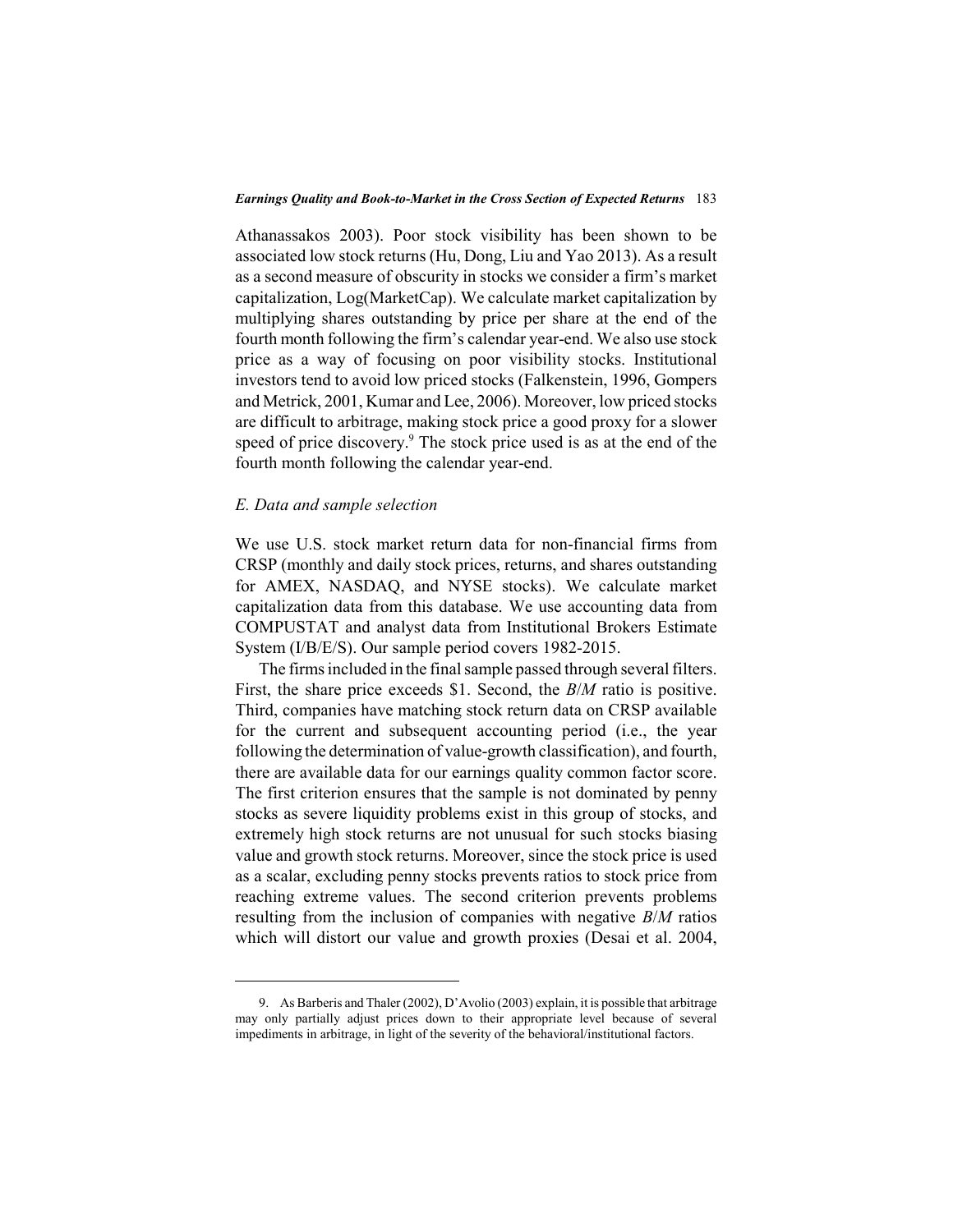Lakonishok et al. 1994), and deals with potential data errors (La Porta et al. 1997, Cohen, Polk and Vuolteenaho 2003). The final sample consists of a total of 60,834 firm-year observations for 6,718 unique firms with available data for subsequent stock returns and all three measures of earnings quality. The sample with data available for all risk and behavioral factors includes 36,016 firm-year observations for 4,521 unique firms.

## **IV. Empirical results**

#### *A. Descriptive statistics*

Table 1 reports mean returns and other key measures across quintiles of *B*/*M*. It also reports *t*-tests for the difference in means between value stocks (fifth quintile of *B*/*M*) and growth stocks (first quintile of *B*/*M*). Table 1 shows that indeed there is a value premium in our sample with a mean of 0.060 (*t*-test: 8.73).

We find that value stocks have higher analyst forecast dispersion than growth stocks (mean difference: 0.014, *t*-test: 28.90), higher absolute forecast error (mean difference: 0.034, *t*-test: 27.16) and higher *IVol* (mean difference: 0.001, *t*-test: 5.50). At the same time, value stocks are followed by fewer analysts (mean difference: –7.347, *t*-test: –46.29), have smaller market cap (mean difference: –2.009, *t*-test: –78.94) and lower stock price (mean difference: –16.551, *t*-test: –58.06). The difference in the common measure of earnings quality, (*EQ*), shows that *EQ* of value stocks is well below the *EQ* of growth stocks (mean difference: –0.220, *t*-test: –26.78). Moreover, *EQ*(*Q*), based on the quintiles by year of the *EQ* common factor, also indicates that value stocks have higher earnings quality (lower *EQ* (*Q*)) than growth stocks (mean difference –0.284, *t*-test: –15.77).

In summary, consistent with prior research findings in table 1 affirm evidence of a value premium which is associated with higher analyst forecast dispersion and absolute forecast error, and lower visibility (analyst coverage, firm size, and price) of value stocks than growth stocks. Finally, consistent with previous research, we also find that growth stocks tend to have poorer earnings quality than value stocks (Lee, Li, and Yue 2006). We explore these findings further below.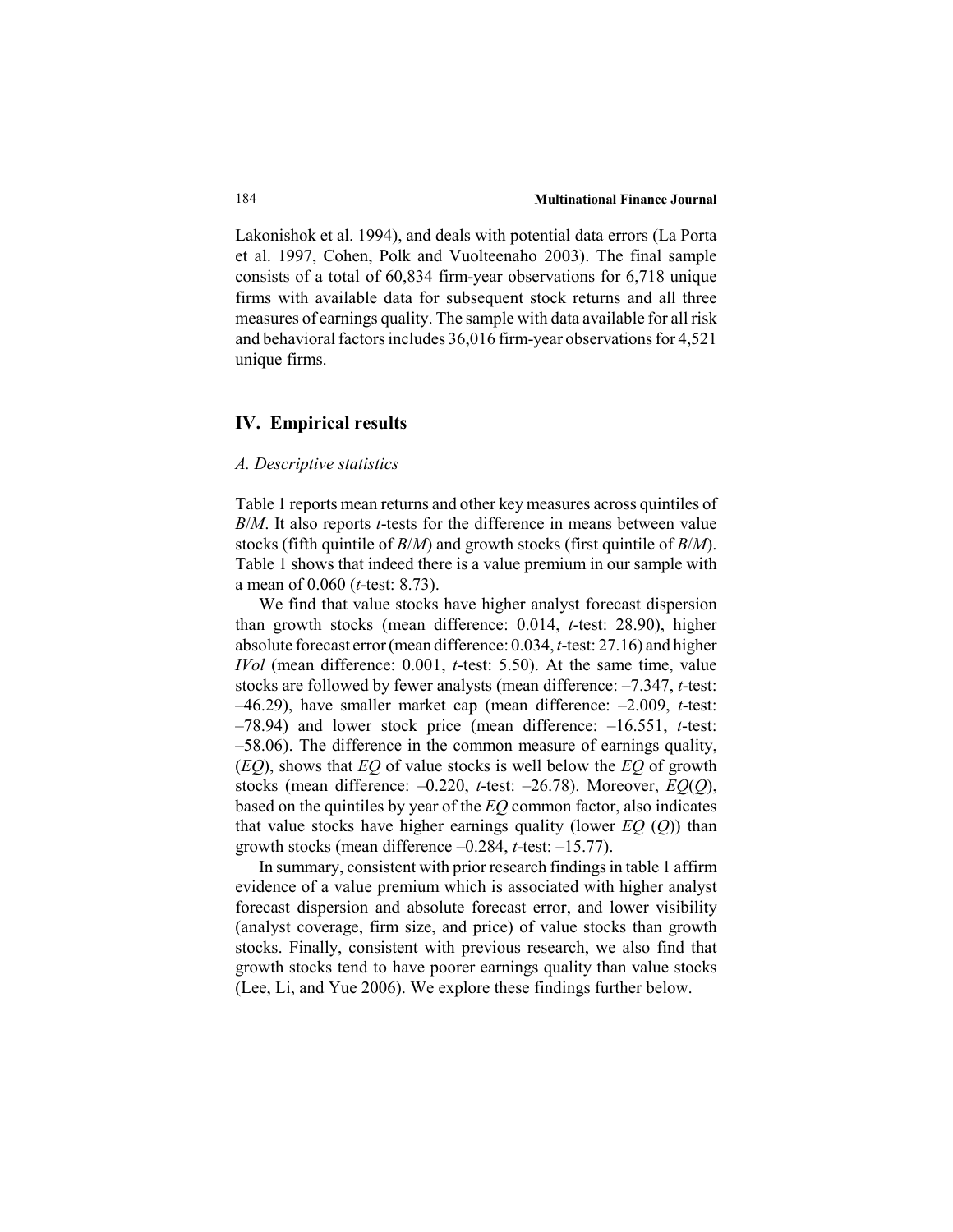| Q(BM)                                                                                                                                                    | Growth 1                                                        |                                                         |        |                                                                             | Value 5                                                                           | Value-Growth                                                                                                                    | t-test                                   |
|----------------------------------------------------------------------------------------------------------------------------------------------------------|-----------------------------------------------------------------|---------------------------------------------------------|--------|-----------------------------------------------------------------------------|-----------------------------------------------------------------------------------|---------------------------------------------------------------------------------------------------------------------------------|------------------------------------------|
| Mean Reti                                                                                                                                                |                                                                 |                                                         | 0.128  |                                                                             |                                                                                   | 0.060                                                                                                                           | 8.73                                     |
| Mean EO                                                                                                                                                  | 0.117                                                           | $\begin{array}{c} 0.113 \\ 0.109 \end{array}$           | 0.168  | $0.147$<br>$0.161$                                                          | $0.157$<br>$-0.103$                                                               | $0.220$<br>$0.284$                                                                                                              | $-26.78$                                 |
| ${\tt Mean}\,EQ(Q)$                                                                                                                                      | $\begin{array}{c} 2.338 \\ 0.030 \\ 0.010 \\ 0.027 \end{array}$ | 1.930                                                   | .803   |                                                                             | $\begin{array}{c} 2.054 \\ 0.031 \\ 0.024 \\ 0.061 \\ 6.821 \\ 6.821 \end{array}$ |                                                                                                                                 |                                          |
| Mean IVol                                                                                                                                                |                                                                 | 0.026                                                   | 0.026  |                                                                             |                                                                                   | 0.001                                                                                                                           |                                          |
| Mean ADispersion                                                                                                                                         |                                                                 | $\begin{array}{c} 0.009 \\ 0.025 \\ 12.653 \end{array}$ | 0.011  | $\begin{array}{c} 1.870 \\ 0.027 \\ 0.015 \\ 0.038 \\ 0.038 \\ \end{array}$ |                                                                                   | 0.014                                                                                                                           | 5.50<br>28.90<br>27.16<br>46.29<br>78.94 |
| Mean Forecast Error                                                                                                                                      |                                                                 |                                                         | 0.029  |                                                                             |                                                                                   | 0.034                                                                                                                           |                                          |
| Mean Coverage                                                                                                                                            | 14.168                                                          |                                                         | 1.043  |                                                                             |                                                                                   | $-7.347$                                                                                                                        |                                          |
| lean Log(MktCap                                                                                                                                          | 13.581                                                          | 13.380                                                  | 12.978 | 12.454                                                                      |                                                                                   | $-2.009$                                                                                                                        |                                          |
| Mean <i>Price</i>                                                                                                                                        | 1.747                                                           | 28.709                                                  | 24.118 | 18.860                                                                      | 5.196                                                                             | $-16.551$                                                                                                                       | 58.06                                    |
| Note: The table presents statistics for key variables across value versus growth portfolios, based on $B/M$ . Statistics correspond to a t-test for<br>ë |                                                                 |                                                         |        |                                                                             |                                                                                   | between value stocks (fifth quintile of $B/M$ ) and growth stocks (first quintile of $B/M$ ). Appendix describes all variables. |                                          |

*Earnings Quality and Book-to-Market in the Cross Section of Expected Returns* 185

TABLE 1. Descriptive statistics **TABLE 1. Descriptive statistics**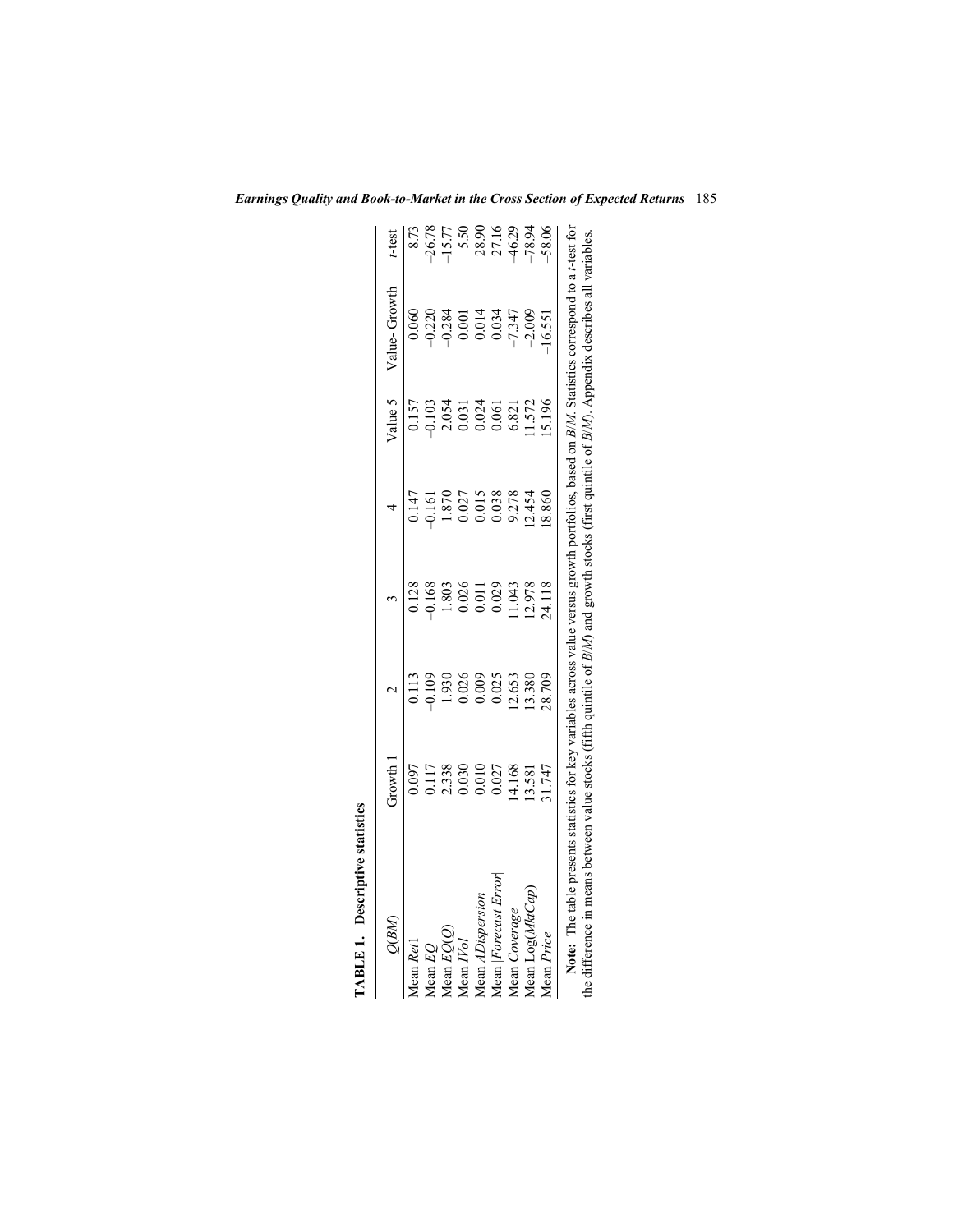## *B. Earnings quality and common measures shown to be associated with the value premium*

Table 2 shows how earnings quality varies with common measures that prior literature has shown to be associated with the value premium. Panel A, reports idiosyncratic volatility, *IVol*, of value and growth stocks across different earnings quality quintiles. Value stocks have statistically higher mean *IVol* than growth stocks and the relationship exists across all earnings quality quintiles, except for the poorest earnings quality quintile. For example, the mean *IVol* of the highest earnings quality value firms is 0.021, while the corresponding figure for growth firms is 0.017; the values for poorest earnings quality firms are 0.041 and 0.043, respectively. Taken together, the results suggest value stocks have more idiosyncratic volatility than growth stocks, yet poor earnings quality contributes more to higher volatility for growth than for value stocks. Table 2, Panel B, reports the standard deviation of analysts' forecasts (i.e., dispersion of analyst forecasts) for value and growth stocks across different earnings quality quintiles. Value stocks have higher analyst forecast dispersion than growth stocks and this relationship is consistent across all earnings quality quintiles. The results suggest value stocks have higher analyst forecast dispersion than growth stocks and poor earnings quality contributes to a higher analyst forecast dispersion especially more for value than growth stocks. A similar picture emerges in Panel C, which reports absolute analyst forecast error as a measure of risk for value and growth stocks across different earnings quality quintiles. We observe that value stocks have higher absolute forecast error than growth stocks and that poor earnings quality stocks have higher absolute forecast error than good earnings quality stocks. Value stocks have higher absolute forecast error than growth stocks and poor earnings quality contributes to a higher forecast error especially for value compared to growth stocks.

Table 2, Panel D, reports analyst coverage for value and growth stocks across different earnings quality quintiles. We observe that value stocks have a lower analyst coverage (i.e., visibility) than growth stocks. This is consistent across all earnings quality quintiles. For example, the highest quality value stocks have an analyst coverage of 7.815 vs 18.889 for growth stocks, while the corresponding numbers for the poorest earnings quality firms are 4.850 vs 8.914, respectively. In addition, the lower the earnings quality, the lower the visibility across the value-growth quintiles, but the decline in visibility, as we go towards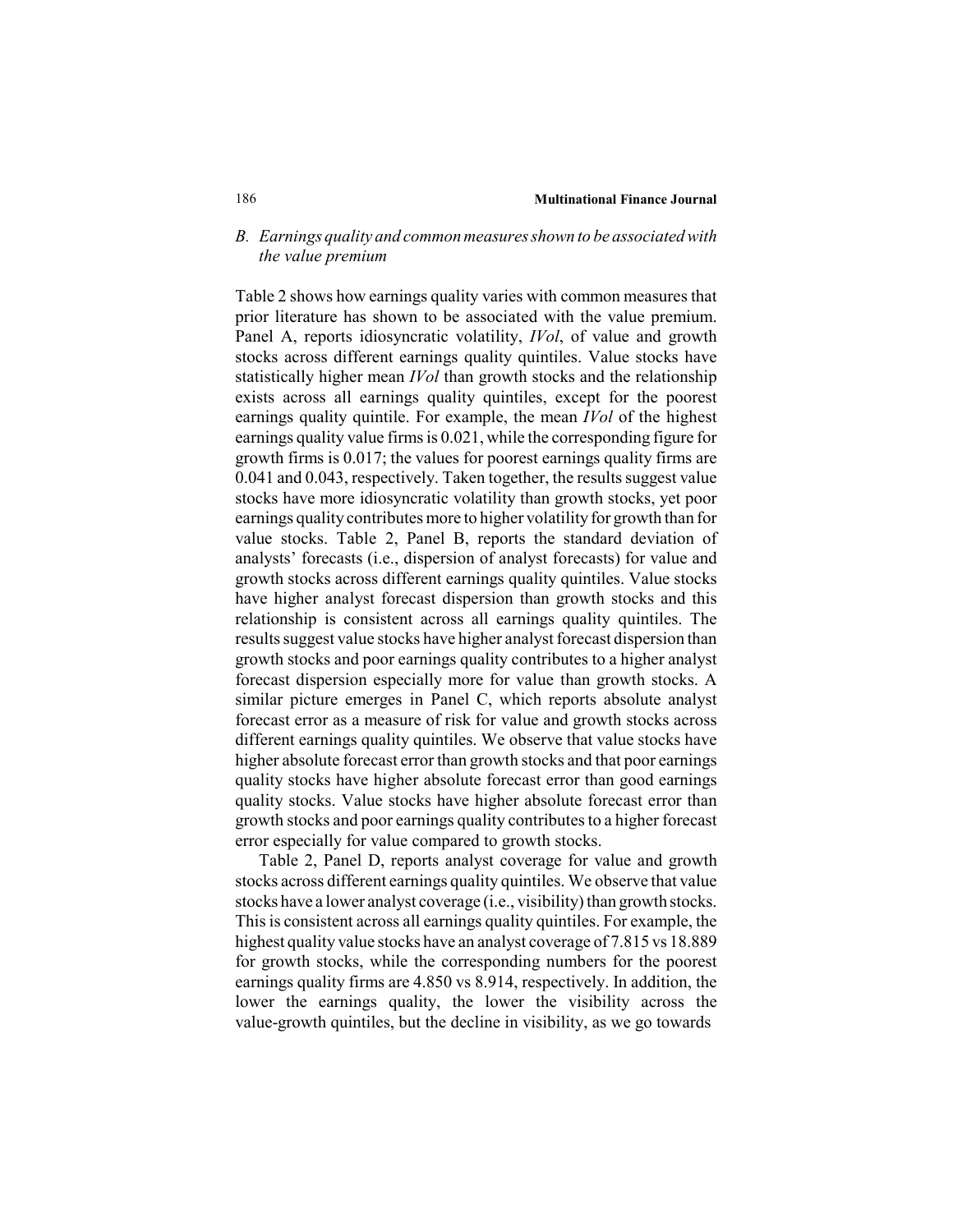| TABLE 2. Earnings quality and common factors of the value premium                             |                                                                                               |                                                                                            |                                                                                            |                                                                                                                          |                                                                                                     |                                                                                   |                                           |
|-----------------------------------------------------------------------------------------------|-----------------------------------------------------------------------------------------------|--------------------------------------------------------------------------------------------|--------------------------------------------------------------------------------------------|--------------------------------------------------------------------------------------------------------------------------|-----------------------------------------------------------------------------------------------------|-----------------------------------------------------------------------------------|-------------------------------------------|
| A. Idiosyncratic volatility (IVol) across earnings quality and value-growth quintiles         |                                                                                               |                                                                                            |                                                                                            |                                                                                                                          |                                                                                                     |                                                                                   |                                           |
| $\begin{array}{l} \text{Mean}\ IVol \\\text{Q(BM)}\\ \text{Q(BM)}\\ \text{Q(EQ)} \end{array}$ | Growth 1                                                                                      | $\mathbf 2$                                                                                |                                                                                            | 4                                                                                                                        | Value 5                                                                                             | Value-Growth                                                                      | t-test                                    |
| 1 (Good Quality)                                                                              | $\begin{array}{c} 0.017 \\ 0.021 \\ 0.025 \\ 0.031 \\ 0.043 \\ 0.043 \\ 0.026 \\ \end{array}$ | $\begin{array}{c} 0.018 \\ 0.021 \\ 0.026 \\ 0.030 \\ 0.040 \\ 0.040 \\ \end{array}$       | $\begin{array}{l} 0.017 \\ 0.022 \\ 0.026 \\ 0.031 \\ 0.031 \\ 0.040 \\ 0.023 \end{array}$ | $\begin{array}{l} 0.017 \\ 0.024 \\ 0.028 \\ 0.032 \\ 0.032 \\ 0.039 \\ 0.039 \\ 0.024 \\ 0.039 \\ 0.022 \\ \end{array}$ | $\begin{array}{c} 0.021 \\ 0.026 \\ 0.031 \\ 0.035 \\ 0.041 \\ 0.020 \\ 0.020 \\ 42.48 \end{array}$ | $0.004$<br>$0.005$<br>$0.006$<br>$0.004$<br>$0.002$                               | $10.56$<br>$12.48$<br>$13.86$<br>$-2.43$  |
|                                                                                               |                                                                                               |                                                                                            |                                                                                            |                                                                                                                          |                                                                                                     |                                                                                   |                                           |
|                                                                                               |                                                                                               |                                                                                            |                                                                                            |                                                                                                                          |                                                                                                     |                                                                                   |                                           |
|                                                                                               |                                                                                               |                                                                                            |                                                                                            |                                                                                                                          |                                                                                                     |                                                                                   |                                           |
| 5 (Poor Quality)                                                                              |                                                                                               |                                                                                            |                                                                                            |                                                                                                                          |                                                                                                     |                                                                                   |                                           |
| Poor-Good Quality                                                                             |                                                                                               |                                                                                            |                                                                                            |                                                                                                                          |                                                                                                     |                                                                                   |                                           |
| t-test                                                                                        |                                                                                               | 56.74                                                                                      | 58.44                                                                                      |                                                                                                                          |                                                                                                     |                                                                                   |                                           |
| B. Analyst forecast dispersion across earnings quality and value-growth quintiles             |                                                                                               |                                                                                            |                                                                                            |                                                                                                                          |                                                                                                     |                                                                                   |                                           |
| Mean <i>Adispersion</i><br>$\frac{Q(BM)}{Q(EQ)}$                                              |                                                                                               |                                                                                            |                                                                                            |                                                                                                                          |                                                                                                     |                                                                                   |                                           |
|                                                                                               | Growth 1                                                                                      | $\overline{\mathcal{C}}$                                                                   |                                                                                            | 4                                                                                                                        | Value 5                                                                                             | Value-Growth                                                                      | t-test                                    |
| 1 (Good Quality)                                                                              | $\begin{array}{c} 0.003 \\ 0.005 \\ 0.006 \\ 0.011 \\ 0.023 \\ 0.020 \end{array}$             | $\begin{array}{c} 0.004 \\ 0.005 \\ 0.008 \\ 0.012 \\ 0.012 \\ 0.024 \\ 0.021 \end{array}$ | $\begin{array}{c} 0.005 \\ 0.008 \\ 0.011 \\ 0.015 \\ 0.025 \\ 0.020 \end{array}$          | $\begin{array}{c} 0.007 \\ 0.012 \\ 0.015 \\ 0.021 \\ 0.029 \\ 0.029 \\ 0.022 \end{array}$                               |                                                                                                     | $\begin{array}{c} 0.010 \\ 0.013 \\ 0.018 \\ 0.018 \\ 0.018 \\ 0.018 \end{array}$ |                                           |
|                                                                                               |                                                                                               |                                                                                            |                                                                                            |                                                                                                                          |                                                                                                     |                                                                                   | 16.92<br>18.05<br>18.68<br>16.11<br>10.42 |
|                                                                                               |                                                                                               |                                                                                            |                                                                                            |                                                                                                                          | $\begin{array}{c} 0.013 \\ 0.018 \\ 0.024 \\ 0.029 \\ 0.041 \\ 0.041 \\ 0.028 \end{array}$          |                                                                                   |                                           |
|                                                                                               |                                                                                               |                                                                                            |                                                                                            |                                                                                                                          |                                                                                                     |                                                                                   |                                           |
| 5 (Poor Quality)                                                                              |                                                                                               |                                                                                            |                                                                                            |                                                                                                                          |                                                                                                     |                                                                                   |                                           |
| Poor-Good Quality                                                                             |                                                                                               |                                                                                            |                                                                                            |                                                                                                                          |                                                                                                     |                                                                                   |                                           |
| t-test                                                                                        | 9.94                                                                                          | 23.79                                                                                      | 23.33                                                                                      | 21.86                                                                                                                    | 17.92                                                                                               |                                                                                   |                                           |
|                                                                                               |                                                                                               |                                                                                            | Continued                                                                                  |                                                                                                                          |                                                                                                     |                                                                                   |                                           |

*Earnings Quality and Book-to-Market in the Cross Section of Expected Returns* 187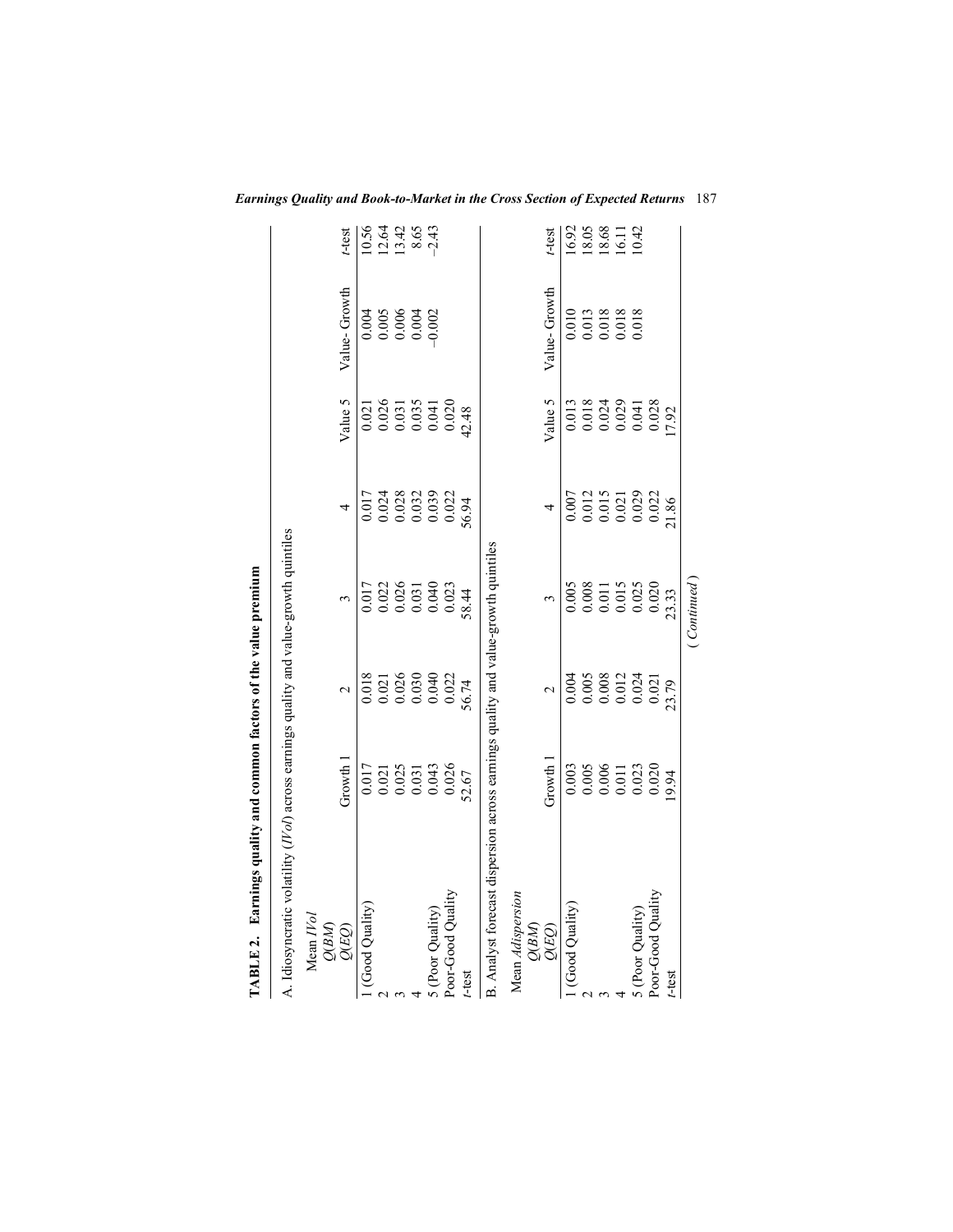| TABLE 2. (Continued)                                                               |                                                                                      |                   |                  |                                                                                   |                                                      |                                                                                      |                                    |
|------------------------------------------------------------------------------------|--------------------------------------------------------------------------------------|-------------------|------------------|-----------------------------------------------------------------------------------|------------------------------------------------------|--------------------------------------------------------------------------------------|------------------------------------|
| C. Analyst forecast dispersion across earnings quality and value-growth quintiles  |                                                                                      |                   |                  |                                                                                   |                                                      |                                                                                      |                                    |
| Mean Forecast error<br>$\frac{Q(BM)}{Q(EQ)}$                                       | Growth 1                                                                             | $\mathbf{\Omega}$ |                  | 4                                                                                 | Value 5                                              | Value-Growth                                                                         | t-test                             |
| 1 (Good Quality)                                                                   |                                                                                      | 0.012             | 0.015            | 0.017                                                                             | 0.031                                                |                                                                                      |                                    |
|                                                                                    |                                                                                      |                   |                  |                                                                                   |                                                      |                                                                                      |                                    |
|                                                                                    | $\begin{array}{c} 0.011 \\ 0.015 \\ 0.020 \\ 0.030 \\ 0.030 \\ 0.056 \\ \end{array}$ | 0.016<br>0.022    | 0.022<br>0.029   | $\begin{array}{c} 0.030 \\ 0.039 \\ 0.051 \\ 0.051 \\ 0.072 \\ 0.056 \end{array}$ | 0.047<br>0.059<br>0.077<br>0.107<br>0.076            | $\begin{array}{c} 0.019 \\ 0.032 \\ 0.033 \\ 0.047 \\ 0.047 \\ 0.050 \\ \end{array}$ | $14.39$<br>17.19<br>17.47<br>11.44 |
|                                                                                    |                                                                                      | 0.030             | 0.039            |                                                                                   |                                                      |                                                                                      |                                    |
|                                                                                    |                                                                                      | 0.059             |                  |                                                                                   |                                                      |                                                                                      |                                    |
| 5 (Poor Quality)<br>Poor-Good Quality                                              |                                                                                      | 0.047             | 0.059<br>0.044   |                                                                                   |                                                      |                                                                                      |                                    |
| t-test                                                                             | 8.16                                                                                 | 21.68             | 20.84            | 5.15                                                                              | 9.66                                                 |                                                                                      |                                    |
| D. Analyst following (coverage) across earnings quality and value-growth quintiles |                                                                                      |                   |                  |                                                                                   |                                                      |                                                                                      |                                    |
| Mean Coverage                                                                      |                                                                                      |                   |                  |                                                                                   |                                                      |                                                                                      |                                    |
| $\frac{Q(BM)}{Q(EQ)}$                                                              | Growth <sup>1</sup>                                                                  | $\mathbf{\sim}$   |                  | 4                                                                                 | Value 5                                              | Value-Growth                                                                         | t-test                             |
| 1 (Good Quality)                                                                   | 18.889                                                                               | 15.887            | 12.834           | 1.199                                                                             |                                                      | $-11.074$                                                                            | $-32.01$                           |
|                                                                                    | 16.609                                                                               | 13.659            |                  |                                                                                   |                                                      | $-9.240$                                                                             |                                    |
|                                                                                    | 14.954                                                                               | 12.398<br>11.157  | 12.231<br>10.947 | 10.264<br>9.166                                                                   |                                                      | $-7.975$                                                                             |                                    |
|                                                                                    | 12.318                                                                               |                   | 9.495            | 7.902                                                                             |                                                      | $-5.877$                                                                             | $-27.30$<br>$-22.67$<br>$-17.56$   |
|                                                                                    | 8.914                                                                                | 7.935             | 7.466            | 6.522<br>4.677                                                                    | 7.815<br>7.368<br>7.368<br>6.4.850<br>4.850<br>4.850 | $-4.064$                                                                             | $-12.11$                           |
| 5 (Poor Quality)<br>Poor-Good Quality                                              |                                                                                      |                   | $-5.368$         |                                                                                   |                                                      |                                                                                      |                                    |
| t-test                                                                             | $-29.63$                                                                             | $-22.64$          | $-15.36$         | 14.17                                                                             | $-9.93$                                              |                                                                                      |                                    |
|                                                                                    |                                                                                      |                   | Continued        |                                                                                   |                                                      |                                                                                      |                                    |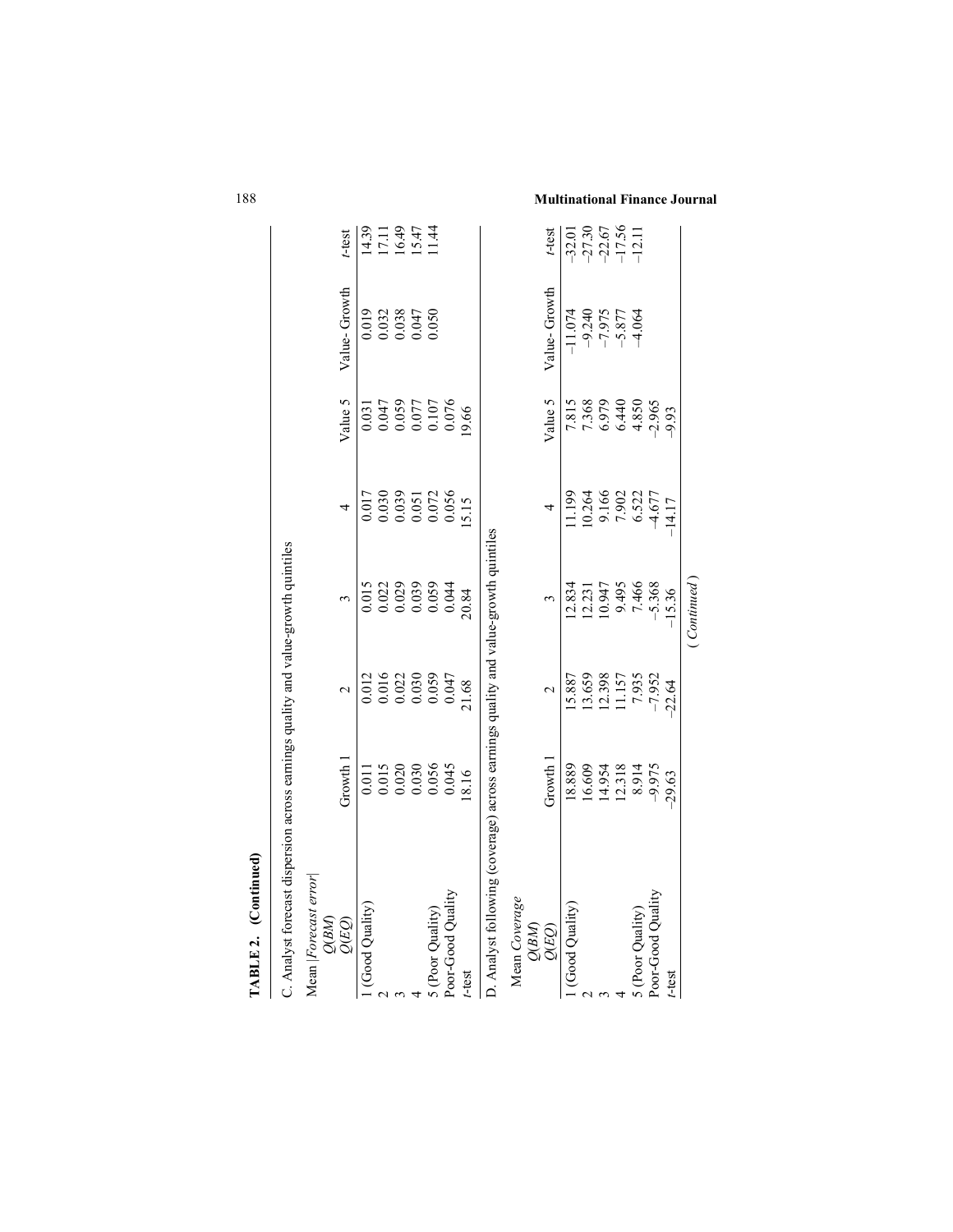| TABLE 2. (Continued)                                             |                                                                                         |                                                                     |                                                          |                                                                                                  |                                                                     |                                              |                                                           |
|------------------------------------------------------------------|-----------------------------------------------------------------------------------------|---------------------------------------------------------------------|----------------------------------------------------------|--------------------------------------------------------------------------------------------------|---------------------------------------------------------------------|----------------------------------------------|-----------------------------------------------------------|
| E. Market Cap across earnings quality and value-growth quintiles |                                                                                         |                                                                     |                                                          |                                                                                                  |                                                                     |                                              |                                                           |
| Mean Log(MarketCap)<br>$\frac{Q(BM)}{Q(EQ)}$                     | Growth 1                                                                                | $\mathcal{L}$                                                       |                                                          | 4                                                                                                | Value 5                                                             | Value-Growth                                 | t-test                                                    |
| (Good Quality)                                                   |                                                                                         |                                                                     |                                                          |                                                                                                  |                                                                     |                                              |                                                           |
|                                                                  |                                                                                         | 14.627<br>13.982                                                    |                                                          |                                                                                                  |                                                                     | $-2.481$<br>$-2.526$<br>$-2.185$<br>$-1.598$ | 15.93<br>6.95.95<br>6.95.95<br>6.95.95                    |
|                                                                  |                                                                                         |                                                                     |                                                          |                                                                                                  |                                                                     |                                              |                                                           |
|                                                                  |                                                                                         |                                                                     |                                                          |                                                                                                  |                                                                     |                                              |                                                           |
| 5 (Poor Quality)                                                 | $\begin{array}{r} 15.294 \\ 14.580 \\ 14.040 \\ 13.264 \\ 12.129 \\ -3.166 \end{array}$ | $\begin{array}{c} 13.403 \\ 12.869 \\ 11.780 \\ -2.847 \end{array}$ | 14.013<br>13.479<br>12.936<br>12.324<br>1.529<br>1.524   | $\begin{array}{c}\n 13.609 \\  12.862 \\  12.360 \\  11.349 \\  11.749 \\  -2.360\n \end{array}$ | 12.813<br>12.055<br>11.547<br>11.079<br>10.530<br>22.283<br>23.7.63 |                                              |                                                           |
| Poor-Good Quality                                                |                                                                                         |                                                                     |                                                          |                                                                                                  |                                                                     |                                              |                                                           |
| t-test                                                           | 65.87                                                                                   | 59.16                                                               | 51.88                                                    | 50.93                                                                                            |                                                                     |                                              |                                                           |
| F. Price across earnings quality and value-growth quintiles      |                                                                                         |                                                                     |                                                          |                                                                                                  |                                                                     |                                              |                                                           |
| Mean Price                                                       |                                                                                         |                                                                     |                                                          |                                                                                                  |                                                                     |                                              |                                                           |
| QBM)<br>QLEQ)                                                    | Growth 1                                                                                | $\mathbf{\sim}$                                                     |                                                          |                                                                                                  | Value 5                                                             | Value-Growth                                 | t-test                                                    |
| l (Good Quality)                                                 |                                                                                         |                                                                     |                                                          |                                                                                                  |                                                                     |                                              |                                                           |
|                                                                  |                                                                                         |                                                                     |                                                          |                                                                                                  |                                                                     | $-21.093$<br>$-23.396$<br>$-23.211$          |                                                           |
|                                                                  |                                                                                         |                                                                     |                                                          |                                                                                                  |                                                                     |                                              |                                                           |
|                                                                  | 48.057<br>43.643<br>43.1156<br>57.1337<br>16.220                                        | 41.218<br>35.160<br>38.399<br>28.780<br>28.438                      | 33.281<br>29.151<br>23.446<br>18.178<br>11.060<br>11.060 | 28.121<br>22.183<br>18.116<br>19.125<br>18.997                                                   | 26.964<br>20.247<br>20.346<br>10.058<br>0.387<br>20.367             | $-18.275$                                    | $773, 59$<br>$74, 59$<br>$79, 69$<br>$79, 69$<br>$79, 69$ |
| 5 (Poor Quality)                                                 |                                                                                         |                                                                     |                                                          |                                                                                                  |                                                                     | $-9.623$                                     |                                                           |
| Poor-Good Quality                                                |                                                                                         |                                                                     |                                                          |                                                                                                  |                                                                     |                                              |                                                           |
| t-test                                                           | 54.25                                                                                   | 52.26                                                               | 47.71                                                    | 47.69                                                                                            | 37.83                                                               |                                              |                                                           |
|                                                                  |                                                                                         |                                                                     | (Continued                                               |                                                                                                  |                                                                     |                                              |                                                           |

*Earnings Quality and Book-to-Market in the Cross Section of Expected Returns* 189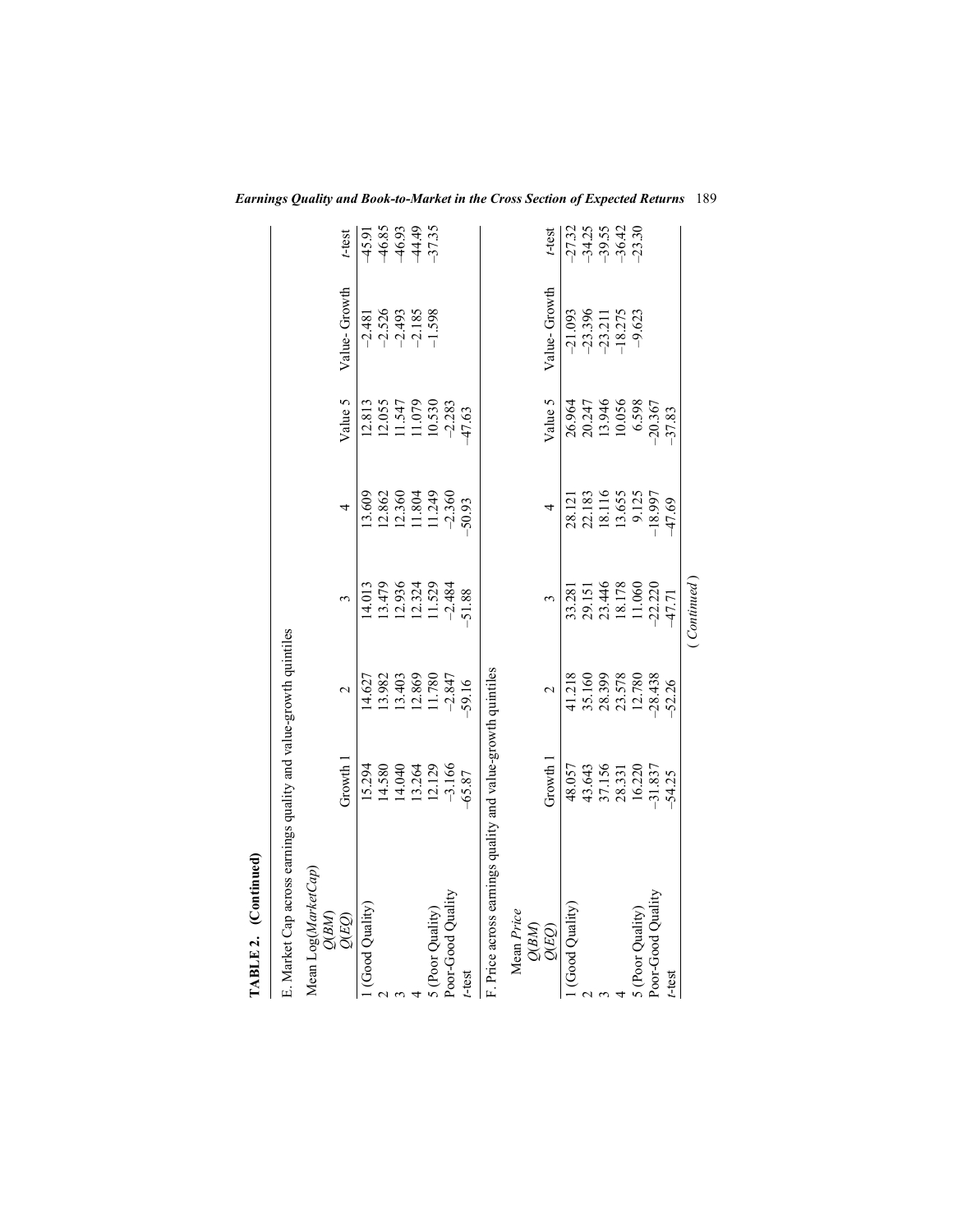**TABLE 2.** (Continued)<br>
Note: The table presents statistics for idiosyncratic stock return volatility, analyst forecast dispersion, absolute forceast error, analyst following,<br>
firm size and scole presents statistics for

#### 190 **Multinational Finance Journal**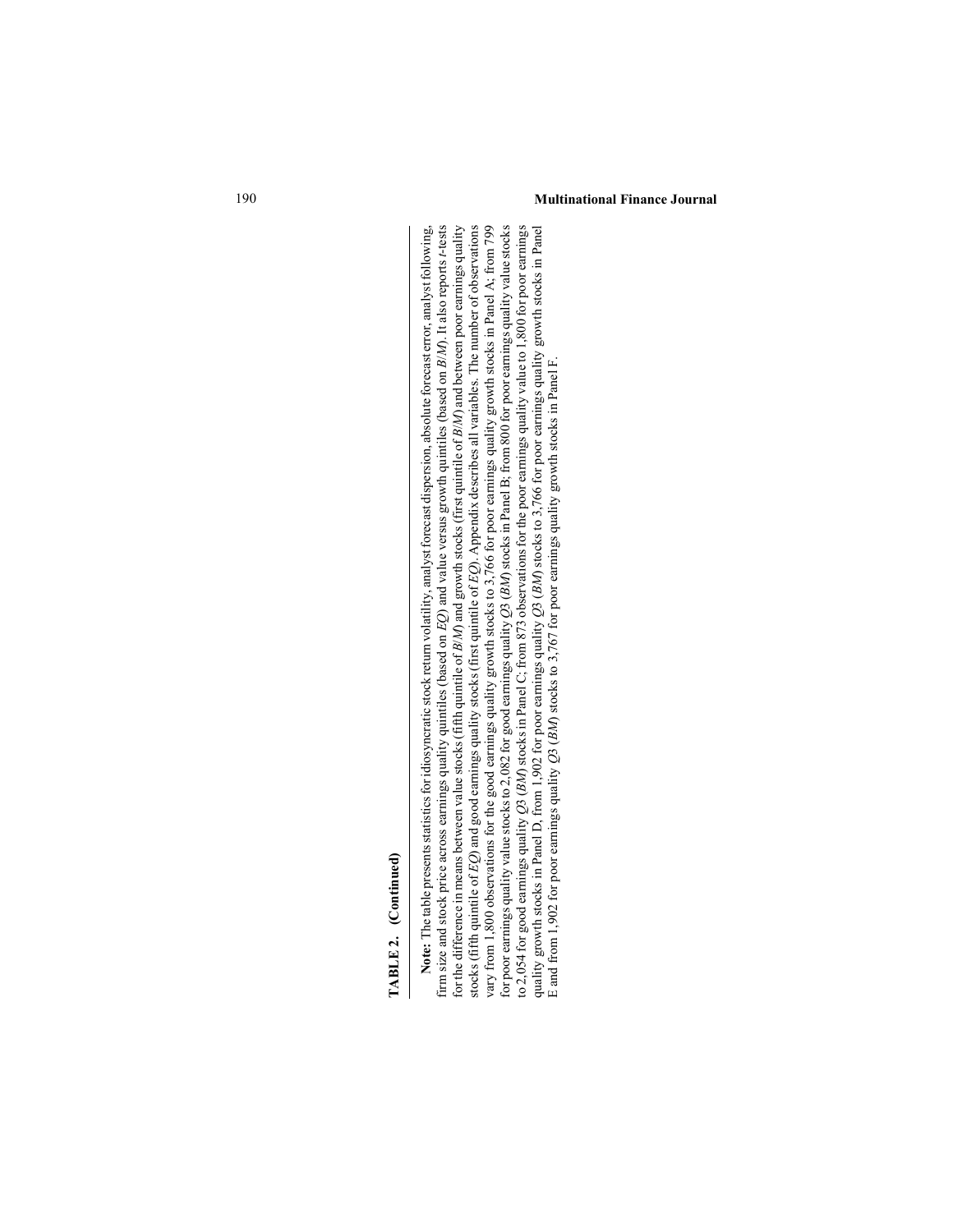#### *Earnings Quality and Book-to-Market in the Cross Section of Expected Returns* 191

lower earnings quality quintiles, is more pronounced for growth than value stocks (18.889 vs 8.914 for growth stocks as opposed to 7.815 vs 4.850 for value stocks). These results suggest that value stocks have lower analyst coverage than growth stocks, and poor earnings quality is also associated with low analyst coverage especially for growth compared to value stocks. Table 2, Panel E, reports the log market capitalization (*LogMktCap*) for value and growth stocks across different earnings quality quintiles. Value stocks have a lower *LogMktCap* (i.e., visibility) than growth stocks. In addition, the lower the earnings quality the lower the market cap across the value-growth quintiles, but the decline in market capitalization, as we go towards the lower earnings quality quintiles, is more pronounced for growth than value stocks. These results suggest that value stocks are less visible in terms of market capitalization than growth stocks, and poor earnings quality coincides with lower visibility especially for growth compared to value stocks. A similar picture emerges in table 3, Panel F, which reports the stock price for value and growth stocks across different earnings quality quintiles. We observe that value stocks have a lower price than growth stocks. In addition, the lower the earnings quality, the lower the price across the value- growth quintiles, but the decline in price, as we go towards the lower earnings quality quintiles, is more pronounced for growth than value stocks. These results suggest that value stocks are more low priced than growth stocks, and poor earnings quality coincides with lower priced stocks especially for growth compared to value stocks.

Taken together, the results of table 2 affirm prior evidence associating the value premium with higher idiosyncratic volatility and analyst forecast uncertainty and higher stock obscurity (i.e., lower coverage, small market capitalization and low stock price). They also add evidence of similar associations for poor earnings quality, with poor earnings quality contributing more to idiosyncratic volatility and obscurity of growth stocks, and to more analyst forecast uncertainty for value stocks.

## *C. Value premium and Earnings quality: Fama and MacBeth Regression Analysis*

Table 3 reports Fama and MacBeth (1973) regression results of one year ahead returns against firm characteristics. In the first column, we consider firm size (*LogMktCap*) and *B*/*M* (*LogBM*). Returns are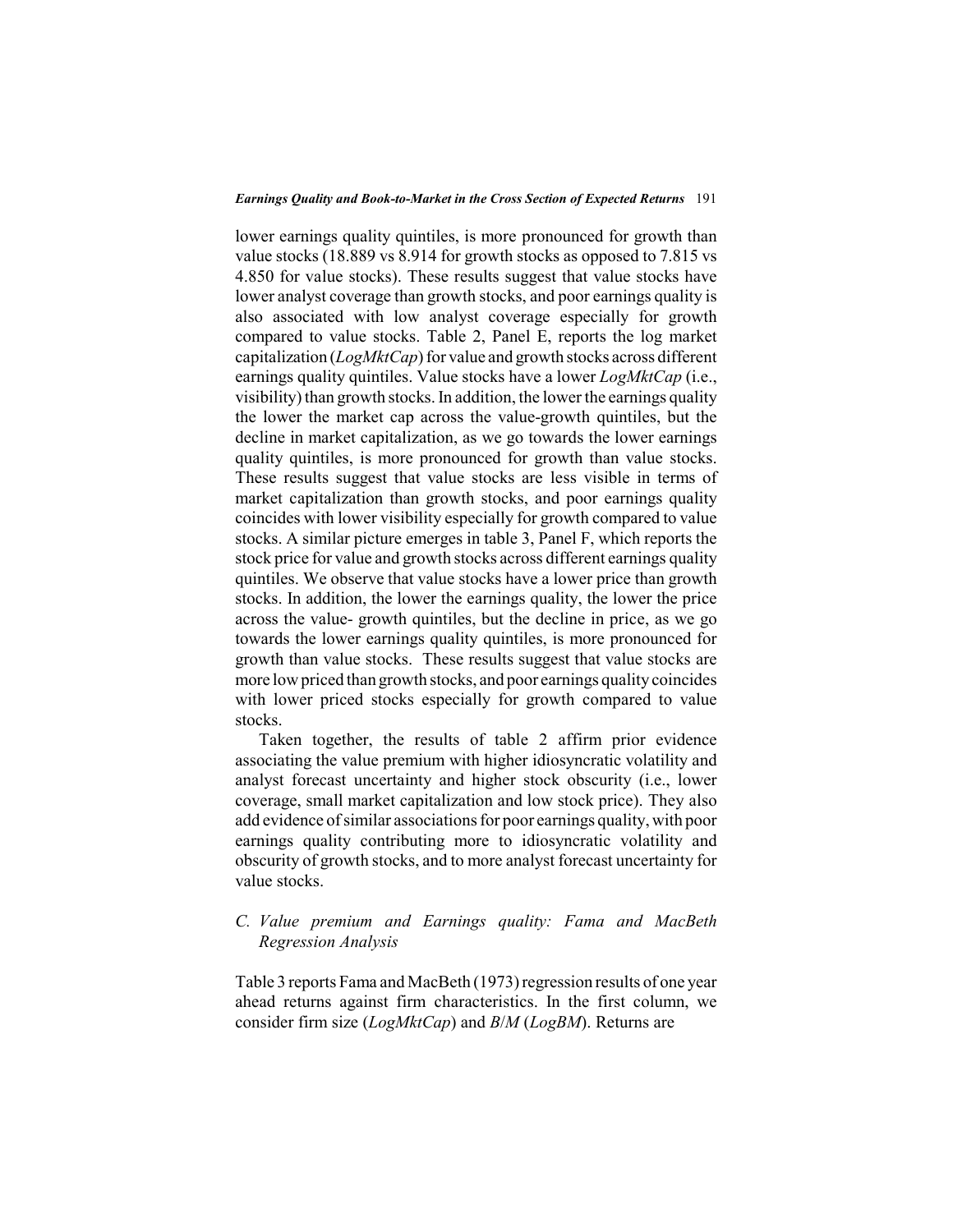|                        | Ret1      | Ret <sub>1</sub> | Ret <sub>1</sub> | <i>Ret</i> 1 Growth <i>Ret</i> 1 Value                                  |            |
|------------------------|-----------|------------------|------------------|-------------------------------------------------------------------------|------------|
| Variables              |           |                  |                  | $Coef/(t-stat) Coef/(t-stat) Coef/(t-stat) Coef/(t-stat) Coef/(t-stat)$ |            |
| Intercept              | $0.239**$ | $0.285***$       | $0.210**$        | 0.090                                                                   | $0.263***$ |
|                        | (2.30)    | (2.90)           | (2.66)           | (0.81)                                                                  | (3.29)     |
| Log(MktCap)            | 0.002     | $-0.003$         | $-0.002$         | 0.007                                                                   | $-0.010*$  |
|                        | (0.36)    | $(-0.65)$        | $(-0.53)$        | (1.17)                                                                  | $(-1.85)$  |
| Log(BM)                | $0.018**$ | $0.012*$         | 0.003            | 0.004                                                                   | $-0.007$   |
|                        | (2.30)    | (1.77)           | (0.58)           | (0.66)                                                                  | $(-0.75)$  |
| EQ(Q)                  |           | $-0.013**$       | $-0.021***$      | $-0.019**$                                                              | $-0.014**$ |
|                        |           | $(-2.19)$        | $(-3.11)$        | $(-2.67)$                                                               | $(-2.06)$  |
| $Log(BM) \times EO(O)$ |           |                  | $0.005**$        |                                                                         |            |
|                        |           |                  | (2.50)           |                                                                         |            |
| N                      | 60,834    | 60,834           | 60,834           | 60,834                                                                  | 60,834     |
| Avg. R-square          | 0.0049    | 0.0054           | 0.0041           | 0.0052                                                                  | 0.0012     |

**TABLE 3. One year ahead returns, book to market and earnings quality in Fama-MacBeth regressions**

**Note:** The table presents average Fama and MacBeth (1973) regression slopes and their *t*-values from cross sectional regressions of one year ahead buy-and-hold returns (accumulation starting on the fifth month after the fiscal year-end) on a number of explanatory variables. \*\*, \*\*\* stand for significance at the 5% and 1% level, respectively. T-statistics are adjusted using the Newey-West procedure and account for heteroscedasticity and autocorrelations. Appendix describes all variables.

positively related to *LogBM* (coeff: 0.018, *t* = 2.30), consistent with the existence of a value premium, which is robust to controlling for firm size. In the next column, we add quintiles of earnings quality, i.e.,  $EO(O)$ <sup>10</sup>. We document a negative loading on  $EO(O)$  (coeff: –0.013, *t*  $= -2.19$ ), consistent with poor earnings quality stocks underperforming to good earnings quality stocks.<sup>11</sup> In the third column, we add an interaction term of *LogBM* and quintiles of *EQ*(*Q*) and find that it loads positively (coeff:  $0.005$ ,  $t = 2.50$ ). This result supports our proposition that earnings quality contributes to the value premium. In the final two columns, we repeat the analysis for value and growth stocks separately. *EQ*(*Q*) loads negatively on both value and growth stocks, but it has a statistically stronger negative loading for growth (coeff: –0.019) than

<sup>10.</sup> We use *EQ*(*Q*) here to make results comparable with Chichernea et al. (2012).

<sup>11.</sup> This is consistent with the negative return differential moving from good to poor earnings quality that we show later on in table 5 and the overall decline in returns of poor earnings quality stocks, either growth or value, over the three years following the portfolio formation compared to the three years preceding the portfolio formation date that we will show in table 6.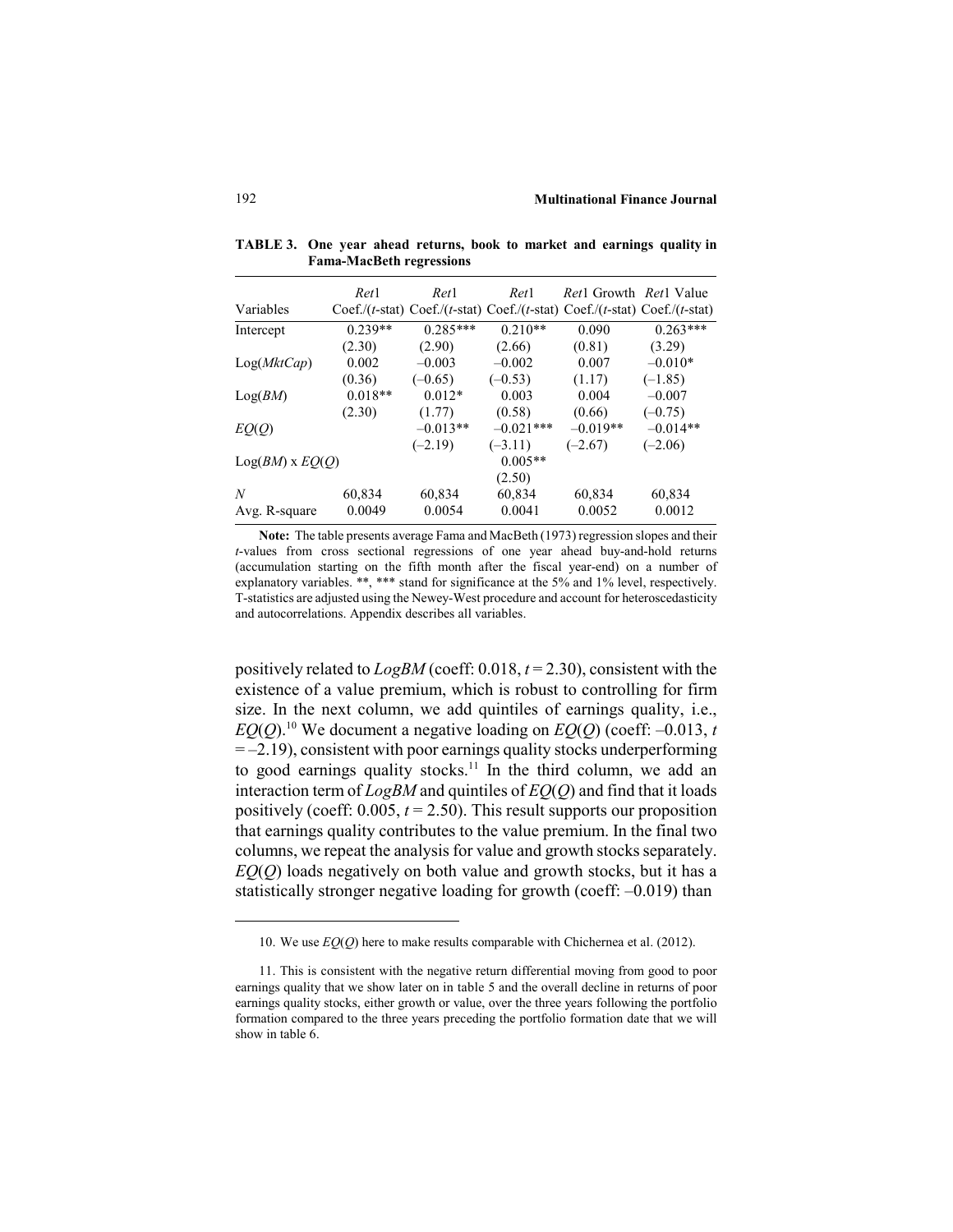|                              | Ret1             | Ret1                                                        | Ret1             |
|------------------------------|------------------|-------------------------------------------------------------|------------------|
|                              |                  | Entire Sample $EQ$ (Q1 good quality) $EQ$ (Q5 poor quality) |                  |
|                              | $Coef./(t-stat)$ | $Coef./(t-stat)$                                            | $Coef./(t-stat)$ |
| Intercept                    | $0.513***$       | $0.375**$                                                   | $1.107**$        |
|                              | (2.56)           | (2.09)                                                      | (2.54)           |
| Log(MktCap)                  | $-0.024$         | $-0.018$                                                    | $-0.078**$       |
|                              | $(-1.52)$        | $(-1.46)$                                                   | $(-2.51)$        |
| Log(BM)                      | 0.009            | 0.002                                                       | $-0.004$         |
|                              | (1.06)           | (0.37)                                                      | $(-0.32)$        |
| $CF(Risk)$ x $Log(BM)$       | $0.011**$        | $0.037**$                                                   | $0.011*$         |
|                              | (2.22)           | (2.05)                                                      | (1.86)           |
| $CF(Behavioral)$ x $Log(BM)$ | $0.007*$         | 0.001                                                       | $0.021**$        |
|                              | (1.69)           | (0.08)                                                      | (2.67)           |
| CF(Risk)                     | 0.067            | $0.225*$                                                    | 0.062            |
|                              | (1.58)           | (1.81)                                                      | (1.28)           |
| CF(Behavioral)               | 0.015            | $-0.010$                                                    | 0.026            |
|                              | (0.28)           | $(-0.19)$                                                   | (0.23)           |
| Avg. R-square                | 0.006            | 0.002                                                       | 0.004            |
|                              |                  |                                                             |                  |

**TABLE 4. One year ahead returns, risk and behavioral biases factors and book-to-market in Fama-MacBeth regressions**

**Note:** The table presents average Fama and MacBeth(1973) regression slopes and their *t*-values from cross sectional regressions of one year ahead buy-and-hold returns (accumulation starting on the fifth month after the fiscal year-end) on a number of explanatory variables. *CF*(*Risk*) and *CF*(*Behavioral*) are common risk and mispricing scores based on factor analysis of the paper's risk (i.e., *IVol*, analyst forecast dispersion and forecast error) and behavioral variables (i.e., analyst coverage, market capitalization and stock price). \*, \*\*, \*\*\* stand for significance at the 10%, 5% and 1% level, respectively. T-statistics are adjusted using the Newey-West procedure and account for heteroscedasticity and autocorrelations. The number of observations is 60,834. Appendix describes all variables.

value stocks (coeff: –0.014). This implies that growth stock returns fall more sharply than value stock returns as *EQ*(*Q*) rises. Taken together the findings in table 3 affirm the important role of earnings quality in determining value and growth stock returns, after controlling for firm size, and at the same time suggest that earnings quality contributes to the value premium mainly through the pricing of growth stocks.

To shed further light on the effect of firm characteristics on value and growth stock returns, we run Fama and MacBeth regressions of one year ahead returns on *LogMktCap*, and *LogBM* (as in Ball et al. 2019), adding two composite factors, one common factor of idiosyncratic volatility, analyst forecast dispersion and absolute forecast error, *CF*(*Risk*) and a second common factor of poor analyst coverage, small market capitalization and low priced stock *CF*(*Behavioral*), and their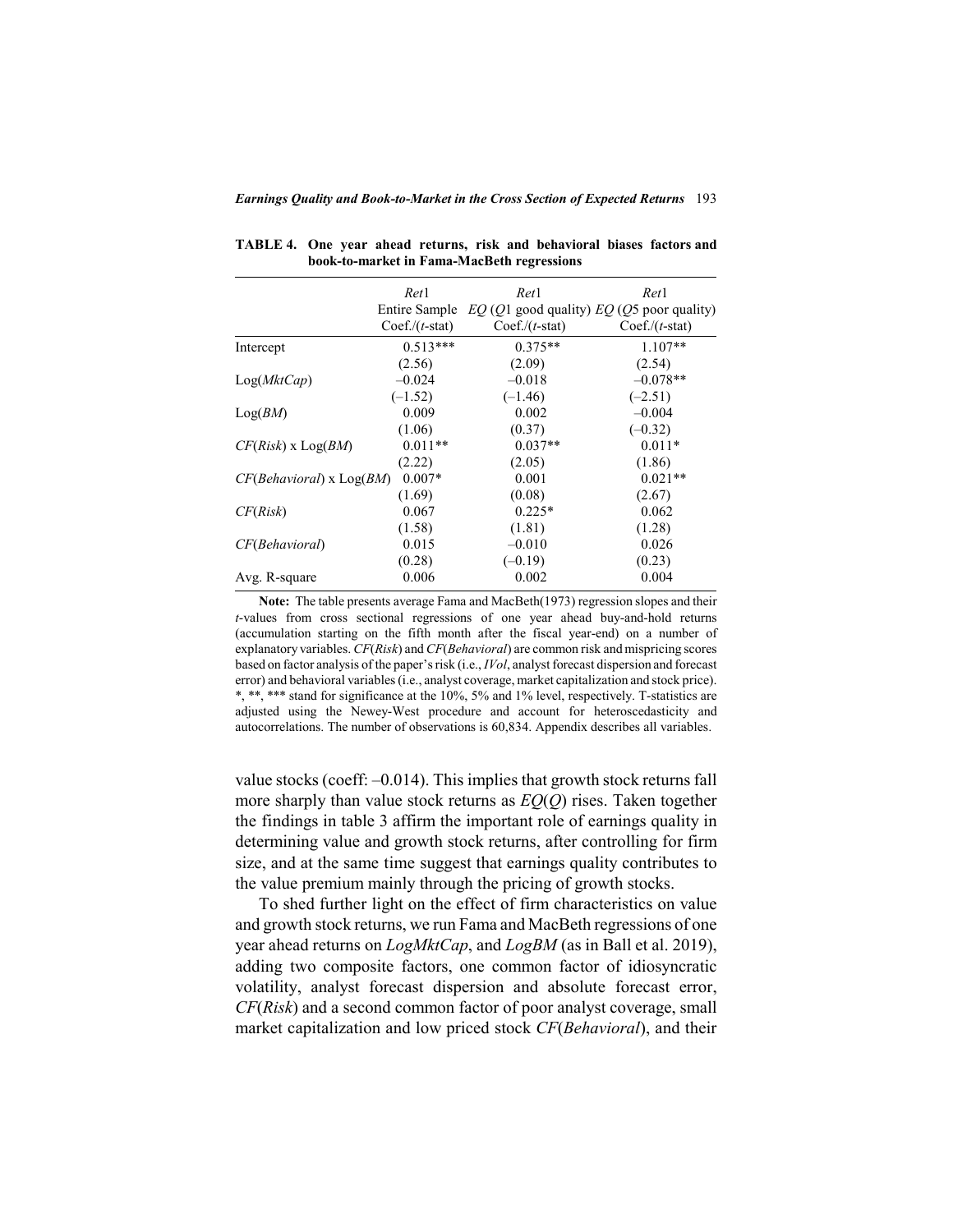interactions with *LogMktCap* and *LogBM*. Table 4 reports the regression results. In the first column, the key variables are the two interaction terms. Both *LogBM* \* *CF*(*Risk*) and *LogBM* \* *CF*(*Behavioral*) have positive loadings (namely, coeff: 0.011, *t* = 2.22 and coeff:  $0.007$ ,  $t = 1.69$ , respectively). These results suggest that the value premium increases with factors associated with both higher risk and higher obscurity. In the next two columns, we repeat the analysis separating the best earnings quality stocks (the lowest *EQ* quintile) from the poorest earnings quality stocks (the highest *EQ* quintile). *LogBM* \* *CF*(*Risk*) remains positive and significant for both types of stocks (good and poor earnings quality), yet substantially lower for stocks with poor earnings quality (namely, coeff:=0.037, *t*=2.05 and coeff:=0.011, *t*=1.86, respectively). *LogBM* \* *CF*(*Behavioral*) is positive and significant only for firms with the poorest earnings quality (coeff:= $0.021$ ,  $t=2.67$ ). Taken together the results of table 4 affirm evidence of prior literature associating the value premium with factors associated with risk and behavioral biases, adding a key insight that poor earnings quality contributes to the value premium mainly through behavioral factors, i.e., more obscure growth stocks.<sup>12</sup>

## *D. Value premium and earnings quality: a closer lens*

Shedding further light into our multivariate results, table 5, Panel A, reports one year ahead buy-and-hold returns, *Ret*1, for value and growth stocks across different earnings quality quintiles. A number of interesting results emerge.

First, we observe that while a value premium is evident in the total sample, the value premium appears to be driven primarily by firms in poorer earnings quality quintiles. The mean value premium for the best earnings quality firms is 0.009 and not statistically significant, whereas the corresponding value premium for the poorest earnings quality firms is 0.100 (*t*-test: 5.88).

Second, the value premium increases from high to low earnings quality quintiles. This is due to the sharply decreasing mean one-year

<sup>12.</sup> R-squares tend to be quite small in all regressions in this section. However, as Neter and Wasserman (1974) explain, low R-square does not present a problem as long as the coefficients of the explanatory variables are significant. The regression coefficients is what matters as they estimate the magnitude of the effect of the relationship between dependent and independent variables.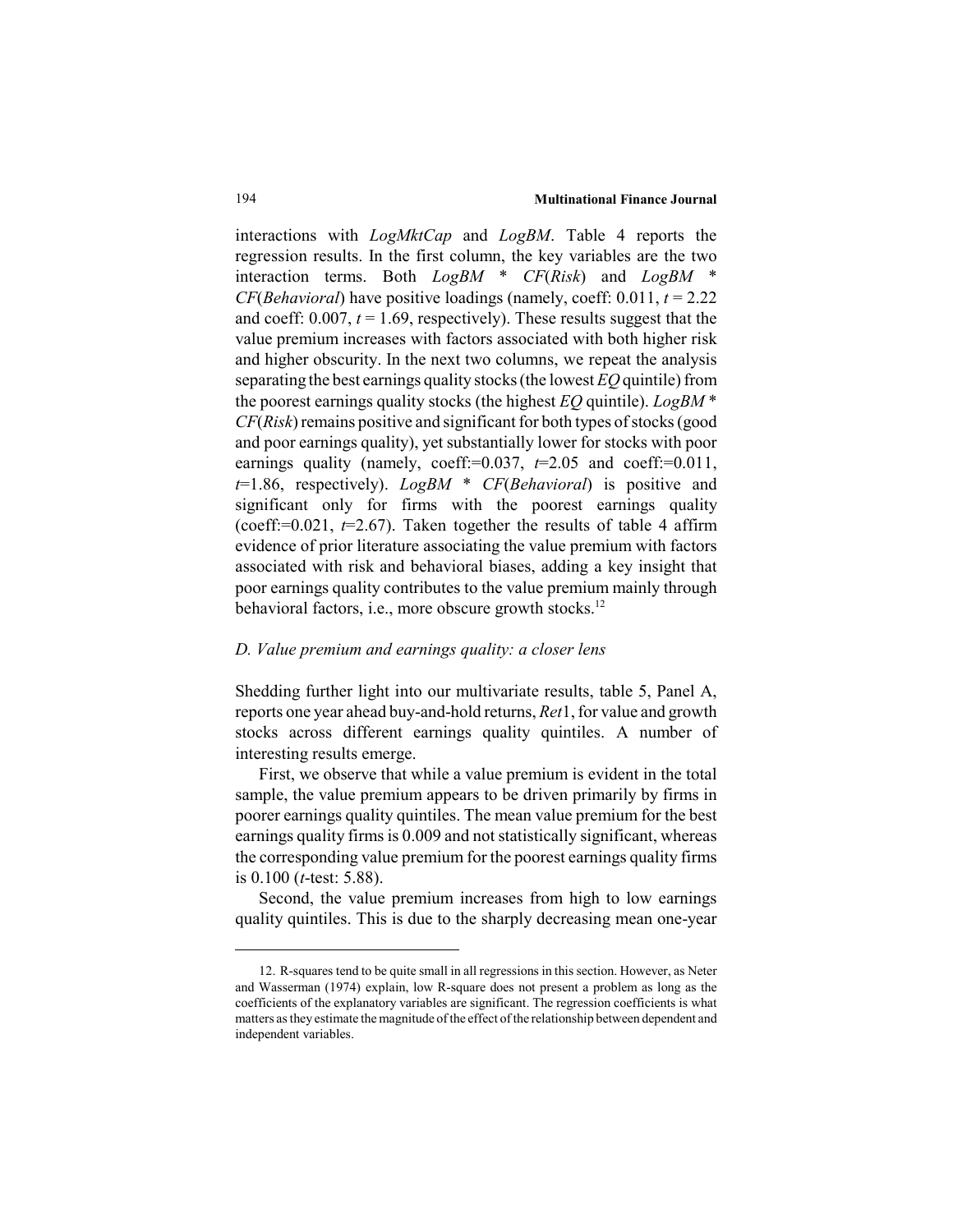ahead returns for growth stocks and correspondingly flat mean returns for value stocks. The *Ret*1 differential between highest and poorest earnings quality firms is  $-0.102$  for growth stocks, as mean returns of growth stocks decline from 0.142 for the best earnings quality firms to 0.040 for the poorest earnings quality firms, but only –0.011 and not statistically significant for value stocks, as one year ahead mean returns are 0.151 for the best earnings quality firms and 0.140 for the poorest earnings quality firms.

To mitigate concerns over the effect of firm size on the above findings, given its inherent association with earnings quality (Dechow and Dichev 2002), we repeat the analysis using an earnings quality common factor that is orthogonal to total assets. We derive this measure by regressing *EQ* on total assets and retaining the regression residuals. Table 5, Panel B reports the results of double sorting in value and growth stocks quintiles and good earnings vs poor earnings quintiles based on the orthogonal *EQ*. We obtain qualitatively similar results to Panel A. The size of the value premium rises with deteriorating earnings quality and this seems to be driven primarily by the decline in one-year ahead returns of growth stocks. However, as expected, the value premium difference between the good and poor earnings quality quintiles in Panel B is narrower and more statistically significant than in Panel A.

Overall, the results in table 5 affirm the positive relationship between the value premium and the *EQ* metric and are consistent with earlier evidence that poor earnings quality contributes to the value premium. Moreover, it seems that the premium is led by the lower oneyear ahead returns of poor earnings quality growth stocks.<sup>13</sup> For value stocks, there is no evidence that poor earnings quality exerts a discernible effect. Table 5, therefore, affirms findings thus far that poor earnings quality contributes to the value premium mainly through the pricing of poor earnings quality growth stocks.

<sup>13.</sup> A potential explanation is that as growth stocks, on average, tend to be bid up by investors, the less visible ones are bid up the most (Lakonishok, Shleifer and Vishny 1994, Phalippou, 2008) and as poor earnings quality growth stocks are much less visible than good quality growth stocks (table 2, Panel D) and hence are bid up the most, they end up having lower returns going forward than the better quality growth stocks.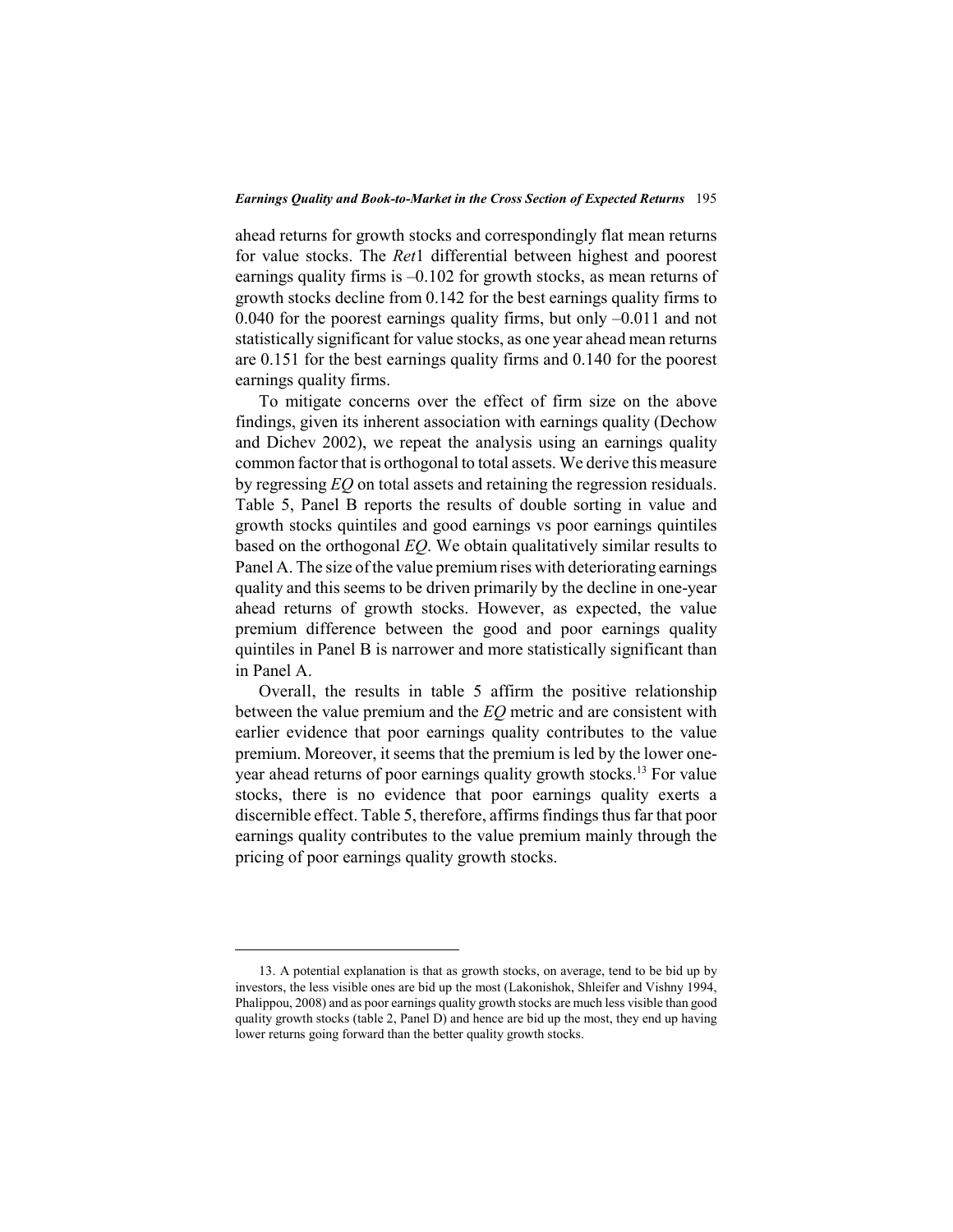| TABLE 5. Earnings quality and the value premium          |                                                                                                    |                                                                                             |                                                                                              |                                                                                                               |                                                                                                     |                                                                          |                              |
|----------------------------------------------------------|----------------------------------------------------------------------------------------------------|---------------------------------------------------------------------------------------------|----------------------------------------------------------------------------------------------|---------------------------------------------------------------------------------------------------------------|-----------------------------------------------------------------------------------------------------|--------------------------------------------------------------------------|------------------------------|
| A.EQ                                                     |                                                                                                    |                                                                                             |                                                                                              |                                                                                                               |                                                                                                     |                                                                          |                              |
| $\frac{Mean \; Ret1}{\mathcal{Q}(BM)}\\ \mathcal{Q}(EQ)$ | Growth                                                                                             | $\mathbf{\sim}$                                                                             |                                                                                              | 4                                                                                                             | Value 5                                                                                             | Value-Growth                                                             | t-test                       |
| 1 (Good Quality)                                         | $\begin{array}{c} 0.142 \\ 0.129 \\ 0.126 \\ 0.099 \\ 0.040 \\ 0.042 \\ -6.72 \end{array}$         |                                                                                             |                                                                                              | 0.138<br>0.165<br>0.154<br>0.132<br>0.008<br>0.00                                                             |                                                                                                     |                                                                          |                              |
|                                                          |                                                                                                    |                                                                                             |                                                                                              |                                                                                                               |                                                                                                     |                                                                          |                              |
|                                                          |                                                                                                    |                                                                                             |                                                                                              |                                                                                                               |                                                                                                     | $0.009$<br>$0.047$<br>$0.037$<br>$0.052$<br>$0.052$                      | $2.38$<br>$2.4728$<br>$2.58$ |
|                                                          |                                                                                                    |                                                                                             |                                                                                              |                                                                                                               |                                                                                                     |                                                                          |                              |
|                                                          |                                                                                                    |                                                                                             |                                                                                              |                                                                                                               |                                                                                                     |                                                                          |                              |
| 5 (Poor Quality)<br>Poor-Good Quality                    |                                                                                                    |                                                                                             |                                                                                              |                                                                                                               |                                                                                                     |                                                                          |                              |
| t-test                                                   |                                                                                                    | $\begin{array}{c} 0.125 \\ 0.131 \\ 0.129 \\ 0.104 \\ 0.073 \\ 0.073 \\ -9.86 \end{array}$  |                                                                                              |                                                                                                               | $\begin{array}{c} 0.151 \\ 0.177 \\ 0.163 \\ 0.151 \\ 0.140 \\ 0.140 \\ 0.0140 \\ 0.72 \end{array}$ |                                                                          |                              |
| B. EQ (orthogonalised for size)                          |                                                                                                    |                                                                                             |                                                                                              |                                                                                                               |                                                                                                     |                                                                          |                              |
| Mean Ret1<br>$Q(BM)$<br>$Q(EQOrth)$                      |                                                                                                    |                                                                                             |                                                                                              |                                                                                                               |                                                                                                     |                                                                          |                              |
|                                                          | Growth 1                                                                                           | $\sim$                                                                                      |                                                                                              |                                                                                                               | Value 5                                                                                             | Value-Growth                                                             | $t$ -test                    |
| 1 (Good Quality)                                         |                                                                                                    |                                                                                             | $\begin{array}{c} 0.139 \\ 0.132 \\ 0.126 \\ 0.120 \\ 0.121 \\ 0.0121 \\ -0.018 \end{array}$ | $\begin{array}{c c}\n4 \\ \hline\n0.165 \\ 0.133 \\ 0.134 \\ 0.136 \\ 0.0144 \\ 0.029 \\ \hline\n\end{array}$ |                                                                                                     |                                                                          |                              |
|                                                          |                                                                                                    |                                                                                             |                                                                                              |                                                                                                               |                                                                                                     |                                                                          |                              |
|                                                          |                                                                                                    |                                                                                             |                                                                                              |                                                                                                               |                                                                                                     | $\begin{array}{c} 0.028 \\ 0.056 \\ 0.050 \\ 0.073 \\ 0.073 \end{array}$ | $3.89974$<br>$-0.89974$      |
|                                                          |                                                                                                    |                                                                                             |                                                                                              |                                                                                                               |                                                                                                     |                                                                          |                              |
|                                                          |                                                                                                    |                                                                                             |                                                                                              |                                                                                                               |                                                                                                     |                                                                          |                              |
| 5 (Poor Quality)<br>Poor-Good Quality                    | $\begin{array}{c} 0.121 \\ 0.111 \\ 0.125 \\ 0.091 \\ 0.060 \\ 0.061 \\ 0.061 \\ 4.14 \end{array}$ | $\begin{array}{c} 0.126 \\ 0.121 \\ 0.124 \\ 0.112 \\ 0.083 \\ 0.043 \\ \hline \end{array}$ |                                                                                              |                                                                                                               | $\begin{array}{c} 0.149 \\ 0.167 \\ 0.175 \\ 0.137 \\ 0.127 \\ 0.021 \\ -1.25 \end{array}$          |                                                                          |                              |
| t-test                                                   |                                                                                                    |                                                                                             |                                                                                              |                                                                                                               |                                                                                                     |                                                                          |                              |
|                                                          |                                                                                                    |                                                                                             | Continued                                                                                    |                                                                                                               |                                                                                                     |                                                                          |                              |
|                                                          |                                                                                                    |                                                                                             |                                                                                              |                                                                                                               |                                                                                                     |                                                                          |                              |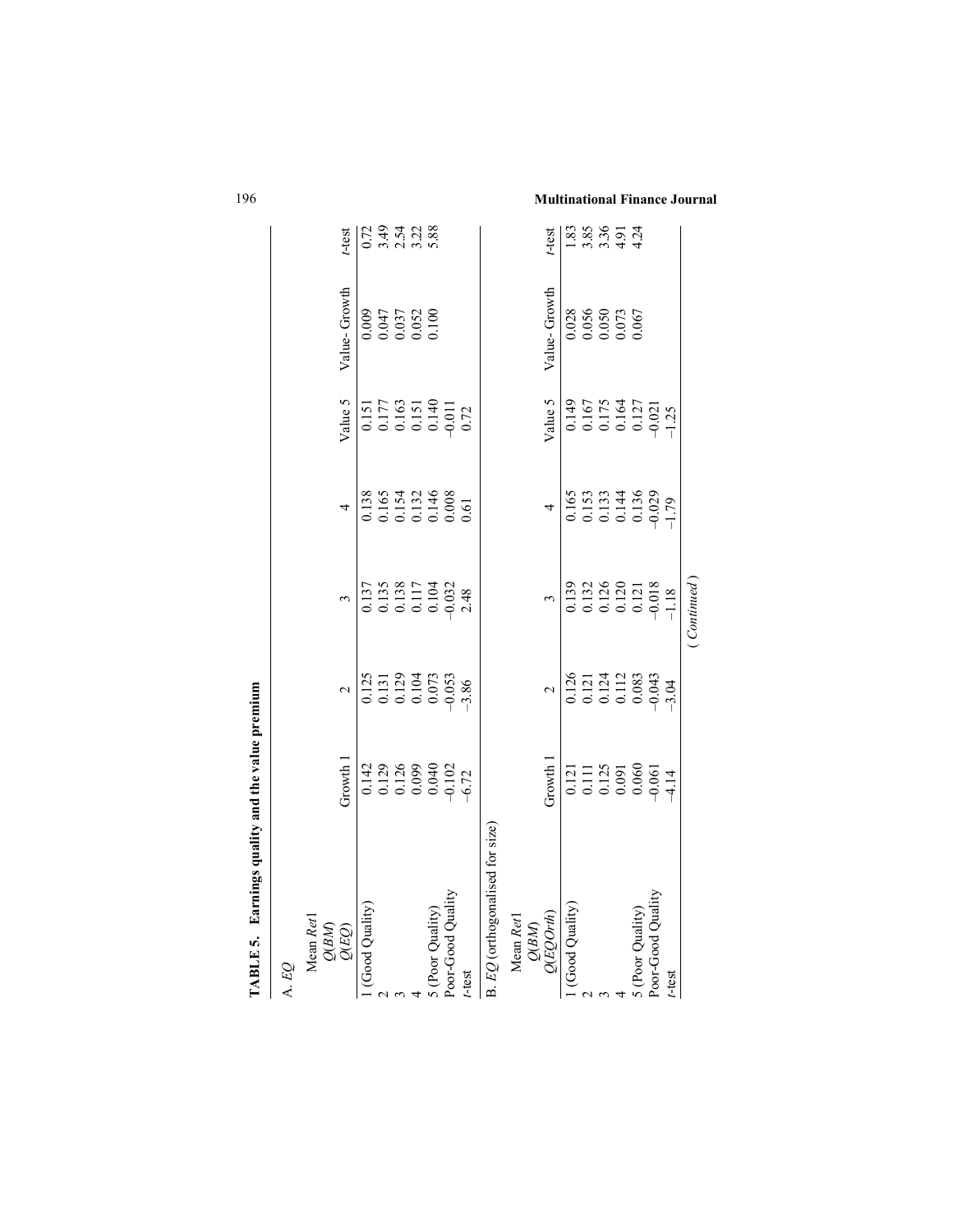TABLE 5. (Continued)

Note: Panel A presents one year ahead buy-and-hold mean returns (accumulation starting on the fifth month after the fiscal year-end) across earnings quality and value versus growth quintiles. It also reports a *t*-test for the difference in means between value stocks (fifth quintile of *B/M*) and growth stocks (first quintile of *B/M*) and between poor earnin TABLE 5. (Continued)<br>Note: Panel A presents one year ahead buy-and-hold mean returns (accumulation starting on the fifth month after the fiscal year-end) across<br>Note: Panel A presents one year ahead buy-and-hold mean retur *B*/*M*) and between poor earnings quality stocks (fifth quintile of common factor *EQ*) and good earnings quality stocks (first quintile of *EQ*). In Panel B we repeat the analysis using an orthogonal version of the common factor *EQ* to total assets (a proxy for firm size). The number of observations vary from 1,800 observations for the good quality growth stocks to 3,767 for poor quality growth stocks in Panel A and from 2,313 for good earnings quality growth stocks to 3,340 for poor quality growth stocks in Panel B. Appendix describes all variables. A and from 2,313 for good earnings quality growth stocks to 3,340 for poor quality growth stocks in Panel B. Appendix describes all variables.and growth stocks (first quintile of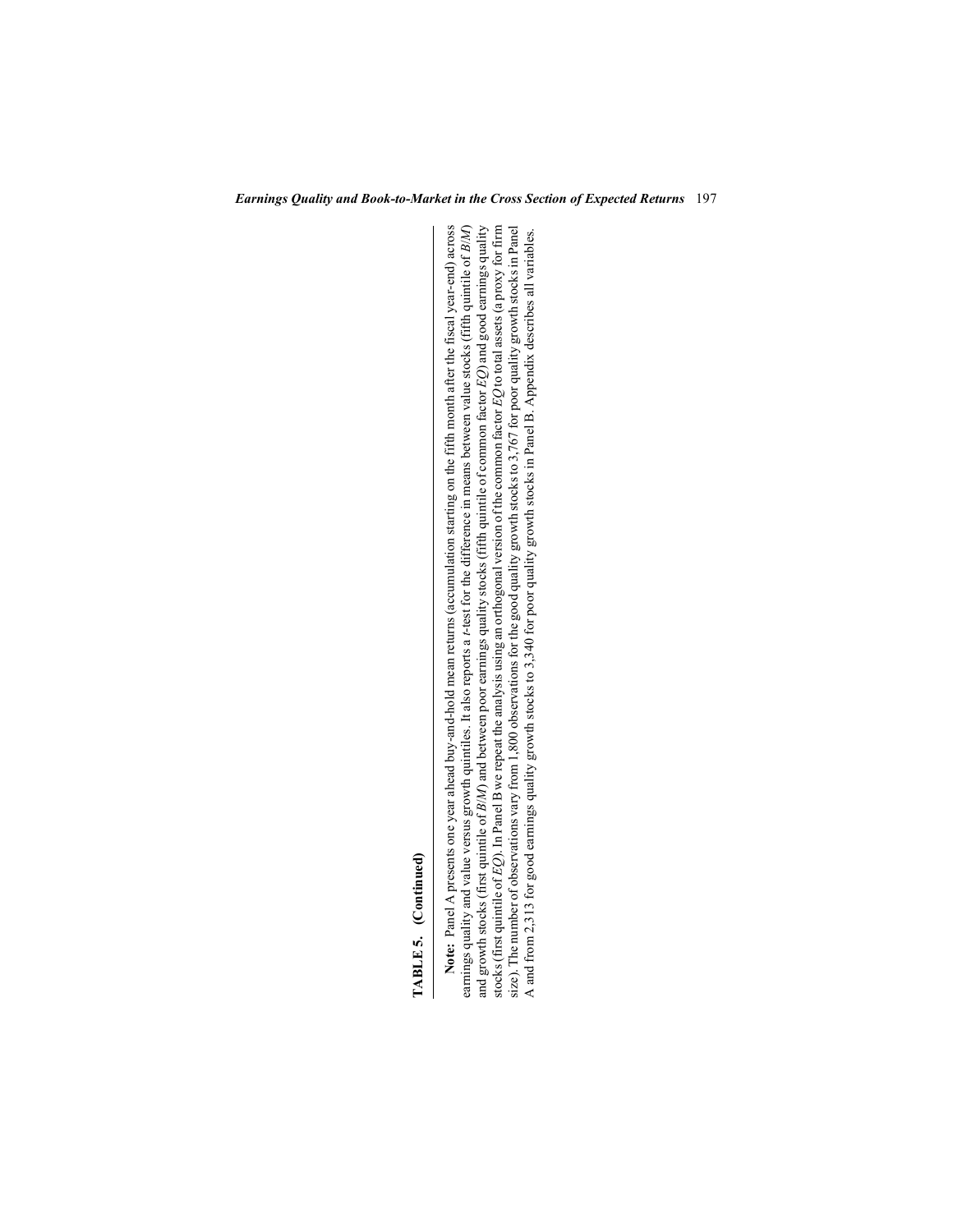## *E. Additional Tests*

### *Time series analysis of the value premium for different EQ quintiles*

To investigate the role of earnings quality in contributing to the value premium further, we carry out a time series analysis of the value premium and how that varied across stocks with poor versus good earnings quality. We examine one year ahead buy-and-hold returns after the portfolio formation date (*Ret*1), and track annual returns for the preceding three years, *RET*0, *RET*–1, *RET*–2, and for the following three years, *RET*2, *RET*3, *RET*4, for value and growth stocks. Table 6 reports the results. We find that growth stocks earn high returns in the three years leading up to the portfolio formation date (average returns of 0.232, 0.270, and 0.345) and lower returns for the following four years (average returns of 0.097, 0.097, 0.100, and 0.111). Value stocks, on the other hand, have low returns in the three years leading up to the portfolio formation date (0.059, 0.090 and –0.055) followed by higher returns over the next four years (0.157, 0.150, 0.145, 0.136). These patterns of returns are more pronounced for the poorest earnings quality stocks (the highest *EQ* quintile) than the highest earnings quality stocks (the lowest *EQ* quintile). The patterns of returns are similar but the differential much weaker when looking at the high earnings quality stocks; growth stock returns between time 0 and 1 are the same as the increase in returns for value stocks over the same period. The results in table 6 provide further support to the argument that poor earnings quality contributes to the value premium primarily through the pricing of growth stocks.

#### *Asset pricing tests*

For completeness in assessing the role of earnings quality, we conduct asset pricing tests in the spirit of Fama and French (2015). Fama and French (2015) show that adding profitability (*RMW*) and investment (*CMA*) factors to the three factor model subsumes the power of the *SMB* factor. We examine the incremental contribution of the earnings quality factor.

As in Fama and French (2015), we start with the three-factor model (market - *MKT*, size - *SMB*, and book to market - *HML*) which is then augmented with profitability (*RMW*) and investment (*CMA*) factors. We then augment the three and five factor models by adding an earnings quality factor (*EQF*). The *EQF* factor is calculated as the excess return to the earnings quality factor portfolios, i.e., the average returns on two high earnings quality portfolios minus the average return on two low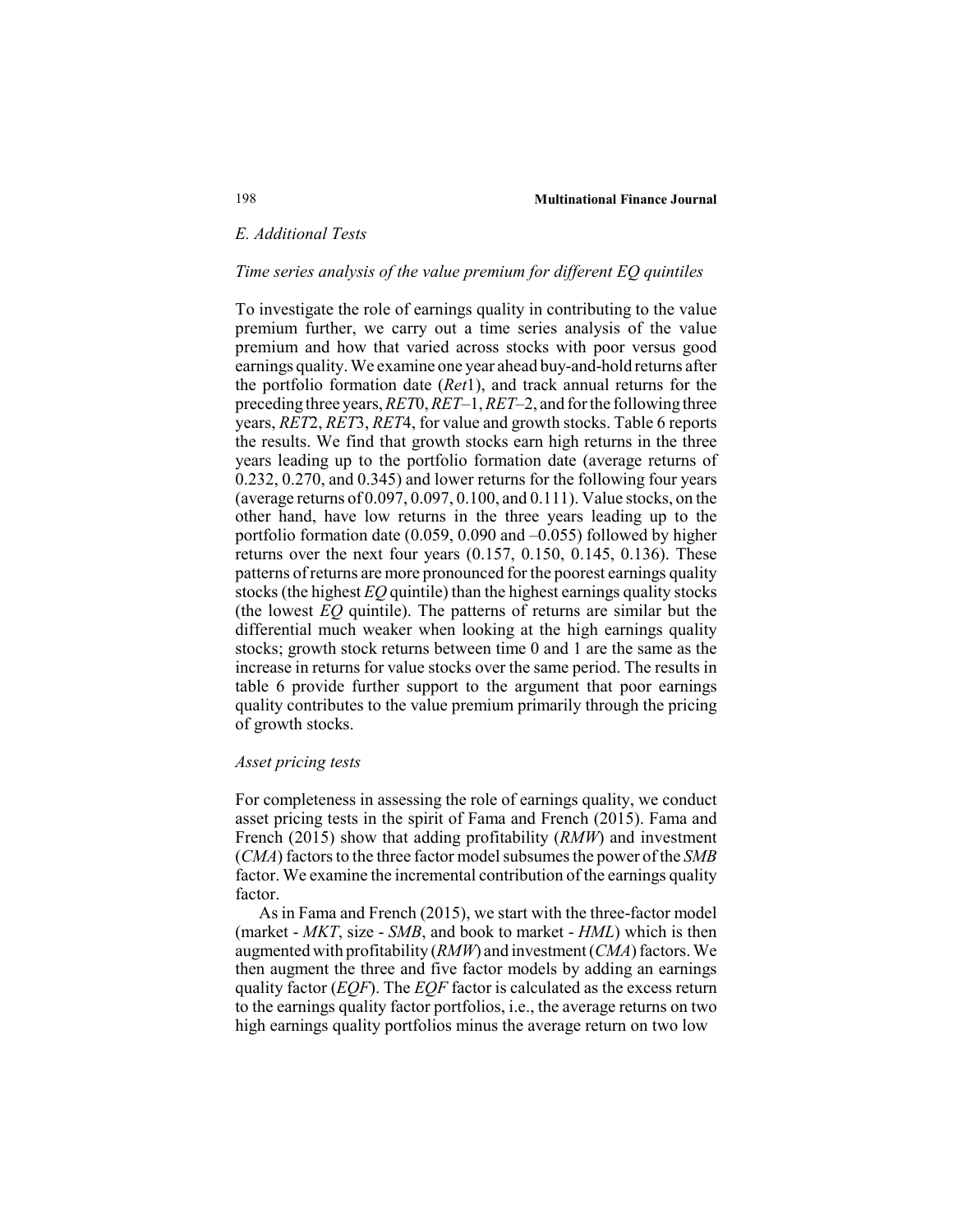|                  | TABLE 6. Time series analysis of the value premium across earnings quality quintiles                                                                                                                                                                                                                     |                                                                                             |                         |                                                                              |                                                                                                 |                                                                              |                                                                             |                                                                                                  |                                                   |
|------------------|----------------------------------------------------------------------------------------------------------------------------------------------------------------------------------------------------------------------------------------------------------------------------------------------------------|---------------------------------------------------------------------------------------------|-------------------------|------------------------------------------------------------------------------|-------------------------------------------------------------------------------------------------|------------------------------------------------------------------------------|-----------------------------------------------------------------------------|--------------------------------------------------------------------------------------------------|---------------------------------------------------|
|                  |                                                                                                                                                                                                                                                                                                          |                                                                                             |                         |                                                                              |                                                                                                 |                                                                              |                                                                             |                                                                                                  |                                                   |
|                  |                                                                                                                                                                                                                                                                                                          |                                                                                             |                         | Growth                                                                       |                                                                                                 | Value-<br>Growth                                                             | Growth                                                                      |                                                                                                  |                                                   |
|                  |                                                                                                                                                                                                                                                                                                          |                                                                                             |                         |                                                                              |                                                                                                 | $\begin{array}{c} \text{(poor} \\ \text{quality)} \\ \text{(6)} \end{array}$ | $\begin{array}{l} \left( \text{good} \right) \\ \text{quality} \end{array}$ |                                                                                                  |                                                   |
|                  | Growth                                                                                                                                                                                                                                                                                                   | Value                                                                                       | Value-<br>Growth        |                                                                              |                                                                                                 |                                                                              |                                                                             |                                                                                                  |                                                   |
|                  | $\bigoplus$                                                                                                                                                                                                                                                                                              | $\widehat{c}$                                                                               | $\odot$                 | $\begin{array}{c} \text{(poor} \\ \text{quality)} \\ \text{(4)} \end{array}$ | Value<br>(poor<br>quality)<br>(5)                                                               |                                                                              |                                                                             | $\begin{array}{c} \text{Value}\\ \text{(good}\\ \text{quality)}\\ \text{quality)}\\ \end{array}$ | $V$ alue-<br>Growth<br>(good<br>quality)<br>$(9)$ |
| $RET-2$          |                                                                                                                                                                                                                                                                                                          |                                                                                             |                         | 0.179<br>0.228<br>0.365<br>0.040<br>0.054<br>0.077                           | $\begin{array}{c} 0.029 \\ -0.034 \\ -0.172 \\ 0.140 \\ 0.140 \\ 0.140 \\ 0.140 \\ \end{array}$ |                                                                              |                                                                             | 0.081<br>0.065<br>0.05176<br>0.176<br>0.126                                                      |                                                   |
| $RET-1$          |                                                                                                                                                                                                                                                                                                          |                                                                                             |                         |                                                                              |                                                                                                 |                                                                              |                                                                             |                                                                                                  |                                                   |
| RET <sub>0</sub> |                                                                                                                                                                                                                                                                                                          |                                                                                             |                         |                                                                              |                                                                                                 |                                                                              |                                                                             |                                                                                                  |                                                   |
| RET              |                                                                                                                                                                                                                                                                                                          |                                                                                             | 0.059                   |                                                                              |                                                                                                 |                                                                              |                                                                             |                                                                                                  |                                                   |
|                  | 0.232<br>0.270<br>0.345<br>0.097<br>0.100<br>0.111                                                                                                                                                                                                                                                       | $\begin{array}{c} 0.059 \\ 0.0009 \\ 0.055 \\ 0.157 \\ 0.150 \\ 0.150 \\ 0.145 \end{array}$ |                         |                                                                              |                                                                                                 | 0.071<br>0.064<br>0.064                                                      | 0.218<br>0.229<br>0.142<br>0.132<br>0.120                                   |                                                                                                  |                                                   |
| RET2<br>RET3     |                                                                                                                                                                                                                                                                                                          |                                                                                             | 0.053<br>0.045<br>0.025 |                                                                              |                                                                                                 |                                                                              |                                                                             |                                                                                                  |                                                   |
| RET4             |                                                                                                                                                                                                                                                                                                          | 0.136                                                                                       |                         | 0.099                                                                        | 0.133                                                                                           |                                                                              | 119                                                                         |                                                                                                  |                                                   |
|                  | Note: The table presents mean buy-and-hold returns for value stocks (fifth quintile of $B/M$ ) versus growth stocks (first quintile of $B/M$ ) for                                                                                                                                                       |                                                                                             |                         |                                                                              |                                                                                                 |                                                                              |                                                                             |                                                                                                  |                                                   |
|                  | one year ahead after portfolio formation, $RETI$ (with accumulation starting on the fifth month after the fiscal year-end), the preceding three years,<br>RETO, RET-1, RET-2, and the following three years, RET2, RET3, RET4, distinguishing between poorest earnings quality stocks (fifth quintile of |                                                                                             |                         |                                                                              |                                                                                                 |                                                                              |                                                                             |                                                                                                  |                                                   |
|                  | $EQ$ ) and best earnings quality stocks (first quintile of $EQ$ ). Appendix describes all variables                                                                                                                                                                                                      |                                                                                             |                         |                                                                              |                                                                                                 |                                                                              |                                                                             |                                                                                                  |                                                   |

|                                                                                                                                                  | <br> <br> <br> <br> <br>                                                                                                                       | )<br>; | )<br>}<br>} | ,,,, | י<br>י | י<br>גיאו | .<br>.<br>.<br>. | )<br>;<br>; | $\frac{5}{2}$ |
|--------------------------------------------------------------------------------------------------------------------------------------------------|------------------------------------------------------------------------------------------------------------------------------------------------|--------|-------------|------|--------|-----------|------------------|-------------|---------------|
|                                                                                                                                                  | Note: The table presents mean buy-and-hold returns for value stocks (fifth quintile of $B/M$ ) versus growth stocks (first quintile of $B/M$ ) |        |             |      |        |           |                  |             |               |
| one year ahead after portfolio formation, RETI (with accumulation starting on the fifth month after the fiscal year-end), the preceding three ye |                                                                                                                                                |        |             |      |        |           |                  |             |               |
| RETO, RET-1, RET-2, and the following three years, RET2, RET3, RET4, distinguishing between poorest earnings quality stocks (fifth quintil       |                                                                                                                                                |        |             |      |        |           |                  |             |               |
| $EQ$ ) and best earnings quality stocks (first quintile of EQ). Appendix describes all variables.                                                |                                                                                                                                                |        |             |      |        |           |                  |             |               |
|                                                                                                                                                  |                                                                                                                                                |        |             |      |        |           |                  |             |               |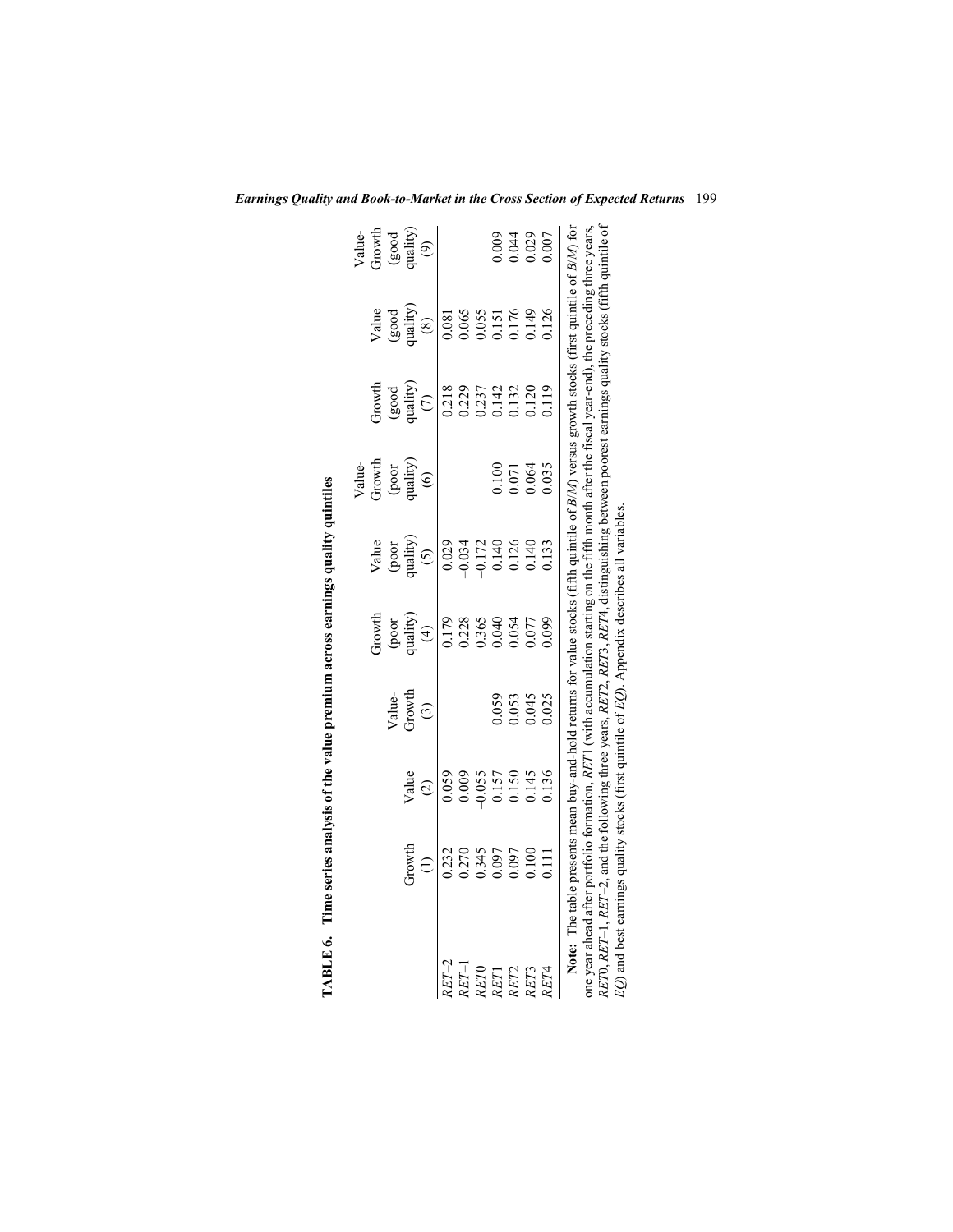earnings quality portfolios. To estimate the *EQF* factor, we condition on size the same way Fama and French (2015) use to condition the *RMW* and *CMA* factors.<sup>14</sup> This allows us to directly control for the large correlation between firm size and earnings quality in the estimation process.15

Table 7, Panel A, presents summary statistics of the monthly returns of all factors employed in the paper. *EQF* and *HML* have the lowest average returns, while *MKT* has the highest average return, but also the highest standard deviation. Panel B reports two-way Pearson correlations between the various factors including the *EQF* factor. While all other factors are highly correlated and may give rise to econometric problems, the *EQF* factor exhibits low correlations, making it an interesting and worthwhile addition to the three and five factor models.

Table 7, Panel C, reports the findings on the performance of three, four, five and six- factor models. For the asset pricing tests, we use the unconstrained sample, i.e., the sample before deleting observations without analyst forecast data in order to improve comparability of the results to prior literature. To expand on the results reported in tables 5-6, the tests are for 25 *BM*-*EQ* portfolios. The first row is the three factor model; the second row is the three factor model augmented with the *EQF* factor; the third row is the five factor model; and the fourth row is the augmented five factor model with the *EQF* factor. For each factor model, we report the value of the Gibbons, Ross and Shanken (1989) *GRS* test, the average absolute value of the intercepts, the number of intercepts that are negative, the number of negative intercepts for growth firms that are significant and the *GRS* p-values.16

In the *BM*-*EQ* portfolios, the average absolute intercept for the three factor model is 0.174. Adding *EQF* shrinks this to 0.144. In contrast, adding *RMW* and *CMA* to the three factor model reduces the average absolute intercept from 0.174 to 0.168. Adding *EQF* to the five factor

<sup>14.</sup> See http://mba.tuck.dartmouth.edu/pages/faculty/ken.french/Data\_Library/f-f\_5 factors 2x3.html.

<sup>15.</sup> The correlation between firm size and earnings quality (smaller firms are associated with poor earnings quality) could lead to a spurious positive loading on the earnings quality factor. This could explain preliminary evidence on the pricing of earnings quality (Francis et al. 2005). To address this issue, Core, Guay and Verdi (2008, p.11) examine portfolios that condition on all size, book to market and earnings quality. We follow the approach of Fama and French (2015) and control for firm size when estimating factors.

<sup>16.</sup> The *GRS* statistic tests whether the expected values for all 25 intercept values are zero.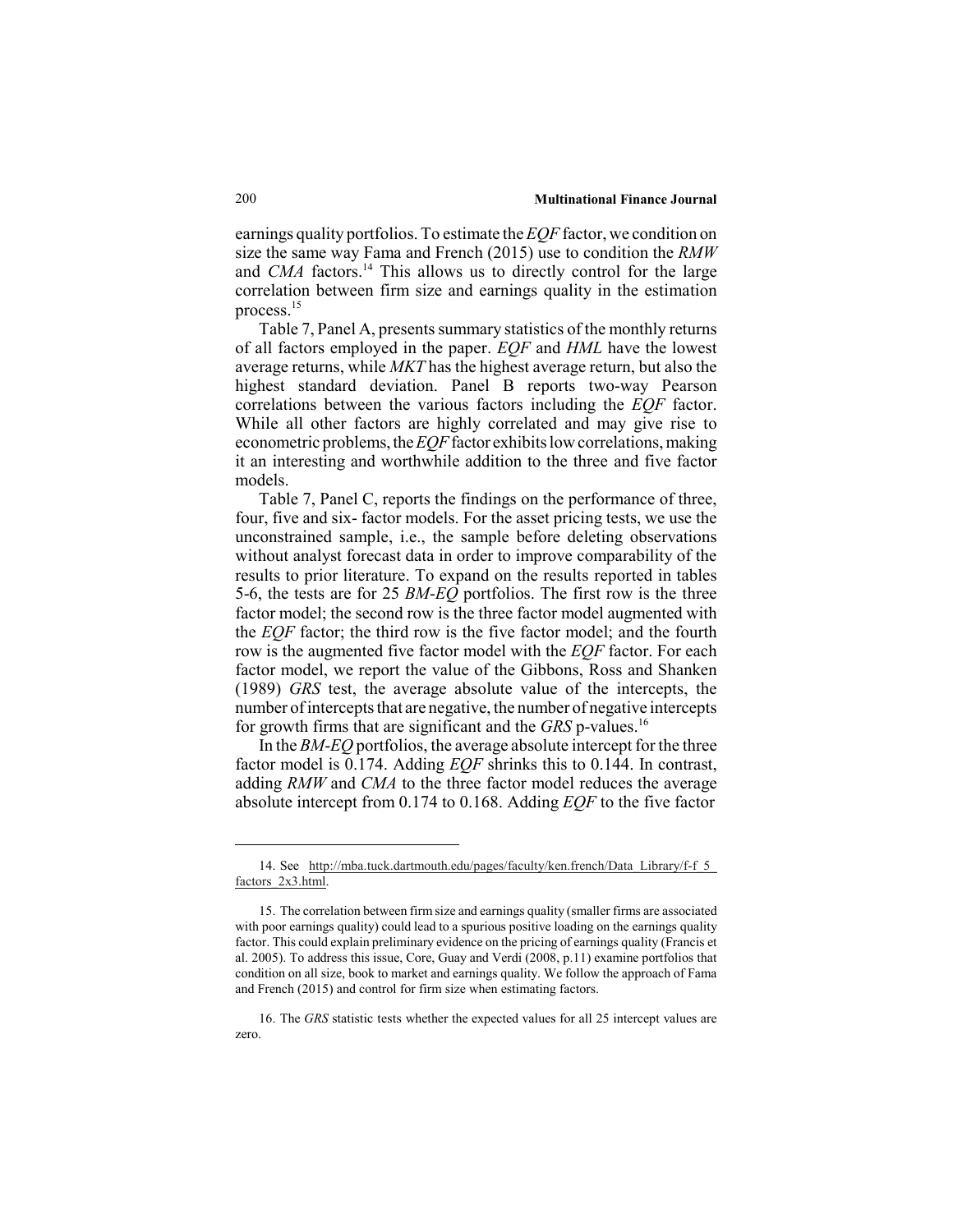|              |                       | A. Summary statistics on factors      |            |            |         |            |                               |
|--------------|-----------------------|---------------------------------------|------------|------------|---------|------------|-------------------------------|
| Factors      |                       | Mean                                  | Std.       | Q1         |         | Median     | Q <sub>3</sub>                |
| <b>MKT</b>   |                       | 0.007                                 | 0.045      | $-0.019$   |         | 0.012      | 0.036                         |
| SMB          |                       | 0.002                                 | 0.029      | $-0.013$   |         | 0.000      | 0.017                         |
| HML          |                       | 0.001                                 | 0.030      | $-0.015$   |         | 0.000      | 0.019                         |
| RMW          |                       | 0.004                                 | 0.026      | $-0.008$   |         | 0.004      | 0.014                         |
| <i>CMA</i>   |                       | 0.003                                 | 0.020      | $-0.010$   |         | 0.002      | 0.015                         |
| EQF          |                       | 0.001                                 | 0.039      | $-0.020$   |         | $-0.002$   | 0.015                         |
|              |                       | B. Pearson Correlations among factors |            |            |         |            |                               |
|              | <i>MKT</i>            | HML                                   | <b>SMB</b> | <i>RMW</i> |         | <i>CMA</i> | <b>EQF</b>                    |
| <b>MKT</b>   | 1.000                 | $-0.239$                              | 0.194      | $-0.370$   |         | $-0.390$   | $-0.028$                      |
|              |                       | < 0.001                               | 0.000      | < 0.001    |         | < 0.001    | 0.591                         |
| HML          |                       | 1.000                                 | $-0.170$   | 0.352      |         | 0.661      | 0.045                         |
|              |                       |                                       | 0.001      | < 0.001    |         | < 0.001    | 0.387                         |
| SMB          |                       |                                       | 1.000      | $-0.459$   |         | $-0.071$   | $-0.099$                      |
|              |                       |                                       |            | < 0.001    |         | 0.176      | 0.058                         |
| RMW          |                       |                                       |            | 1.000      |         | 0.193      | 0.038                         |
|              |                       |                                       |            |            |         | < 0.000    | 0.470                         |
| <i>CMA</i>   |                       |                                       |            |            |         | 1.000      | 0.055                         |
|              |                       |                                       |            |            |         |            | 0.289                         |
| EQF          |                       |                                       |            |            |         |            | 1.000                         |
|              | C. Regression Results |                                       |            |            |         |            |                               |
|              | 25 BM-EQ portfolios   |                                       | <b>GRS</b> | A ai       |         |            | N negative $(*)$ GRS p-values |
| SMB, HML     |                       |                                       | 2.363      | 0.174      | 4 $(1)$ |            | 0.002                         |
| SMB, HM, EQF |                       |                                       | 2.355      | 0.144      | 8       | (2)        | 0.002                         |

**TABLE 7. Tests of three-, four-, five- and six-factor models (368 months)**

 $A$ . Summary statistics on  $f_{\text{c}}$  at  $\ldots$ 

**Note:** The table provides summary statistics and tests the ability of three-, four-, fiveand six-factor models to explain monthly excess returns on 25 *BM*-*EQ* portfolios. For each set of 25 regressions, the table shows the factors that augment the *Rm*-*Rf* (*MKT*) in the regression model, the *GRS* statistics testing whether the expected values of all 25 intercept estimates are zero, the average absolute value of the intercepts *A*|*ai*|, the number of ai that are negative (number of negative *ai* for growth firms that are significant \*) and the *GRS* test p-values. The *EQF* factor is calculated as the excess return to the earnings quality factor portfolios, i.e., the average returns on two high earnings quality portfolios (*Q*1 and *Q*2) minus the average return on two low earnings quality portfolios (*Q*4 and *Q*5). To estimate the *EQF* factor, we condition on size the same way Fama and French (2015) use to condition the *RMW* and *CMA* factors. *RMW* is the excess return on the profitability portfolio (two robust operating profitability portfolios minus two weak operating profitability portfolios). *CMA* is the excess return to investment (average returns on two conservative investment portfolios minus the average return on the two-aggressive investment portfolios), and *HML* is the return to book-to-market mimicking portfolio.

*SMB*,*HML*,*RMW*,*CMA* 2.175 0.168 7 (2) 0.008 *SMB*,*HML*,*RMW*,*CMA*, *EQF* 2.151 0.133 9 (4) 0.009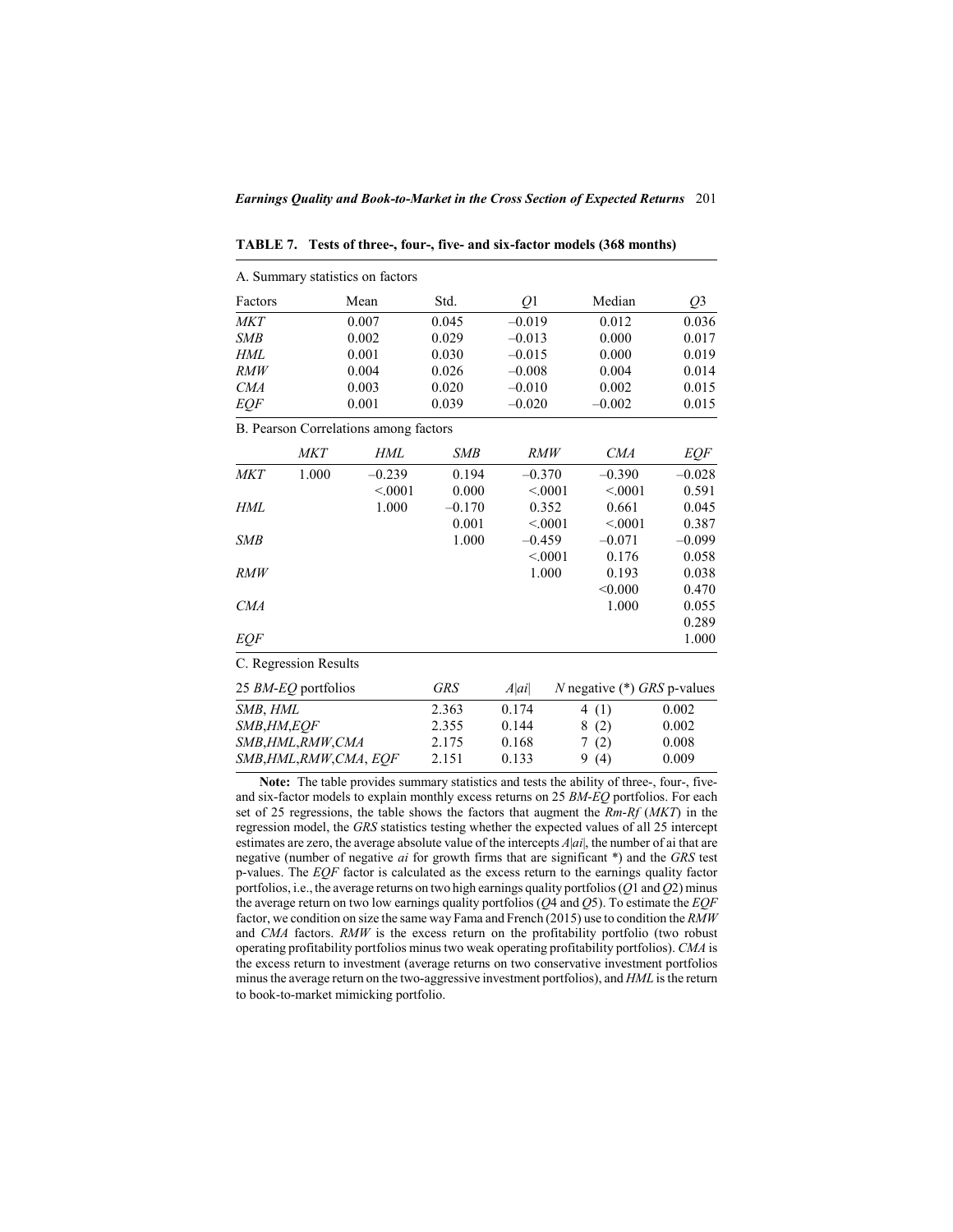model reduces the average absolute intercept from  $0.168$  to  $0.133^{17}$  In other words, while adding *RMW* and *CMA* to the three factor model reduces the average absolute intercept by 6 basis points, adding *EQF* to the three factor model reduces it by 30 basis points. The *EQF* addition to the five factor model reduces the average absolute intercept by 35 basis points. Both relative to the three factor model and the five factor model, the average absolute intercept improves when we add the *EQF* factor. In our sample, the five factor model augmented by *EQF* is the best representation of asset prices.

The results in table 7 indicate that the five factor asset pricing model augmented with the *EQF* factor describes relatively better expected returns of portfolios based on independent sorts of stocks on *BM*-*EQ*. That is, *EQF* contributes to risk incrementally of *RMW* and *CMA* factors.

## **V. Conclusion**

The purpose of this paper is to examine whether a value premium exists over our sample period and whether earnings quality contributes to the value premium. Our results confirm the existence of a value premium that is driven primarily by firms of poor earnings quality. We also show that poor earnings quality contributes to the premium primarily through the pricing of growth stocks. Incorporating common factors used in the literature to proxy for risk or behavioral biases as drivers of the value premium also shows that poor earnings quality contributes to the premium mainly as a source of behavioral biases of growth stocks.

Our study highlights the role that earnings quality plays within growth and value stocks, extending evidence on the role of profitability in shaping asset prices, to the role of the properties of reported earnings. By unraveling the effect of reported earnings quality on the value premium, our study highlights a channel through which behavioral biases shape the value premium. This insight is conceptually plausible with the subtle nature of managerial discretion embedded in earnings quality and echoes the need for future research to explore more the behavioral biases inducing effect of earnings quality on asset pricing. An important implication of our findings for investment strategies is the need to consider the effects of earnings quality, alongside other risk and behavioral factors.

*Accepted by*: *Prof. P. Theodossiou, PhD, Editor-in-Chief* , *October* 2019

<sup>17.</sup> All intercept values are expressed in per cent per month.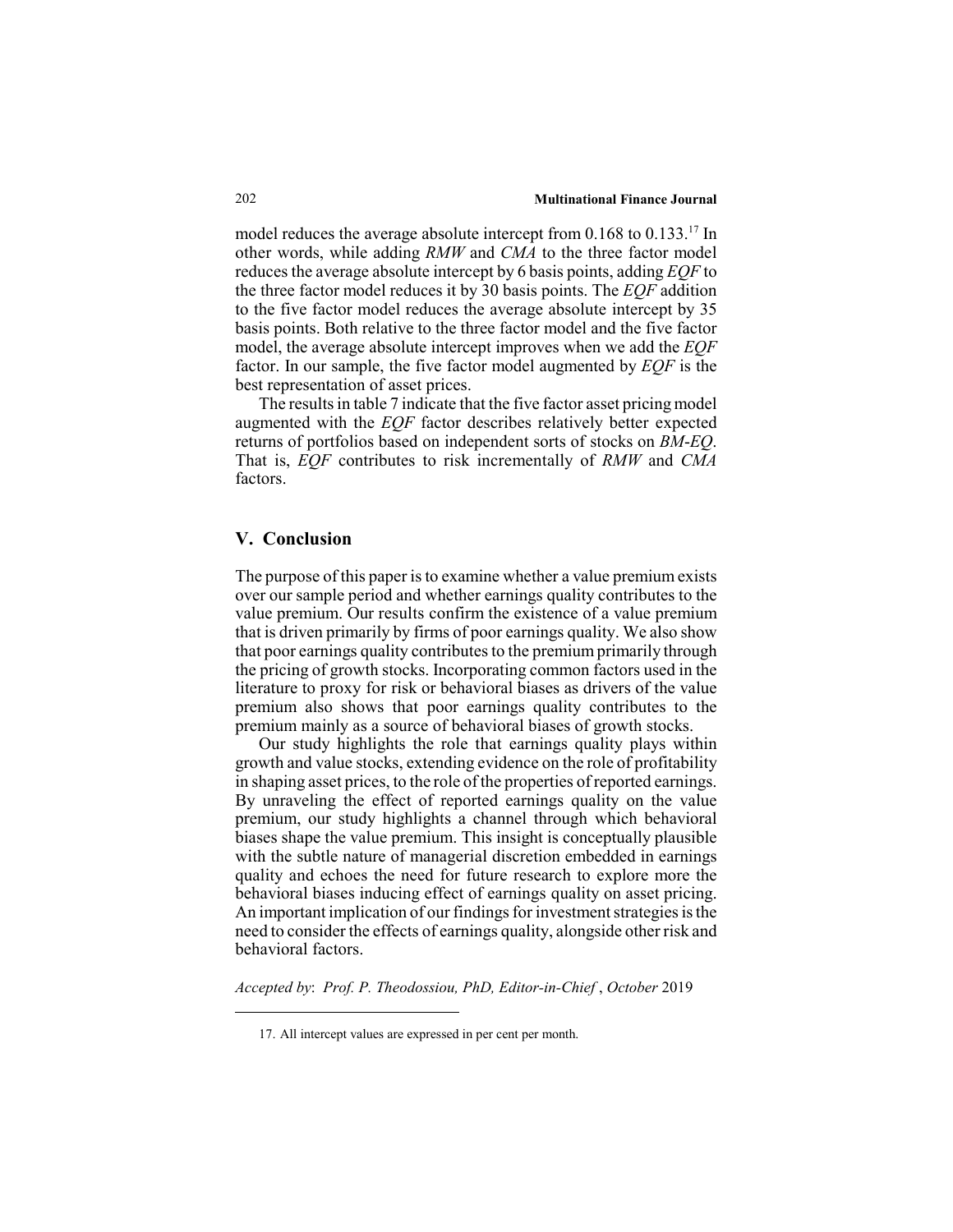**Appendix. Definition of variables in alphabetical order**

| Variable           | Description                                                                                                                                                                                                                                                                                                                                                                                                                                                                                                                                                                                                                                                                                                        |
|--------------------|--------------------------------------------------------------------------------------------------------------------------------------------------------------------------------------------------------------------------------------------------------------------------------------------------------------------------------------------------------------------------------------------------------------------------------------------------------------------------------------------------------------------------------------------------------------------------------------------------------------------------------------------------------------------------------------------------------------------|
| <i>ADispersion</i> | Standard deviation of individual analyst earnings forecasts issued<br>during the fiscal year, divided by stock price at year $t-1$ .                                                                                                                                                                                                                                                                                                                                                                                                                                                                                                                                                                               |
| AbsAA              | Absolute abnormal accruals based on the Jones (1991) model.                                                                                                                                                                                                                                                                                                                                                                                                                                                                                                                                                                                                                                                        |
| AQ                 | The standard deviation of the firm's residuals from years $t-4$ to year<br>t from annual cross-sectional estimations of the modified Dechow<br>and Dichev (2002) model, i.e., regressions of the firm's year $t$<br>working capital accruals ( $TCA$ ) on year t, t-1, and t+1 cash flows<br>from operations (CFO), the year t change in revenues ( $\triangle$ REV) and<br>the year $t$ property, plant, and equipment ( $PPAE$ ) (all variables<br>scaled by average total assets), where the regression is estimated<br>using data from $t = 1961-2010$ . Because of the lead term in cash<br>flows from operations the measure is lagged one year to ensure there<br>is no conditioning on future information. |
| B/M                | Book value of equity divided by the market value of equity at the end<br>of the fourth month after the firm's fiscal year-end.                                                                                                                                                                                                                                                                                                                                                                                                                                                                                                                                                                                     |
| <i>CMA</i>         | The excess return to investment (average returns on two conservative<br>investment portfolios minus the average return on the two-aggressive<br>investment portfolios) (Fama and French 2015).                                                                                                                                                                                                                                                                                                                                                                                                                                                                                                                     |
| EO(O)              | A measure based on the quintiles by year of the $EQ$ factor.                                                                                                                                                                                                                                                                                                                                                                                                                                                                                                                                                                                                                                                       |
| Forecast error     | The absolute difference between actual EPS (I/B/E/S actual EPS) and<br>the first analyst consensus forecast for year t issued at the beginning<br>of the period scaled by stock price at year $t-1$ .                                                                                                                                                                                                                                                                                                                                                                                                                                                                                                              |
|                    | Analyst coverage Number of analysts following the firm.                                                                                                                                                                                                                                                                                                                                                                                                                                                                                                                                                                                                                                                            |
| EarnVar            | Standard deviation of the firm's net income before extraordinary<br>items (NIBE) scaled by total assets over years $t-5$ to $t$ .                                                                                                                                                                                                                                                                                                                                                                                                                                                                                                                                                                                  |
| EQ                 | We use a combined measure of earnings quality based on the<br>common factor, $EQ$ , identified by factor analysis performed on three<br>measures of earnings quality: a) earnings variability (EarnVar); b)<br>accruals quality $(AQ)$ ; and c) absolute abnormal accruals $(AbsAA)$ .                                                                                                                                                                                                                                                                                                                                                                                                                             |
| <i>EQF</i>         | The $EQF$ factor is calculated as the excess return to the earnings<br>quality factor portfolios, i.e., the average returns on two high<br>earnings quality portfolios (Q1 and Q2) minus the average return on<br>two low earnings quality portfolios (Q4 and Q5). To estimate the<br>EQF factor, we condition on size the same way Fama and French<br>(2015) use to condition the RMW and CMA factors.                                                                                                                                                                                                                                                                                                            |
| HML                | The return to book-to-market mimicking portfolio (Fama and French<br>1993).                                                                                                                                                                                                                                                                                                                                                                                                                                                                                                                                                                                                                                        |

( *Continued* )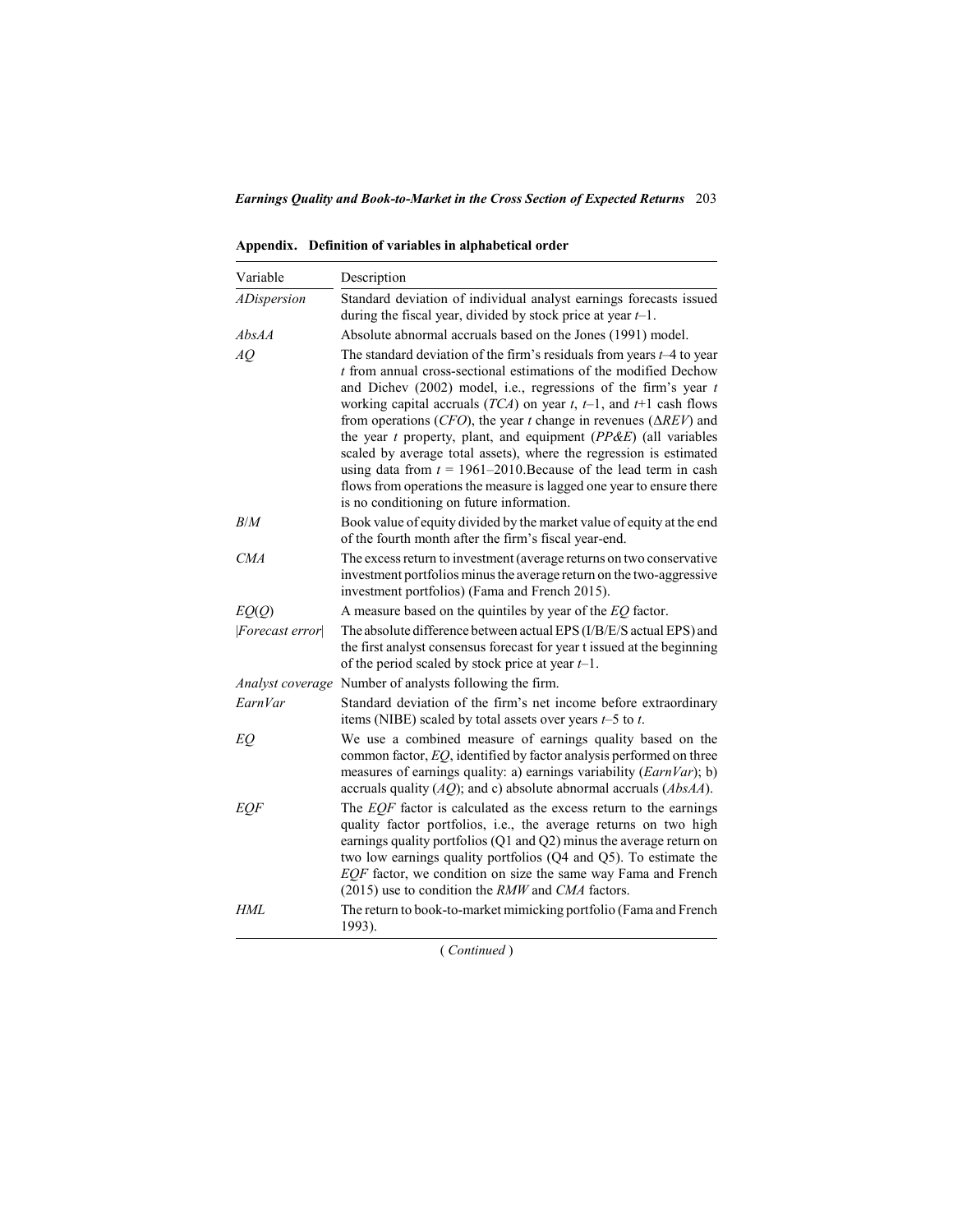#### **Appendix. (Continued)**

| Variable         | Description                                                                                                                                                                                                                                                               |
|------------------|---------------------------------------------------------------------------------------------------------------------------------------------------------------------------------------------------------------------------------------------------------------------------|
| <b>IVol</b>      | Idiosyncratic stock return volatility calculated as the standard<br>deviation of daily abnormal stock returns. We obtain abnormal<br>returns as the residuals from regressing the company's daily stock<br>returns adjusted for the risk free rate on the market premium. |
| Log(MktCap)      | Natural log of the firm's market capitalization four months following<br>the fiscal year end.                                                                                                                                                                             |
| MKT              | The excess return on the market portfolio.                                                                                                                                                                                                                                |
| Price            | Stock price at the end of the forth month following the calendar<br>year-end.                                                                                                                                                                                             |
| <i>RMW</i>       | The excess return on the profitability portfolio (two robust operating<br>profitability portfolios minus two weak operating profitability<br>portfolios) (Fama and French 2015).                                                                                          |
| Ret <sub>1</sub> | Annual buy-and-hold returns for each firm for the year after the<br>portfolio is formed, i.e., the twelve months starting on the fifth month<br>after the calendar year-end.                                                                                              |
| <b>SMB</b>       | The return to size factor-mimicking portfolio (Fama and French<br>1993).                                                                                                                                                                                                  |

#### **References**

- Ackert, L. F., and Athanassakos, G. 2003. A Simultaneous Equation Analysis of Analysts' Forecast Bias, Analyst Following and Institutional Ownership. *Journal of Business, Finance and Accounting* September/October: 1017-1041.
- Ackert, L. F., and Athanassakos, G. 1997. Prior uncertainty, analyst bias and subsequent abnormal returns. *The Journal of Financial Research* 20(2): 263-273.
- Adrian, T., and Franzoni, F. 2005. Learning about beta: Time varying factor loadings, expected returns and the conditional CAPM. *Journal of Empirical Finance* 16(4): 538-556.
- Ang, A., and Chen, J. 2007. CAPM over the long run: 1926-2001. *Journal of Empirical Finance* 14(1): 1-40.
- Ang, A.; Hodrick, R. J.; Xing, Y.; and Zhang, X. 2006. The cross-section of volatility and expected returns. *The Journal of Finance* 61(1): 259-299.
- Ashbaugh, H.; Collins, D.; and LaFond, R. 2006. The effects of corporate governance on firms credit ratings. *Journal of Accounting and Economics* 42(1-2): 203-243.
- Asness, C.; Frazzini, A.; Israel, R.; and Moskowitz, T. 2014. Fact, fiction and value investing. *The Journal of Portfolio Management* 40(5): 75-92.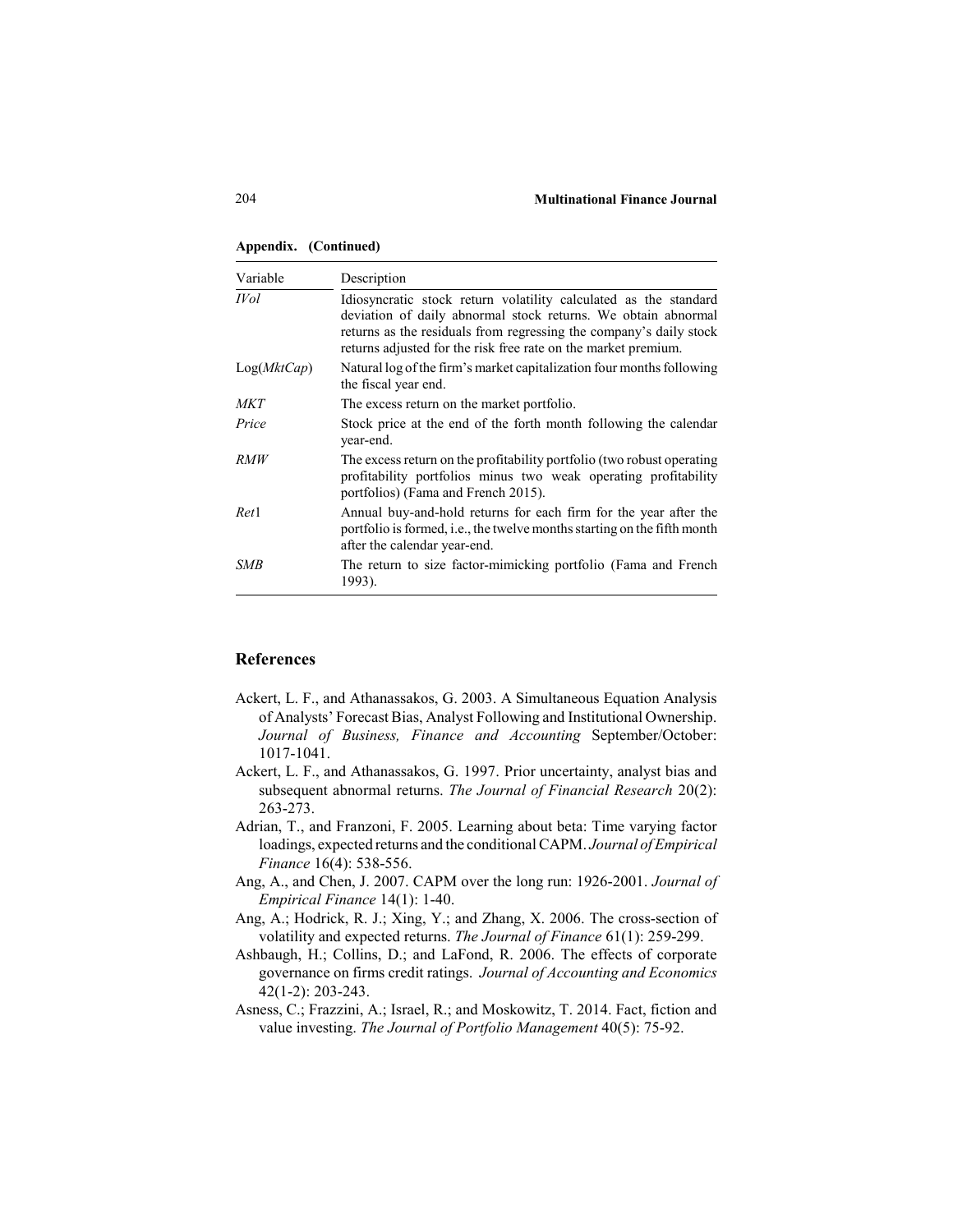- Athanasakou, V., and Olsson, P. 2019. Managerial discretion and firm fundamentals. Working paper available at [https://ssrn.com/abstract=](https://ssrn.com/abstract=2715636) [2715636.](https://ssrn.com/abstract=2715636)
- Athanassakos, G. 2009. Value vs. Growth Stock Returns and the Value Premium: The Canadian Experience 1985-2005. *Canadian Journal of Administrative Studies* 26(2): 109-129.
- Athanassakos, G. 2011. The Performance, Pervasiveness and Determinants of Value Premium in Different US Exchanges: 1986-2006. *Journal of Investment Management* 93, Third Quarter: 33-73.
- Ball, R.; Gerakos, J.; Linnainmaa, J.; and Nikolaev, V. 2016. Accruals, cash flows and operating profitability in the cross section of stock returns. *Journal of Financial Economics* 121(1): 28-45.
- Ball, R.; Gerakos, J.; Linnainmaa, J.; and Nikolaev, V. 2019. Earnings, retained earnings, and book-to-market in the cross section of expected returns. *Journal of Financial Economics* (Forthcoming).
- Barberis, N., and Shleifer, A. 2003. Style Investing. *Journal of Financial Economics* 68: 161-199.
- Barton, J., and Simko, P. J. 2002. The Balance Sheet as an Earnings Management Constraint. *The Accounting Review* 77: 1-33.
- Basu, S. 1977. Investment Performance of Common Stocks in Relation to Their Price to earnings Ratios: A Test of the Efficient Market Hypothesis. *Journal of Finance* 32: 663-682.
- Beneish, M. 1997. Detecting GAAP violation, implications for assessing earnings management among firms with extreme financial performance. *Journal of Accounting Public Policy* 16(3): 271-309.
- Bharath, S.; Sunder, J.; and Sunder, S. 2008. Accounting quality debt contracting. *The Accounting Review* 83(1): 1-28.
- Bhushan, R. 1989. Firm characteristics and analyst following. *Journal of Accounting and Economics* 11: 255-274.
- Brav, A.; Heaton, J. B.; and Li, S. 2010. The limits of the limits of Arbitrage. *Review of Finance* 14: 157-187.
- Callen, J. L.; Khan, M.; and Lu, H. 2013. Accounting quality, stock price delay, and future stock returns. *Contemporary Accounting Research* 30(1): 269- 295.
- Cao, N. V. 2015. What explains the value premium? The case of adjustment costs, operating leverage and financial leverage. *Journal of Banking and Finance* 59: 350-366.
- Chan, L. K. C., and Lakonishok, J. 2004. Value and Growth Investing: Review and Update. *Financial Analysts Journal* January/February: 71-84.
- Chan, L. K. C.; Hamao, Y.; and Lakonishok, J. 1991. Fundamentals and Stock Returns in Japan. *Journal of Finance* 46: 1739-1764.
- Chaves, D. B.; Hsu, J. C.; Kalesnki, V.; and Shim, Y. 2013. What Drives the Value Premium? Risk versus Mispricing: Evidence from International Markets. *Journal of Investment Management* 11(4), Fourth Quarter: 1-18.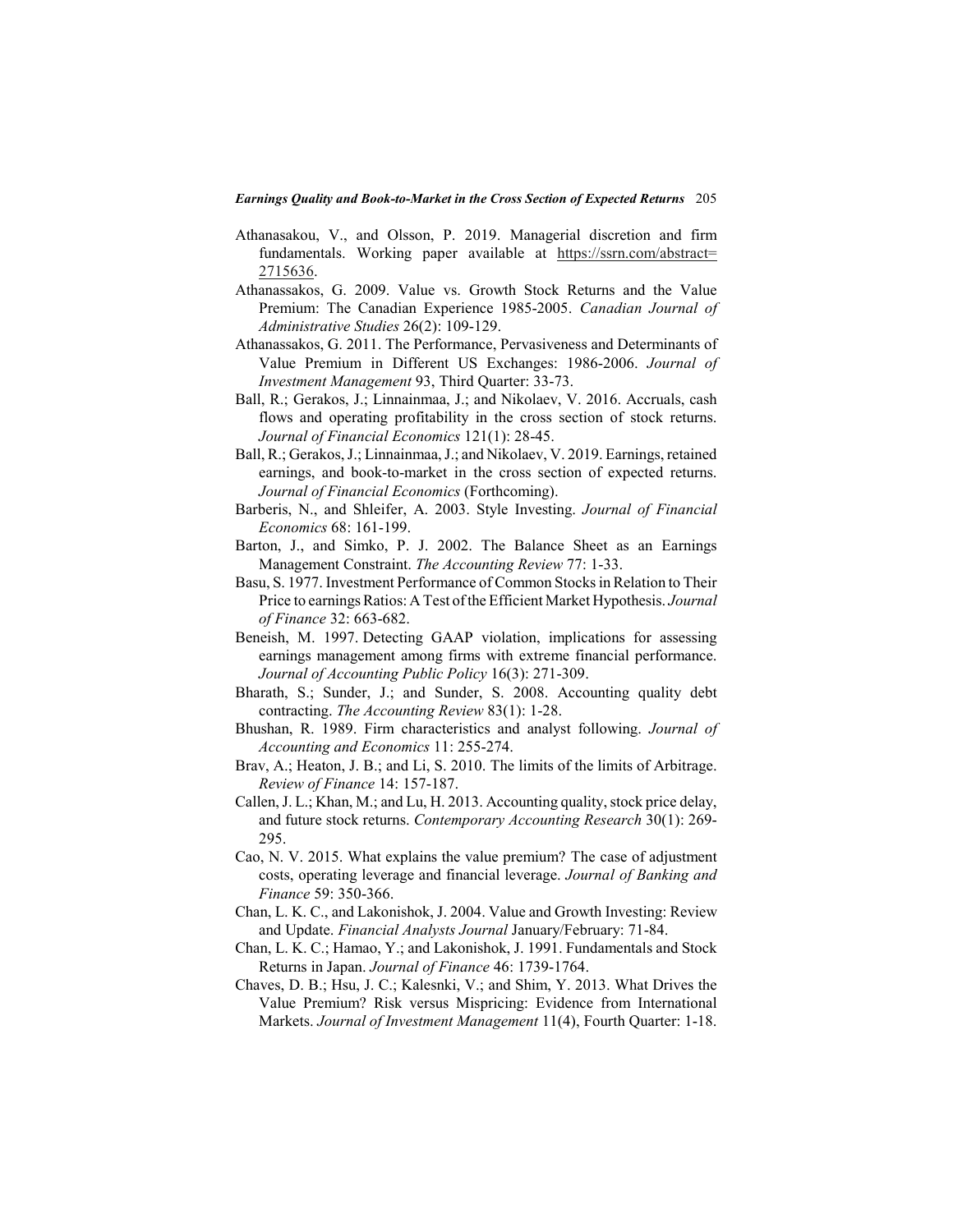- Chen, C.; Huang, A. G.; and Jha, R. 2012. Idiosyncratic return volatility and the information quality underlying managerial discretion. *Journal of Financial and Quantitative Analysis* 47(4): 873-899.
- Chen, J.; Hou, K.; and Stulz, R. 2015. Are Firms in Boring Industries Worth Less?, Working Paper, Fisher College of Business, Ohio State University, January.
- Chen, L. H.; Dhaliwal, D.; and Trombley, M. A. 2008. The effect of fundamental risk on the market pricing of accruals quality. *Journal of Accounting Auditing and Finance* 23(4): 471-492.
- Cheong, F., and Thomas, J. 2011. Why do EPS forecast error and dispersion not vary with scale? Implications for analyst and managerial behavior. *Journal of Accounting Research* 49: 359-401.
- Chichernea, D.; Holder, A. D.; and Wei, D. 2012. Connecting the dots: the accruals quality premium vs the value premium. *Managerial Finance* 38(12): 1106-1133.
- Cohen, D. A., and Zarowin, P. 2010. Accrual-based and real earnings management activities around seasoned equity offerings. *Journal of Accounting and Economics* 50: 2-19.
- Cohen, R. B.; Polk, C.; and Vuolteenaho, T. 2003. The Value Spread. *Journal of Finance* 58: 609-641.
- Core, J. E.; Guay, W. R.; and Verdi, R. 2008. Is accruals quality a priced risk factor? *Journal of Accounting and Economics* 46: 2-22.
- D'Avolio, G. 2002. The Market for Borrowing Stocks. *Journal of Financial Economics* 66: 271-306.
- Dechow, P. M.; Ge, W.; and Schrand, C. 2010. Understanding earnings quality: A review of the proxies, their determinants and their consequences. *Journal of Accounting and Economics* 50: 344-401.
- Dechow, P. M., and Dichev, I. D. 2002. The quality of accruals and earnings: The role of accrual estimation errors. *The Accounting Review* 77, Supplement: 35-59.
- Dechow, P. M.; Kothari, S. P.; and Watts, R. L. 1998. The relation between earnings and cash flows. *Journal of Accounting and Economics* 25: 133- 168.
- Desai, H.; Rajgopal, S.; and Vehkatachalam, M. 2004. Value-glamour and accruals mispricing. One anomaly or two? *The Accounting Review* 79(2): 355-385.
- Dichev, I. D., and Tang, V. W. 2009. Earnings volatility and earnings predictability. *Journal of Accounting and Economics* 47(1-2): 160-181.
- Dichev, I. D., and Tang, V. W. 2008. Matching and the changing properties of accounting earnings over the last 40 years. *The Accounting Review* 83(6): 1425-1460.
- Diether, K. B.; Malloy, C. J.; and Scherbina, A. 2002. Differences of opinion and the cross section of stock returns. *The Journal of Finance* 57(5): 2113-2141.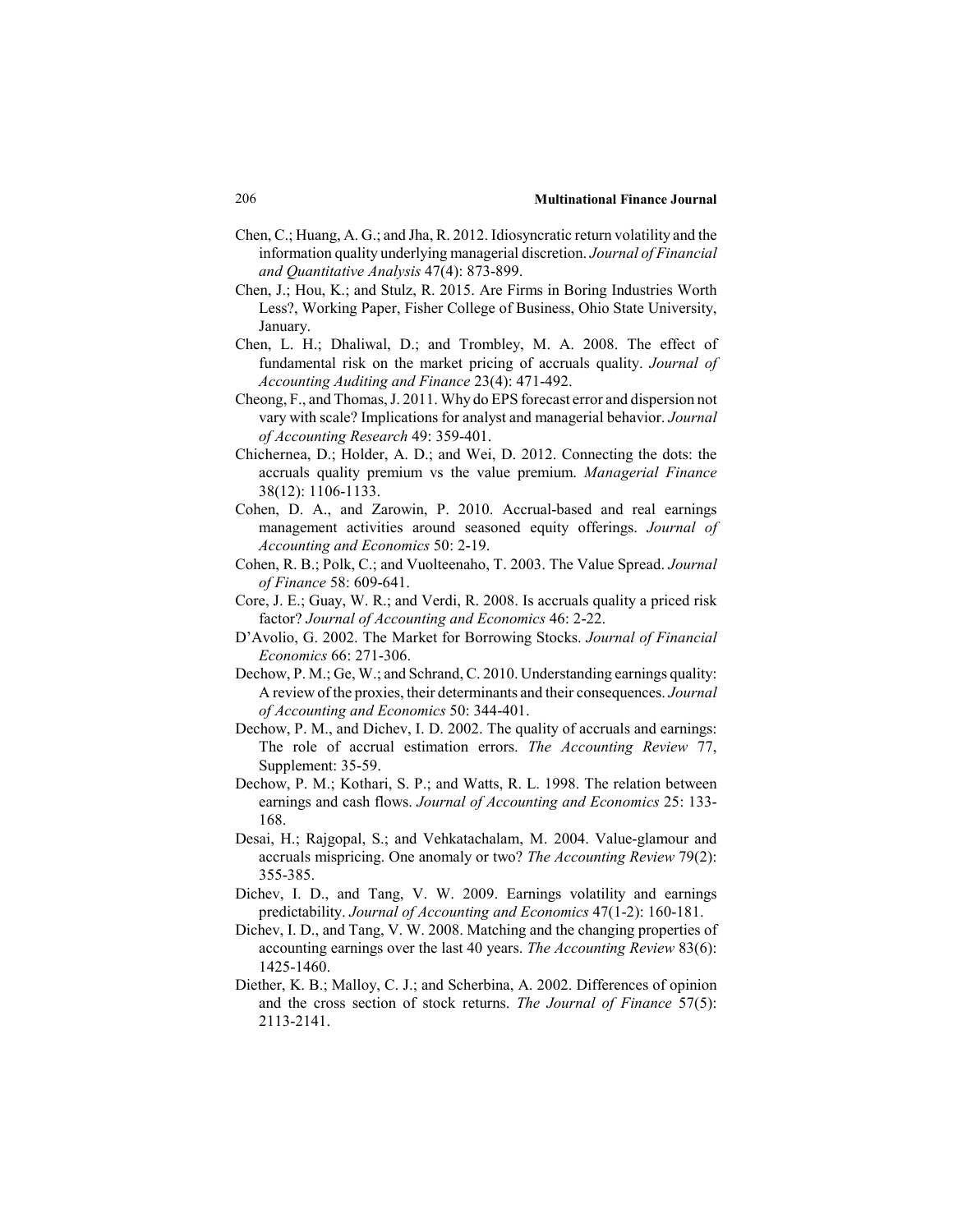- Doukas, J. A.; Kim, C. F.; and Pantzalis, C. 2004. Divergent opinions and the performance of value stocks. *Financial Analysts Journal* 60(6): 55-63.
- Easley, D., and O'Hara, M. 2004. Information and the cost of capital. *The Journal of Finance* 59(4): 1553-1583.
- Easley, D.; Hvidkjaer, S.; and O'Hara, M. 2002. Is information risk a determinant of asset returns? *Journal of Finance* 57: 2185-2221.
- Fairfield, P., and Whisenant, J. S. 2001. Using fundamental analysis to assess earnings quality: Evidence from the Center for Financial Research and Analysis. *Journal of Accounting Auditing and Finance* 16(4): 273-295.
- Falkenstein, E. G. 1996. Preferences for Stock Characteristics as Revealed by Mutual Fund Portfolio Holdings. *Journal of Finance* 51: 111-135.
- Fama, E. F., and French, K. R. 1992. The Cross Section of Expected Stock Returns. *Journal of Finance* 47: 427-465.
- Fama, E. F., and French, K. R. 1993. Common Risk Factors in the Returns on Stocks and Bonds. *Journal of Financial Economics* 33: 3-56.
- Fama, E. F., and French, K. R. 1996. Multifactor Explanations of Asset Pricing Anomalies. *Journal of Finance* 51: 55-84.
- Fama, E. F., and French, K. R. 1995. Size and Book-to-Market Factors in Earnings and Returns. *Journal of Finance* 50: 131-155.
- Fama, E. F., and French, K. R. 2015. The Five Factor Asset Pricing Model. *Journal of Financial Economics* 11(6): 1-22.
- Fama, E. F., and French, K. R. 1998. Value versus growth: The international evidence. *The Journal of Finance* 53(6): 1975-1999.
- Fama, E. F., and MacBeth, J. D. 1973. Risk, Return and Equilibrium: Empirical Tests. *Journal of Political Economy* 81(3): 607-636.
- Fan, S.; Opsal, S.; and Yu, L. 2015. Equity anomalies and idiosyncratic risk around the world. *Multinational Finance Journal* 19(1): 33-75.
- Fields, T. D.; Lys, T. Z.; and Vincent, L. 2001. Empirical research on accounting choice. *Journal of Accounting and Economics* 31: 255-307.
- Fisher, G.; Shah, R.; and Titman, S. 2016. Analyst long-term growth forecasts, accounting fundamentals and stock returns. Working paper Available at SSRN: Available at SSRN: https://ssrn.com/abstract=2759332.
- Francis, J.; LaFond, R.; Olsson, P.; and Schipper, K. 2005. The market pricing of accruals quality. *Journal of Accounting and Economics* 39(2): 295-327.
- Francis, J.; Nanda, D.; and Olsson, P. 2008. Voluntary disclosure, earnings quality, and cost of capital. *Journal of Accounting Research* 461: 53-99.
- Francis, J.; Olsson, P.; and Schipper, K. 2006. Earnings quality. *Foundations and Trends in Accounting* 1: 4.
- Francis, J.; Lafond, R.; Olsson, P.; and Schipper, K. 2004. Costs of equity and earnings attributes. *The Accounting Review* 79(4): 967-1010.
- Gibbons, M.; Ross, S.; and Shanken, J. 1989. A test of the efficiency of a given portfolio. *Econometrica* 57: 1121-1152.
- Gompers, P. A., and Metrick, A. 2001. Institutional investors and equity prices. *The Quarterly Journal of Economics* 116: 229-259.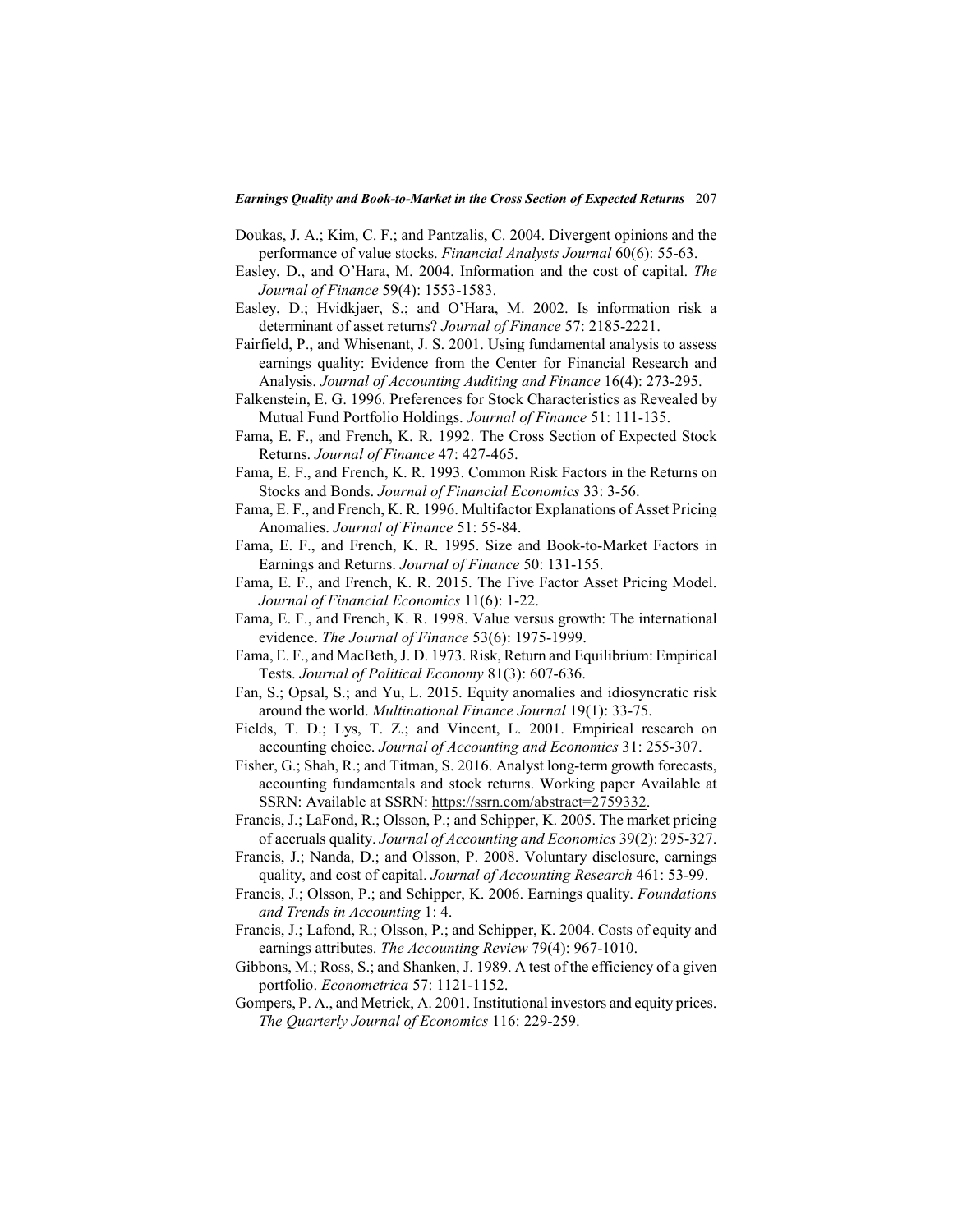- Graham, J. R.; Li, S.; and Qiu, J. 2008. Corporate misreporting and bank loan contracting. *Journal of Financial Economics* 891: 44-61.
- Greenwald, B. C. N.; Kahn, J.; Sonkin, P. D.; and Van Biema, M. 2001. Value Investing: From Graham to Buffett and Beyond, Wiley Finance, John Wiley & Sons, Inc., Hoboken, N.J.
- Gunny, K. A. 2010. The relation between earnings management using real activities manipulation and future performance: Evidence from meeting earnings benchmarks. *Contemporary Accounting Research* 27(3): 855-888.
- Guo, H.; Savickas, R.; Wang, Z.; and Yang, J. 2009. Is the value premium a proxy for time varying investment opportunities: Some time series evidence. *Journal of Financial and Quantitative Analysis* 44(1): 133-154.
- Hirshleifer, D.; Lim, S. S.; and Teoh, S. H. 2011. Limited Investor Attention and Stock Market Misreactions to Accounting Information. *The Review of Asset Pricing Studies* 1(1): 35-73.
- Hirshleifer, D.; Hou, K.; Teoh, S. H.; and Zhang, Y. 2011. Do Investors Overvalue Firms with Bloated Balance Sheets? *Journal of Accounting and Economics* (38): 297-331.
- Hou, K., and Loh, R. 2016. Have we solved the idiosyncratic volatility puzzle? *Journal of Financial Economics* 121(1): 167-194.
- Houmes, R. E., and Skantz, T. R. 2010. Highly Valued Equity and Discretionary Accruals. *Journal of Business, Finance and Accounting* 37(1): 60-92.
- Hu, N.; Dong, Y.; Liu, L.; and Yao, L. J. 2013. Not all that glitters is gold: the effect of attention and blogs on investors' investing behaviors. *Journal of Accounting, Auditing and Finance* 28(1): 4-19.
- Hwang, S., and Rubesam, A. 2013, A behavioral explanation of the value anomaly based on time-varying return. *Journal of Banking and Finance* 37: 2367-2377.
- Jensen, M. 2005. Agency Costs of Overvalued Equity. *Financial Management* 34: 5-19.
- Jones, J. 1991. Earnings management during import relief investigations. *Journal of Accounting Research* 292:193-228.
- Kapadia, N. 2011. Tracking down distress risk. *Journal of Financial Economics* 102: 167-182.
- Kothari, S. P.; Shanken, J.; and Sloan, R. G. 1995. Another Look at the Cross Section of Expected Stock Returns. *Journal of Finance* 50: 185-224.
- Kumnar, A., and Lee, C. 2006. Retail investor sentiment and return co-movements. *Journal of Finance* 64: 2451-2486.
- La Porta, R.; Lakonishok, J.; Shleifer, A.; and Vishny, R. 1997. Good news for value stocks: further evidence on market efficiency. *The Journal of Finance* 52(2): 859-874.
- Lakonishok, J.; Shleifer, A.; and Vishny, R. W. 1994. Contrarian Investment, Extrapolation and Risk. *Journal of Finance* 49: 1541-1578.
- Lee, C. W. J.; Li, L. Y.; and Yue, H. 2006. Performance, growth and earnings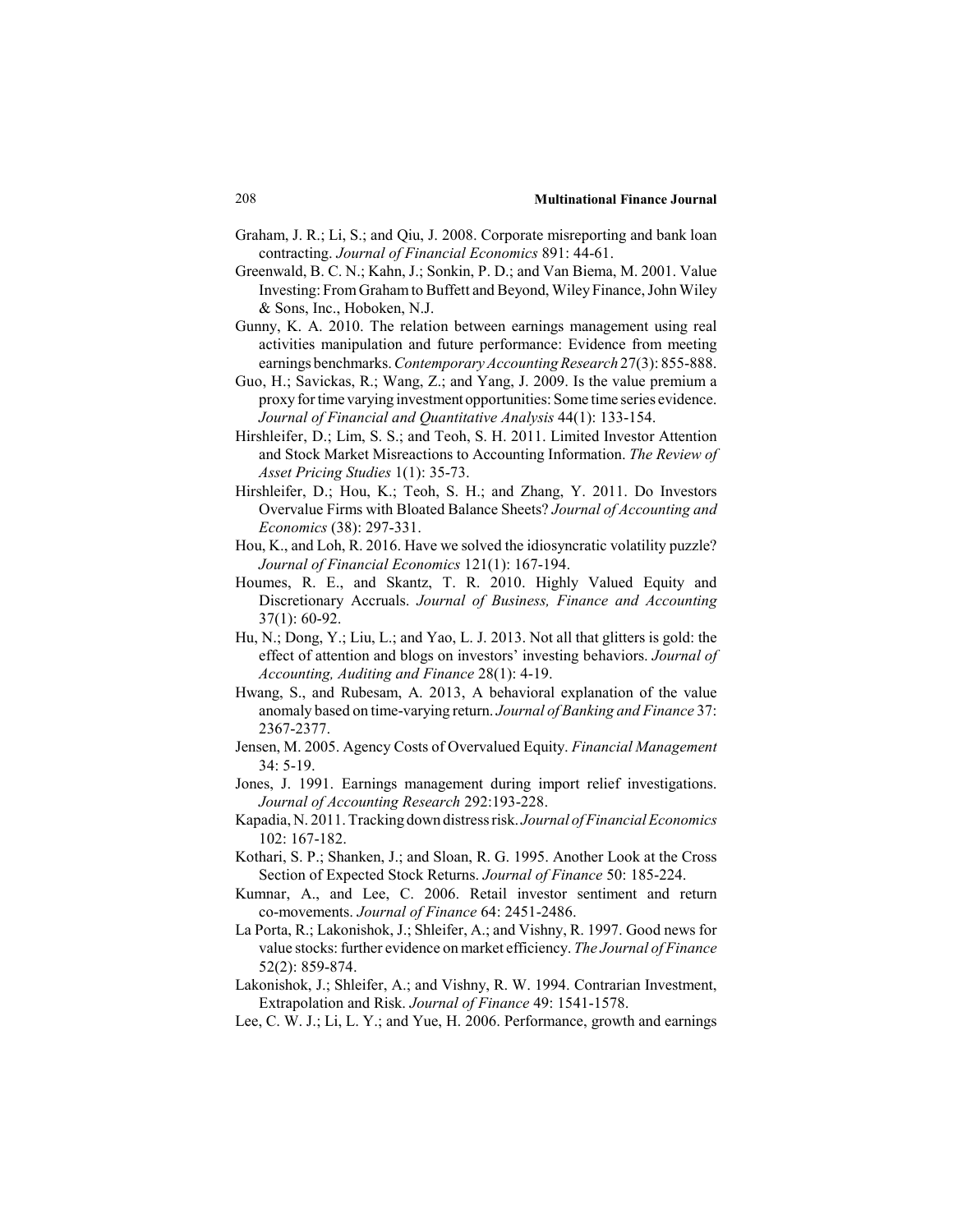management. *Review of Accounting Studies* 112: 305-334.

- Lewellen, J., and Nagel, S. 2006. The conditional CAPM does not explain asset pricing anomalies. *Journal of Financial Economics* 82: 289-14.
- Li, X.; Brooks, C.; and Miffre, J. 2009. The value premium and time carrying idiosyncratic risk. *Journal of Business Finance and Accounting* 369: 1252-1272.
- Loughran, T. 1997. Book-to-market across firm size, exchange, and seasonality: Is there an effect? *Journal of Financial and Quantitative Analysis* 32(3): 249-268.
- Malkiel, B. 1982. Risk and Return: A New Look, In The Changing Role of Debt and Equity in Financing US Capital Formation, Edited by B. Friedman, National Bureau of Economic Research, Chicago, IL: University of Chicago Press.
- McNichols, M. F. 2002. Discussion of the quality of accruals and earnings: the role of accrual estimation errors. *The Accounting Review* 77, Supplement: 61-69.
- Merton, R. 1987. A simple model of capital market equilibrium with incomplete information. *Journal of Finance* 42: 483-510.
- Miller, E. M. 1977. Risk, uncertainty and divergence of opinion. *The Journal of Finance* 32(4): 1151-1168.
- Nam, S.; Brochet, F.; and Ronen, J. 2012. The predictive value of accruals and consequences for market anomalies. *Journal of Accounting, Auditing and Finance* 27(2): 151-176.
- John Neter, J., and Wasserman, W. 1974. Applied linear statistical models: Regression, analysis of variance, and experimental designs. Homewood, Illinois, Richard D. Irwin, Inc.
- Novy-Marx, R. 2013. The other side of value: The gross profitability premium. *Journal of Financial Economics* 108: 1-28.
- O'Hara, M. 2003. Presidential address: Liquidity and price discovery. *Journal of Finance* 58: 1335-1354.
- Petkova, R., and Zhang, L. 2005. Is value riskier than growth? *Journal of Financial Economics* 78: 187-202.
- Phalippou, L. 2008. Where is the Value Premium? *Financial Analysts Journal* 64 March: 41-48.
- Piotroski, J. D., and So, E. C. 2012. Identifying expectations errors in value/glamour strategies: A fundamental analysis approach. *Review of Financial Studies* 25: 2841-2875.
- Rajgopal, S., and Venkastachalam, M. 2011. Financial reporting quality and idiosyncratic return volatility. *Journal of Accounting and Economics* 51: 1-20.
- Richardson, S.; Tuna, I.; and Wysocki, P. 2010. Accounting anomalies and fundamental analysis: A review of recent research advances. *Journal of Accounting and Economics* 50(2-3): 410-454.
- Roychowdhury, S. 2006. Earnings management through real activities